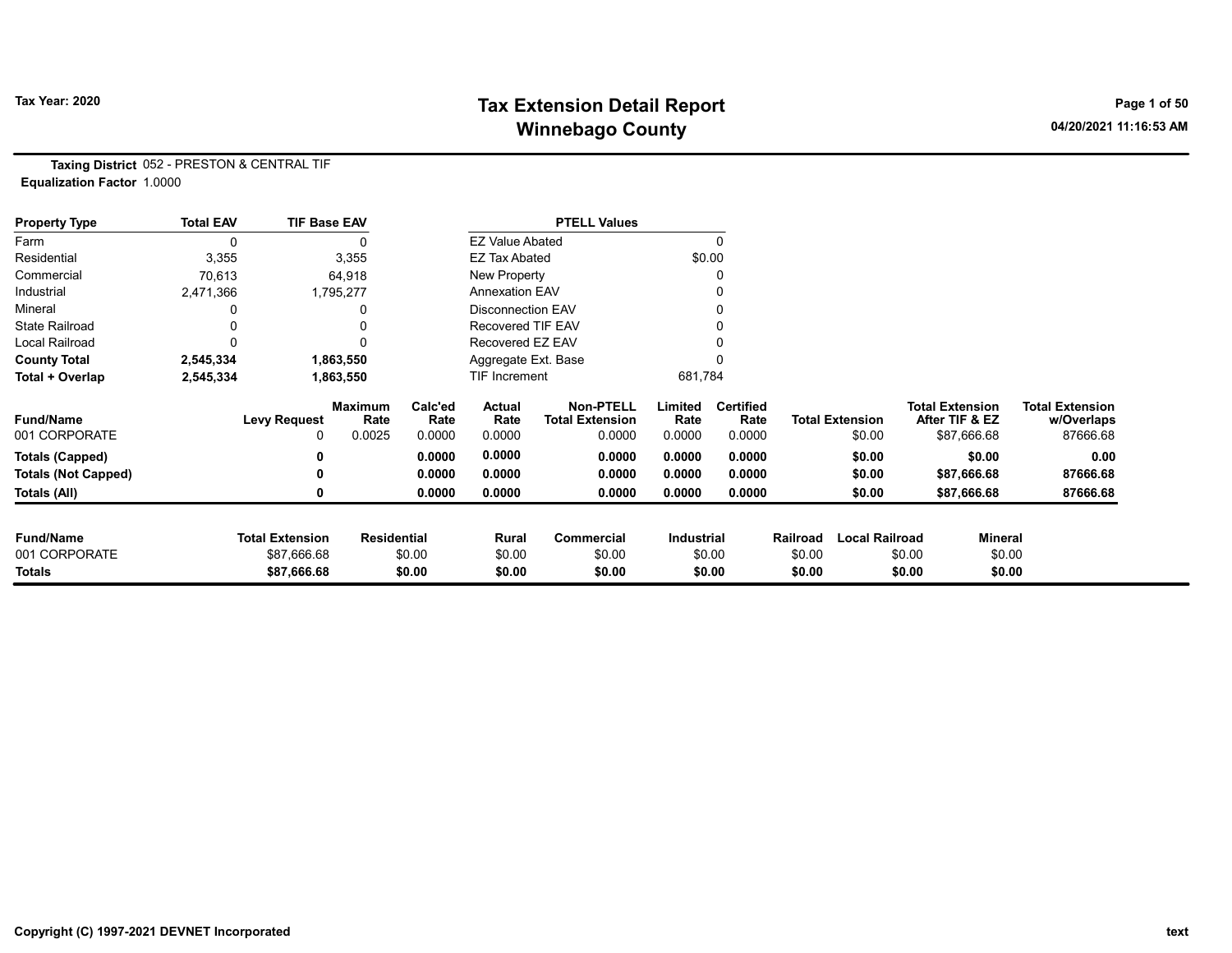# Tax Year: 2020 Page 2 of 50 Winnebago County and the County of the County of the County of the County of the County of the County of the County of the County of the County of the County of the County of the County of the County of the County of the C

Taxing District 063 - WESTSIDE TIF #2 Equalization Factor 1.0000

| <b>Property Type</b>       | <b>Total EAV</b> | <b>TIF Base EAV</b>    |                        |                 |                          | <b>PTELL Values</b>                        |                 |                          |          |                        |                                          |                                      |
|----------------------------|------------------|------------------------|------------------------|-----------------|--------------------------|--------------------------------------------|-----------------|--------------------------|----------|------------------------|------------------------------------------|--------------------------------------|
| Farm                       | 0                |                        |                        |                 | <b>EZ Value Abated</b>   |                                            |                 |                          |          |                        |                                          |                                      |
| Residential                | 0                |                        | $\Omega$               |                 | <b>EZ Tax Abated</b>     |                                            | \$0.00          |                          |          |                        |                                          |                                      |
| Commercial                 | 40,938           |                        | 37,048                 |                 | New Property             |                                            |                 |                          |          |                        |                                          |                                      |
| Industrial                 | 61,032           |                        | 61,032                 |                 | <b>Annexation EAV</b>    |                                            |                 |                          |          |                        |                                          |                                      |
| Mineral                    |                  |                        |                        |                 | <b>Disconnection EAV</b> |                                            | 38,134          |                          |          |                        |                                          |                                      |
| <b>State Railroad</b>      | 0                |                        | 0                      |                 | Recovered TIF EAV        |                                            |                 |                          |          |                        |                                          |                                      |
| <b>Local Railroad</b>      | 0                |                        | $\Omega$               |                 | Recovered EZ EAV         |                                            |                 |                          |          |                        |                                          |                                      |
| <b>County Total</b>        | 101,970          |                        | 98,080                 |                 | Aggregate Ext. Base      |                                            |                 |                          |          |                        |                                          |                                      |
| Total + Overlap            | 101,970          |                        | 98,080                 |                 | TIF Increment            |                                            | 3,890           |                          |          |                        |                                          |                                      |
| <b>Fund/Name</b>           |                  | <b>Levy Request</b>    | <b>Maximum</b><br>Rate | Calc'ed<br>Rate | Actual<br>Rate           | <b>Non-PTELL</b><br><b>Total Extension</b> | Limited<br>Rate | <b>Certified</b><br>Rate |          | <b>Total Extension</b> | <b>Total Extension</b><br>After TIF & EZ | <b>Total Extension</b><br>w/Overlaps |
| 001 CORPORATE              |                  | 0                      | 0.0000                 | 0.0000          | 0.0000                   | 0.0000                                     | 0.0000          | 0.0000                   |          | \$0.00                 | \$500.20                                 | 500.20                               |
| <b>Totals (Capped)</b>     |                  | 0                      |                        | 0.0000          | 0.0000                   | 0.0000                                     | 0.0000          | 0.0000                   |          | \$0.00                 | \$0.00                                   | 0.00                                 |
| <b>Totals (Not Capped)</b> |                  | 0                      |                        | 0.0000          | 0.0000                   | 0.0000                                     | 0.0000          | 0.0000                   |          | \$0.00                 | \$500.20                                 | 500.20                               |
| Totals (All)               |                  | 0                      |                        | 0.0000          | 0.0000                   | 0.0000                                     | 0.0000          | 0.0000                   |          | \$0.00                 | \$500.20                                 | 500.20                               |
| <b>Fund/Name</b>           |                  | <b>Total Extension</b> | <b>Residential</b>     |                 | Rural                    | <b>Commercial</b>                          | Industrial      |                          | Railroad | <b>Local Railroad</b>  |                                          | <b>Mineral</b>                       |
| 001 CORPORATE              |                  | \$500.20               |                        | \$0.00          | \$0.00                   | \$0.00                                     | \$0.00          |                          | \$0.00   |                        | \$0.00                                   | \$0.00                               |
| Totals                     |                  | \$500.20               |                        | \$0.00          | \$0.00                   | \$0.00                                     |                 | \$0.00                   | \$0.00   |                        | \$0.00                                   | \$0.00                               |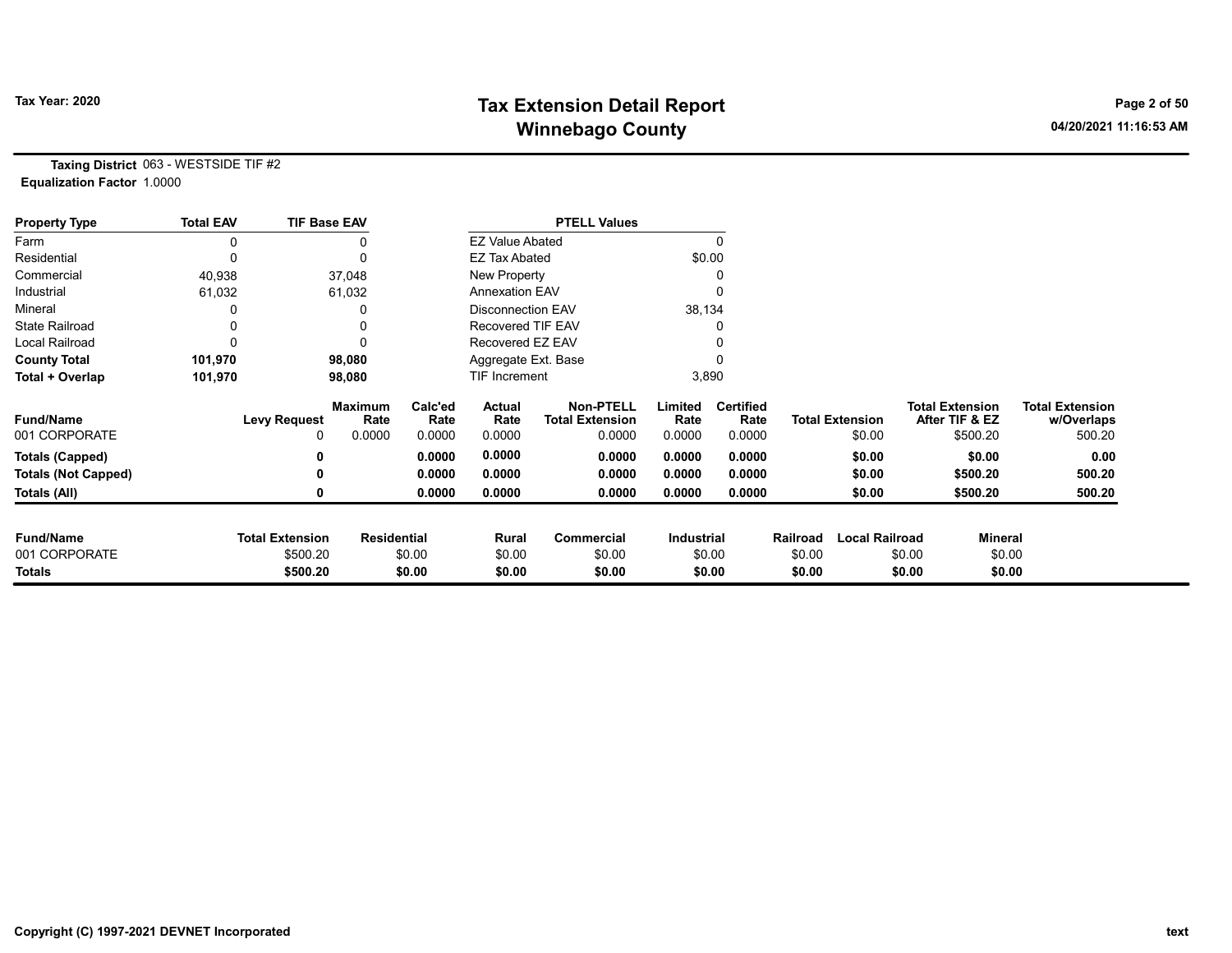# Tax Year: 2020 Page 3 of 50 Winnebago County and the County of the County of the County of the County of the County of the County of the County of the County of the County of the County of the County of the County of the County of the County of the C

Taxing District 066 - EAST STATE & ALPINE TIF Equalization Factor 1.0000

| <b>Property Type</b>       | <b>Total EAV</b> | <b>TIF Base EAV</b>    |                        |                 |                          | <b>PTELL Values</b>                        |                 |                          |          |                        |                                          |              |                                      |
|----------------------------|------------------|------------------------|------------------------|-----------------|--------------------------|--------------------------------------------|-----------------|--------------------------|----------|------------------------|------------------------------------------|--------------|--------------------------------------|
| Farm                       | O                |                        |                        |                 | <b>EZ Value Abated</b>   |                                            |                 |                          |          |                        |                                          |              |                                      |
| Residential                | 0                |                        |                        |                 | <b>EZ Tax Abated</b>     |                                            | \$0.00          |                          |          |                        |                                          |              |                                      |
| Commercial                 | 12,368,179       |                        | 11,362,015             |                 | New Property             |                                            |                 |                          |          |                        |                                          |              |                                      |
| Industrial                 |                  |                        |                        |                 | <b>Annexation EAV</b>    |                                            |                 |                          |          |                        |                                          |              |                                      |
| Mineral                    |                  |                        |                        |                 | <b>Disconnection EAV</b> |                                            |                 |                          |          |                        |                                          |              |                                      |
| <b>State Railroad</b>      |                  |                        |                        |                 | <b>Recovered TIF EAV</b> |                                            |                 |                          |          |                        |                                          |              |                                      |
| Local Railroad             |                  |                        |                        |                 | Recovered EZ EAV         |                                            |                 |                          |          |                        |                                          |              |                                      |
| <b>County Total</b>        | 12,368,179       |                        | 11,362,015             |                 | Aggregate Ext. Base      |                                            |                 |                          |          |                        |                                          |              |                                      |
| Total + Overlap            | 12,368,179       |                        | 11,362,015             |                 | TIF Increment            |                                            | 1,006,164       |                          |          |                        |                                          |              |                                      |
| <b>Fund/Name</b>           |                  | <b>Levy Request</b>    | <b>Maximum</b><br>Rate | Calc'ed<br>Rate | Actual<br>Rate           | <b>Non-PTELL</b><br><b>Total Extension</b> | Limited<br>Rate | <b>Certified</b><br>Rate |          | <b>Total Extension</b> | <b>Total Extension</b><br>After TIF & EZ |              | <b>Total Extension</b><br>w/Overlaps |
| 001 CORPORATE              |                  | 0                      | 0.0000                 | 0.0000          | 0.0000                   | 0.0000                                     | 0.0000          | 0.0000                   |          | \$0.00                 |                                          | \$129,376.64 | 129376.64                            |
| <b>Totals (Capped)</b>     |                  | 0                      |                        | 0.0000          | 0.0000                   | 0.0000                                     | 0.0000          | 0.0000                   |          | \$0.00                 |                                          | \$0.00       | 0.00                                 |
| <b>Totals (Not Capped)</b> |                  | 0                      |                        | 0.0000          | 0.0000                   | 0.0000                                     | 0.0000          | 0.0000                   |          | \$0.00                 |                                          | \$129,376.64 | 129376.64                            |
| Totals (All)               |                  | 0                      |                        | 0.0000          | 0.0000                   | 0.0000                                     | 0.0000          | 0.0000                   |          | \$0.00                 |                                          | \$129,376.64 | 129376.64                            |
| <b>Fund/Name</b>           |                  | <b>Total Extension</b> | <b>Residential</b>     |                 | Rural                    | <b>Commercial</b>                          | Industrial      |                          | Railroad | <b>Local Railroad</b>  |                                          | Mineral      |                                      |
| 001 CORPORATE              |                  | \$129,376.64           |                        | \$0.00          | \$0.00                   | \$0.00                                     |                 | \$0.00                   | \$0.00   |                        | \$0.00                                   | \$0.00       |                                      |
| Totals                     |                  | \$129,376.64           |                        | \$0.00          | \$0.00                   | \$0.00                                     |                 | \$0.00                   | \$0.00   |                        | \$0.00                                   | \$0.00       |                                      |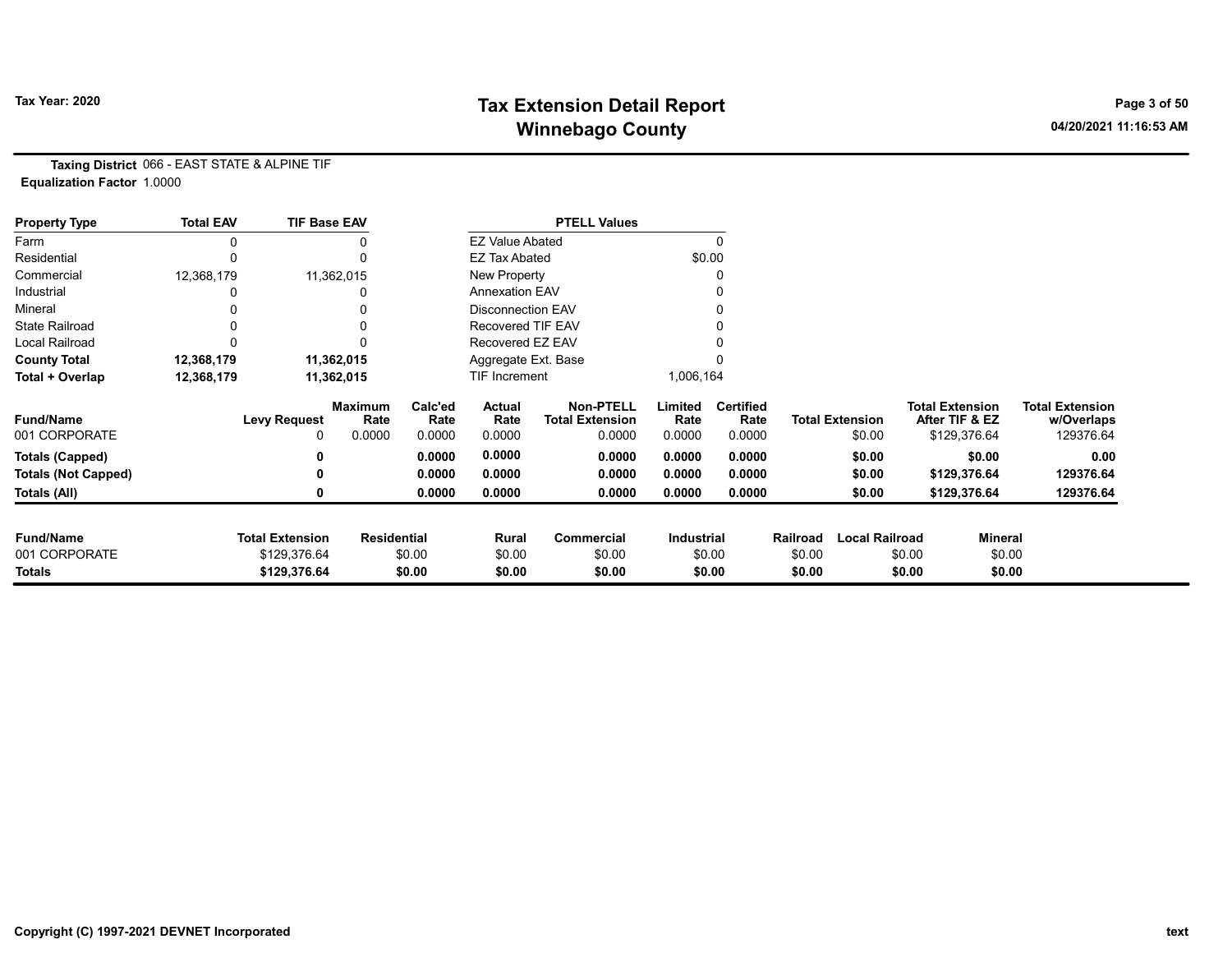# Tax Year: 2020 Page 4 of 50 Winnebago County and the County of the County of the County of the County of the County of the County of the County of the County of the County of the County of the County of the County of the County of the County of the C

Taxing District 067 - WEST STATE & CENTRAL TIF Equalization Factor 1.0000

| <b>Property Type</b>       | <b>Total EAV</b> | <b>TIF Base EAV</b>    |                        |                 |                          | <b>PTELL Values</b>                        |                 |                          |          |                        |                                          |              |                                      |
|----------------------------|------------------|------------------------|------------------------|-----------------|--------------------------|--------------------------------------------|-----------------|--------------------------|----------|------------------------|------------------------------------------|--------------|--------------------------------------|
| Farm                       | 0                |                        |                        |                 | <b>EZ Value Abated</b>   |                                            |                 |                          |          |                        |                                          |              |                                      |
| Residential                | 8,822,231        |                        | 8,529,660              |                 | <b>EZ Tax Abated</b>     |                                            | \$0.00          |                          |          |                        |                                          |              |                                      |
| Commercial                 | 1,041,209        |                        | 557,691                |                 | New Property             |                                            |                 |                          |          |                        |                                          |              |                                      |
| Industrial                 | 110,134          |                        | 105,137                |                 | <b>Annexation EAV</b>    |                                            |                 |                          |          |                        |                                          |              |                                      |
| Mineral                    |                  |                        |                        |                 | <b>Disconnection EAV</b> |                                            |                 |                          |          |                        |                                          |              |                                      |
| State Railroad             | 0                |                        |                        |                 | Recovered TIF EAV        |                                            |                 |                          |          |                        |                                          |              |                                      |
| Local Railroad             | 0                |                        |                        |                 | Recovered EZ EAV         |                                            |                 |                          |          |                        |                                          |              |                                      |
| <b>County Total</b>        | 9,973,574        |                        | 9,192,488              |                 | Aggregate Ext. Base      |                                            |                 |                          |          |                        |                                          |              |                                      |
| Total + Overlap            | 9,973,574        |                        | 9,192,488              |                 | TIF Increment            |                                            | 781,086         |                          |          |                        |                                          |              |                                      |
| <b>Fund/Name</b>           |                  | <b>Levy Request</b>    | <b>Maximum</b><br>Rate | Calc'ed<br>Rate | Actual<br>Rate           | <b>Non-PTELL</b><br><b>Total Extension</b> | Limited<br>Rate | <b>Certified</b><br>Rate |          | <b>Total Extension</b> | <b>Total Extension</b><br>After TIF & EZ |              | <b>Total Extension</b><br>w/Overlaps |
| 001 CORPORATE              |                  | 0                      | 0.0000                 | 0.0000          | 0.0000                   | 0.0000                                     | 0.0000          | 0.0000                   |          | \$0.00                 |                                          | \$100,436.06 | 100436.06                            |
| <b>Totals (Capped)</b>     |                  | 0                      |                        | 0.0000          | 0.0000                   | 0.0000                                     | 0.0000          | 0.0000                   |          | \$0.00                 |                                          | \$0.00       | 0.00                                 |
| <b>Totals (Not Capped)</b> |                  | 0                      |                        | 0.0000          | 0.0000                   | 0.0000                                     | 0.0000          | 0.0000                   |          | \$0.00                 |                                          | \$100,436.06 | 100436.06                            |
| Totals (All)               |                  | 0                      |                        | 0.0000          | 0.0000                   | 0.0000                                     | 0.0000          | 0.0000                   |          | \$0.00                 |                                          | \$100,436.06 | 100436.06                            |
| <b>Fund/Name</b>           |                  | <b>Total Extension</b> | <b>Residential</b>     |                 | Rural                    | <b>Commercial</b>                          | Industrial      |                          | Railroad | <b>Local Railroad</b>  |                                          | Mineral      |                                      |
| 001 CORPORATE              |                  | \$100,436.06           |                        | \$0.00          | \$0.00                   | \$0.00                                     |                 | \$0.00                   | \$0.00   |                        | \$0.00                                   | \$0.00       |                                      |
| <b>Totals</b>              |                  | \$100,436.06           |                        | \$0.00          | \$0.00                   | \$0.00                                     |                 | \$0.00                   | \$0.00   |                        | \$0.00                                   | \$0.00       |                                      |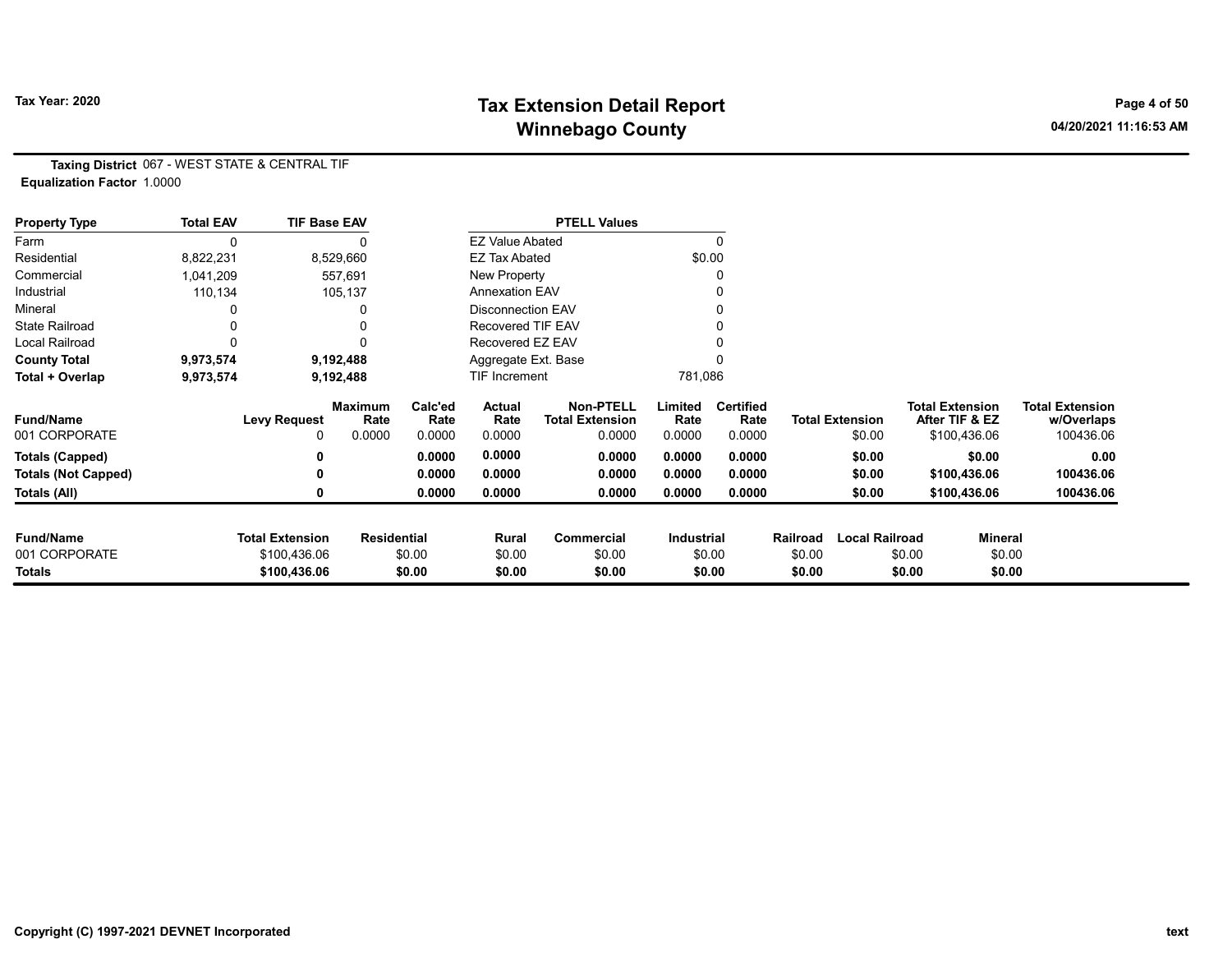# Tax Year: 2020 Page 5 of 50 Winnebago County and the County of the County of the County of the County of the County of the County of the County of the County of the County of the County of the County of the County of the County of the County of the C

Taxing District 068 - WEST STATE & KILBURN TIF Equalization Factor 1.0000

| <b>Property Type</b>       | <b>Total EAV</b> | <b>TIF Base EAV</b>    |                        |                 |                          | <b>PTELL Values</b>                        |                   |                          |          |                        |                        |                |                                      |
|----------------------------|------------------|------------------------|------------------------|-----------------|--------------------------|--------------------------------------------|-------------------|--------------------------|----------|------------------------|------------------------|----------------|--------------------------------------|
| Farm                       | $\Omega$         |                        |                        |                 | <b>EZ Value Abated</b>   |                                            |                   |                          |          |                        |                        |                |                                      |
| Residential                | 60,761           |                        | 55,278                 |                 | <b>EZ Tax Abated</b>     |                                            | \$0.00            |                          |          |                        |                        |                |                                      |
| Commercial                 | 85,360           |                        | 3,826                  |                 | New Property             |                                            |                   |                          |          |                        |                        |                |                                      |
| Industrial                 | 943,963          |                        | 714,463                |                 | <b>Annexation EAV</b>    |                                            |                   |                          |          |                        |                        |                |                                      |
| Mineral                    |                  |                        |                        |                 | <b>Disconnection EAV</b> |                                            |                   |                          |          |                        |                        |                |                                      |
| <b>State Railroad</b>      |                  |                        |                        |                 | <b>Recovered TIF EAV</b> |                                            |                   |                          |          |                        |                        |                |                                      |
| <b>Local Railroad</b>      |                  |                        |                        |                 | Recovered EZ EAV         |                                            |                   |                          |          |                        |                        |                |                                      |
| <b>County Total</b>        | 1,090,084        |                        | 773,567                |                 | Aggregate Ext. Base      |                                            |                   |                          |          |                        |                        |                |                                      |
| Total + Overlap            | 1,090,084        |                        | 773,567                |                 | <b>TIF Increment</b>     |                                            | 316,517           |                          |          |                        |                        |                |                                      |
| <b>Fund/Name</b>           |                  | <b>Levy Request</b>    | <b>Maximum</b><br>Rate | Calc'ed<br>Rate | Actual<br>Rate           | <b>Non-PTELL</b><br><b>Total Extension</b> | Limited<br>Rate   | <b>Certified</b><br>Rate |          | <b>Total Extension</b> | <b>Total Extension</b> | After TIF & EZ | <b>Total Extension</b><br>w/Overlaps |
| 001 CORPORATE              |                  | 0                      | 0.0000                 | 0.0000          | 0.0000                   | 0.0000                                     | 0.0000            | 0.0000                   |          | \$0.00                 |                        | \$40,699.24    | 40699.24                             |
| Totals (Capped)            |                  |                        |                        | 0.0000          | 0.0000                   | 0.0000                                     | 0.0000            | 0.0000                   |          | \$0.00                 |                        | \$0.00         | 0.00                                 |
| <b>Totals (Not Capped)</b> |                  |                        |                        | 0.0000          | 0.0000                   | 0.0000                                     | 0.0000            | 0.0000                   |          | \$0.00                 |                        | \$40,699.24    | 40699.24                             |
| Totals (All)               |                  |                        |                        | 0.0000          | 0.0000                   | 0.0000                                     | 0.0000            | 0.0000                   |          | \$0.00                 |                        | \$40,699.24    | 40699.24                             |
| <b>Fund/Name</b>           |                  | <b>Total Extension</b> | Residential            |                 | Rural                    | <b>Commercial</b>                          | <b>Industrial</b> |                          | Railroad | <b>Local Railroad</b>  |                        | Mineral        |                                      |
| 001 CORPORATE              |                  | \$40,699.24            |                        | \$0.00          | \$0.00                   | \$0.00                                     |                   | \$0.00                   | \$0.00   |                        | \$0.00                 | \$0.00         |                                      |
| Totals                     |                  | \$40,699.24            |                        | \$0.00          | \$0.00                   | \$0.00                                     |                   | \$0.00                   | \$0.00   |                        | \$0.00                 | \$0.00         |                                      |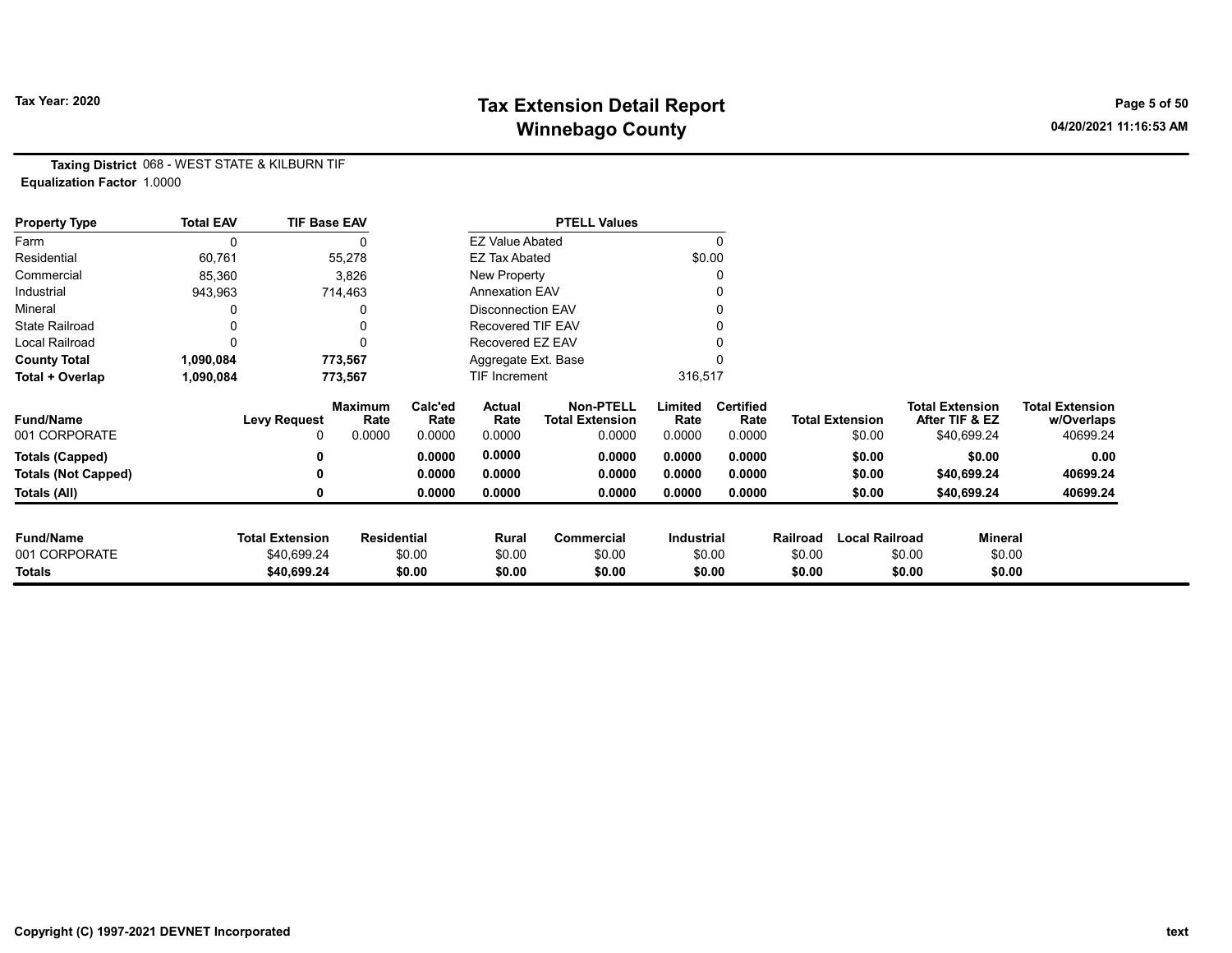# Tax Year: 2020 Page 6 of 50 Winnebago County and the County of the County of the County of the County of the County of the County of the County of the County of the County of the County of the County of the County of the County of the County of the C

Taxing District 088 - NORTH MAIN & AUBURN TIF Equalization Factor 1.0000

| <b>Property Type</b>       | <b>Total EAV</b> | <b>TIF Base EAV</b>    |                        |                 |                          | <b>PTELL Values</b>                        |                   |                          |          |                        |                                          |                |                                      |
|----------------------------|------------------|------------------------|------------------------|-----------------|--------------------------|--------------------------------------------|-------------------|--------------------------|----------|------------------------|------------------------------------------|----------------|--------------------------------------|
| Farm                       | 0                |                        |                        |                 | <b>EZ Value Abated</b>   |                                            |                   | 0                        |          |                        |                                          |                |                                      |
| Residential                | 372,410          |                        | 368,506                |                 | <b>EZ Tax Abated</b>     |                                            | \$0.00            |                          |          |                        |                                          |                |                                      |
| Commercial                 | 1,010,561        |                        | 796,256                |                 | New Property             |                                            |                   | 0                        |          |                        |                                          |                |                                      |
| Industrial                 | 84,774           |                        | 66,418                 |                 | <b>Annexation EAV</b>    |                                            |                   |                          |          |                        |                                          |                |                                      |
| Mineral                    |                  |                        |                        |                 | <b>Disconnection EAV</b> |                                            |                   |                          |          |                        |                                          |                |                                      |
| <b>State Railroad</b>      |                  |                        |                        |                 | Recovered TIF EAV        |                                            |                   |                          |          |                        |                                          |                |                                      |
| <b>Local Railroad</b>      |                  |                        |                        |                 | Recovered EZ EAV         |                                            |                   |                          |          |                        |                                          |                |                                      |
| <b>County Total</b>        | 1,467,745        |                        | 1,231,180              |                 | Aggregate Ext. Base      |                                            |                   |                          |          |                        |                                          |                |                                      |
| Total + Overlap            | 1,467,745        |                        | 1,231,180              |                 | TIF Increment            |                                            | 236,565           |                          |          |                        |                                          |                |                                      |
| <b>Fund/Name</b>           |                  | <b>Levy Request</b>    | <b>Maximum</b><br>Rate | Calc'ed<br>Rate | <b>Actual</b><br>Rate    | <b>Non-PTELL</b><br><b>Total Extension</b> | Limited<br>Rate   | <b>Certified</b><br>Rate |          | <b>Total Extension</b> | <b>Total Extension</b><br>After TIF & EZ |                | <b>Total Extension</b><br>w/Overlaps |
| 001 CORPORATE              |                  | 0                      | 0.0000                 | 0.0000          | 0.0000                   | 0.0000                                     | 0.0000            | 0.0000                   |          | \$0.00                 |                                          | \$30,185.08    | 30185.08                             |
| <b>Totals (Capped)</b>     |                  |                        |                        | 0.0000          | 0.0000                   | 0.0000                                     | 0.0000            | 0.0000                   |          | \$0.00                 |                                          | \$0.00         | 0.00                                 |
| <b>Totals (Not Capped)</b> |                  |                        |                        | 0.0000          | 0.0000                   | 0.0000                                     | 0.0000            | 0.0000                   |          | \$0.00                 |                                          | \$30,185.08    | 30185.08                             |
| Totals (All)               |                  |                        |                        | 0.0000          | 0.0000                   | 0.0000                                     | 0.0000            | 0.0000                   |          | \$0.00                 |                                          | \$30,185.08    | 30185.08                             |
| <b>Fund/Name</b>           |                  | <b>Total Extension</b> | <b>Residential</b>     |                 | Rural                    | Commercial                                 | <b>Industrial</b> |                          | Railroad | <b>Local Railroad</b>  |                                          | <b>Mineral</b> |                                      |
| 001 CORPORATE              |                  | \$30,185.08            |                        | \$0.00          | \$0.00                   | \$0.00                                     |                   | \$0.00                   | \$0.00   |                        | \$0.00                                   | \$0.00         |                                      |
| Totals                     |                  | \$30,185.08            |                        | \$0.00          | \$0.00                   | \$0.00                                     |                   | \$0.00                   | \$0.00   |                        | \$0.00                                   | \$0.00         |                                      |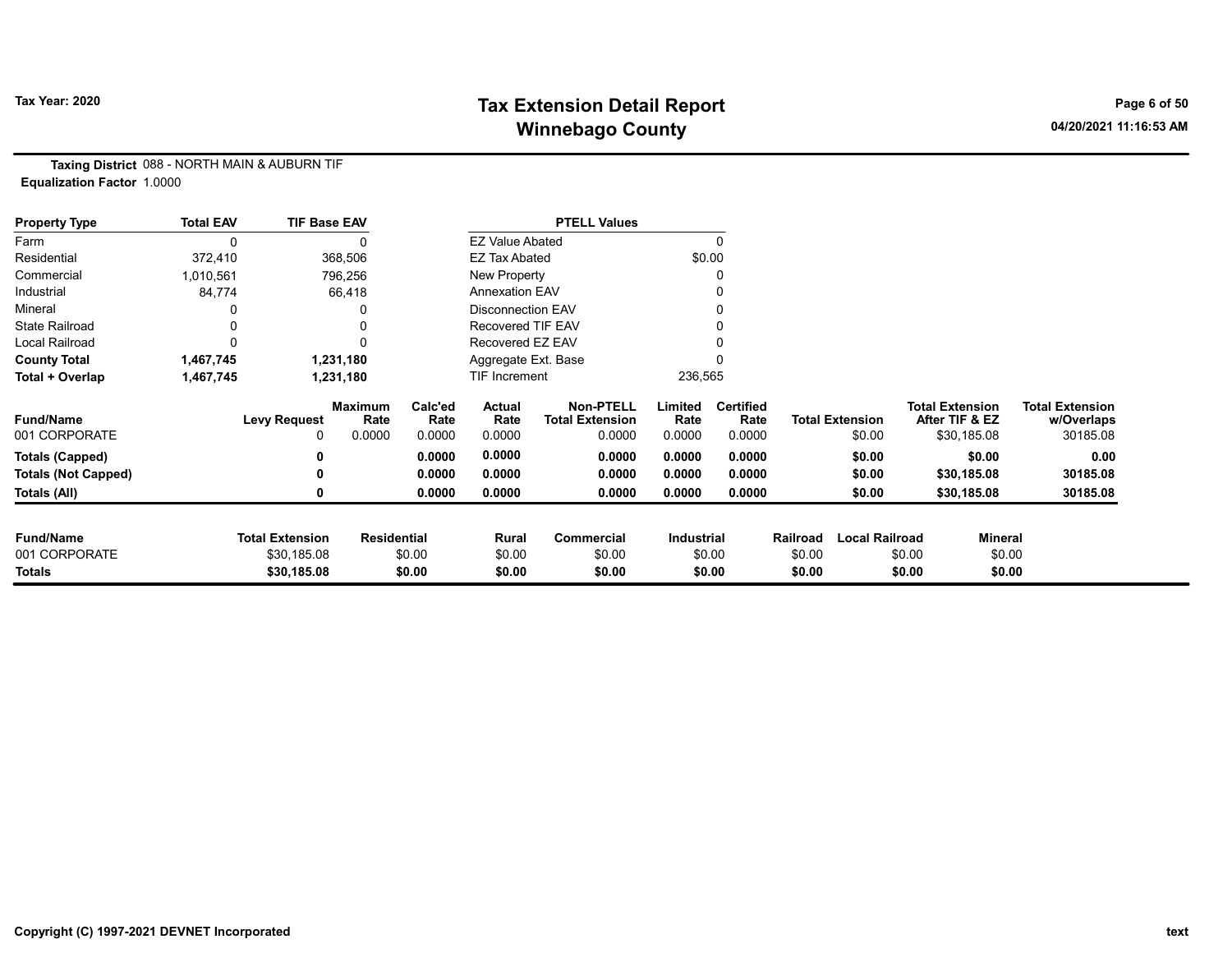# Tax Year: 2020 Page 7 of 50 Winnebago County and the County of the County of the County of the County of the County of the County of the County of the County of the County of the County of the County of the County of the County of the County of the C

Taxing District 089 - JACKSON SCHOOL TIF Equalization Factor 1.0000

| <b>Property Type</b>       | <b>Total EAV</b> | <b>TIF Base EAV</b>    |                        |                 |                          | <b>PTELL Values</b>                        |                   |                          |          |                        |        |                                          |                                      |
|----------------------------|------------------|------------------------|------------------------|-----------------|--------------------------|--------------------------------------------|-------------------|--------------------------|----------|------------------------|--------|------------------------------------------|--------------------------------------|
| Farm                       | $\Omega$         |                        |                        |                 | <b>EZ Value Abated</b>   |                                            |                   | $\mathbf{0}$             |          |                        |        |                                          |                                      |
| Residential                | 5,023,114        |                        | 4,999,274              |                 | <b>EZ Tax Abated</b>     |                                            |                   | \$0.00                   |          |                        |        |                                          |                                      |
| Commercial                 | 2,354,473        |                        | 2,065,859              |                 | New Property             |                                            |                   |                          |          |                        |        |                                          |                                      |
| Industrial                 | 8,619            |                        | 6,678                  |                 | <b>Annexation EAV</b>    |                                            |                   |                          |          |                        |        |                                          |                                      |
| Mineral                    |                  |                        |                        |                 | <b>Disconnection EAV</b> |                                            |                   | 0                        |          |                        |        |                                          |                                      |
| <b>State Railroad</b>      | 0                |                        |                        |                 | Recovered TIF EAV        |                                            |                   |                          |          |                        |        |                                          |                                      |
| Local Railroad             | 0                |                        | $\Omega$               |                 | Recovered EZ EAV         |                                            |                   |                          |          |                        |        |                                          |                                      |
| <b>County Total</b>        | 7,386,206        |                        | 7,071,811              |                 | Aggregate Ext. Base      |                                            |                   |                          |          |                        |        |                                          |                                      |
| Total + Overlap            | 7,386,206        |                        | 7,071,811              |                 | TIF Increment            |                                            | 314,395           |                          |          |                        |        |                                          |                                      |
| <b>Fund/Name</b>           |                  | <b>Levy Request</b>    | <b>Maximum</b><br>Rate | Calc'ed<br>Rate | Actual<br>Rate           | <b>Non-PTELL</b><br><b>Total Extension</b> | Limited<br>Rate   | <b>Certified</b><br>Rate |          | <b>Total Extension</b> |        | <b>Total Extension</b><br>After TIF & EZ | <b>Total Extension</b><br>w/Overlaps |
| 001 CORPORATE              |                  | 0                      | 0.0000                 | 0.0000          | 0.0000                   | 0.0000                                     | 0.0000            | 0.0000                   |          | \$0.00                 |        | \$40,426.28                              | 40426.28                             |
| <b>Totals (Capped)</b>     |                  | 0                      |                        | 0.0000          | 0.0000                   | 0.0000                                     | 0.0000            | 0.0000                   |          | \$0.00                 |        | \$0.00                                   | 0.00                                 |
| <b>Totals (Not Capped)</b> |                  | 0                      |                        | 0.0000          | 0.0000                   | 0.0000                                     | 0.0000            | 0.0000                   |          | \$0.00                 |        | \$40,426.28                              | 40426.28                             |
| Totals (All)               |                  | 0                      |                        | 0.0000          | 0.0000                   | 0.0000                                     | 0.0000            | 0.0000                   |          | \$0.00                 |        | \$40,426.28                              | 40426.28                             |
| <b>Fund/Name</b>           |                  | <b>Total Extension</b> | <b>Residential</b>     |                 |                          |                                            | <b>Industrial</b> |                          | Railroad | <b>Local Railroad</b>  |        | <b>Mineral</b>                           |                                      |
| 001 CORPORATE              |                  | \$40,426.28            |                        | \$0.00          | Rural<br>\$0.00          | Commercial<br>\$0.00                       |                   | \$0.00                   | \$0.00   |                        | \$0.00 | \$0.00                                   |                                      |
| <b>Totals</b>              |                  | \$40,426.28            |                        | \$0.00          | \$0.00                   | \$0.00                                     |                   | \$0.00                   | \$0.00   |                        | \$0.00 | \$0.00                                   |                                      |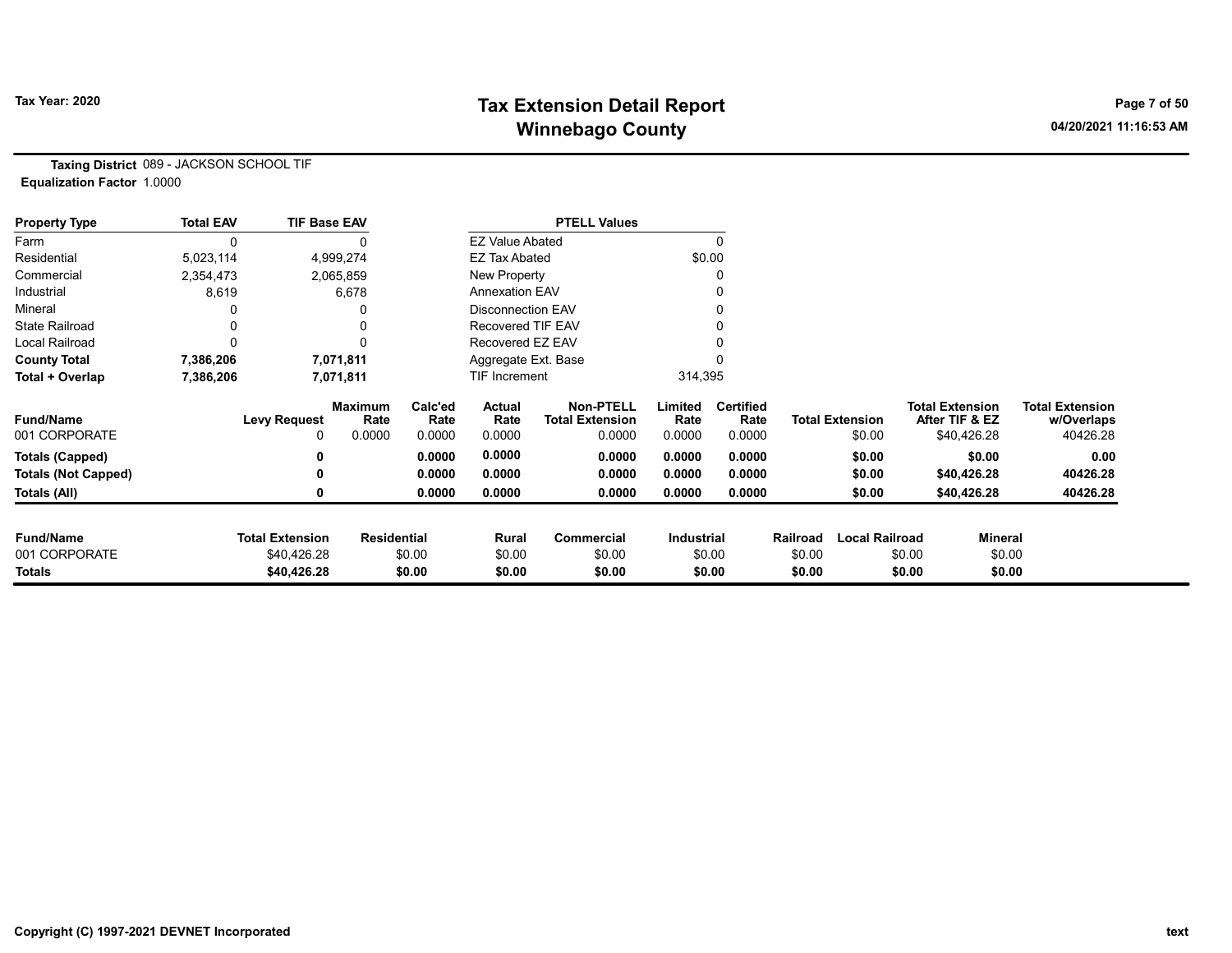# Tax Year: 2020 Page 8 of 50 Winnebago County and the County of the County of the County of the County of the County of the County of the County of the County of the County of the County of the County of the County of the County of the County of the C

Taxing District 093 - NORTH MAIN TIF Equalization Factor 1.0000

| <b>Property Type</b>       | <b>Total EAV</b> | <b>TIF Base EAV</b>    |                        |                 |                          | <b>PTELL Values</b>                        |                   |                          |          |                        |        |                                          |                                      |
|----------------------------|------------------|------------------------|------------------------|-----------------|--------------------------|--------------------------------------------|-------------------|--------------------------|----------|------------------------|--------|------------------------------------------|--------------------------------------|
| Farm                       | $\mathbf{0}$     |                        |                        |                 | <b>EZ Value Abated</b>   |                                            |                   |                          |          |                        |        |                                          |                                      |
| Residential                | 285,929          |                        | 129,420                |                 | <b>EZ Tax Abated</b>     |                                            | \$0.00            |                          |          |                        |        |                                          |                                      |
| Commercial                 | 698,265          |                        | 460,355                |                 | <b>New Property</b>      |                                            |                   |                          |          |                        |        |                                          |                                      |
| Industrial                 | 313,504          |                        | 301,075                |                 | <b>Annexation EAV</b>    |                                            |                   |                          |          |                        |        |                                          |                                      |
| Mineral                    |                  |                        |                        |                 | <b>Disconnection EAV</b> |                                            |                   |                          |          |                        |        |                                          |                                      |
| <b>State Railroad</b>      |                  |                        |                        |                 | Recovered TIF EAV        |                                            |                   |                          |          |                        |        |                                          |                                      |
| Local Railroad             |                  |                        | O                      |                 | Recovered EZ EAV         |                                            |                   |                          |          |                        |        |                                          |                                      |
| <b>County Total</b>        | 1,297,698        |                        | 890,850                |                 | Aggregate Ext. Base      |                                            |                   |                          |          |                        |        |                                          |                                      |
| Total + Overlap            | 1,297,698        |                        | 890,850                |                 | <b>TIF Increment</b>     |                                            | 406,848           |                          |          |                        |        |                                          |                                      |
| <b>Fund/Name</b>           |                  | <b>Levy Request</b>    | <b>Maximum</b><br>Rate | Calc'ed<br>Rate | Actual<br>Rate           | <b>Non-PTELL</b><br><b>Total Extension</b> | Limited<br>Rate   | <b>Certified</b><br>Rate |          | <b>Total Extension</b> |        | <b>Total Extension</b><br>After TIF & EZ | <b>Total Extension</b><br>w/Overlaps |
| 001 CORPORATE              |                  | 0                      | 0.0025                 | 0.0000          | 0.0000                   | 0.0000                                     | 0.0000            | 0.0000                   |          | \$0.00                 |        | \$52,314.24                              | 52314.24                             |
| <b>Totals (Capped)</b>     |                  |                        |                        | 0.0000          | 0.0000                   | 0.0000                                     | 0.0000            | 0.0000                   |          | \$0.00                 |        | \$0.00                                   | 0.00                                 |
| <b>Totals (Not Capped)</b> |                  | 0                      |                        | 0.0000          | 0.0000                   | 0.0000                                     | 0.0000            | 0.0000                   |          | \$0.00                 |        | \$52,314.24                              | 52314.24                             |
| Totals (All)               |                  | 0                      |                        | 0.0000          | 0.0000                   | 0.0000                                     | 0.0000            | 0.0000                   |          | \$0.00                 |        | \$52,314.24                              | 52314.24                             |
| <b>Fund/Name</b>           |                  | <b>Total Extension</b> | <b>Residential</b>     |                 | Rural                    | Commercial                                 | <b>Industrial</b> |                          | Railroad | <b>Local Railroad</b>  |        | <b>Mineral</b>                           |                                      |
| 001 CORPORATE              |                  | \$52,314.24            |                        | \$0.00          | \$0.00                   | \$0.00                                     |                   | \$0.00                   | \$0.00   |                        | \$0.00 | \$0.00                                   |                                      |
| <b>Totals</b>              |                  | \$52,314.24            |                        | \$0.00          | \$0.00                   | \$0.00                                     |                   | \$0.00                   | \$0.00   |                        | \$0.00 | \$0.00                                   |                                      |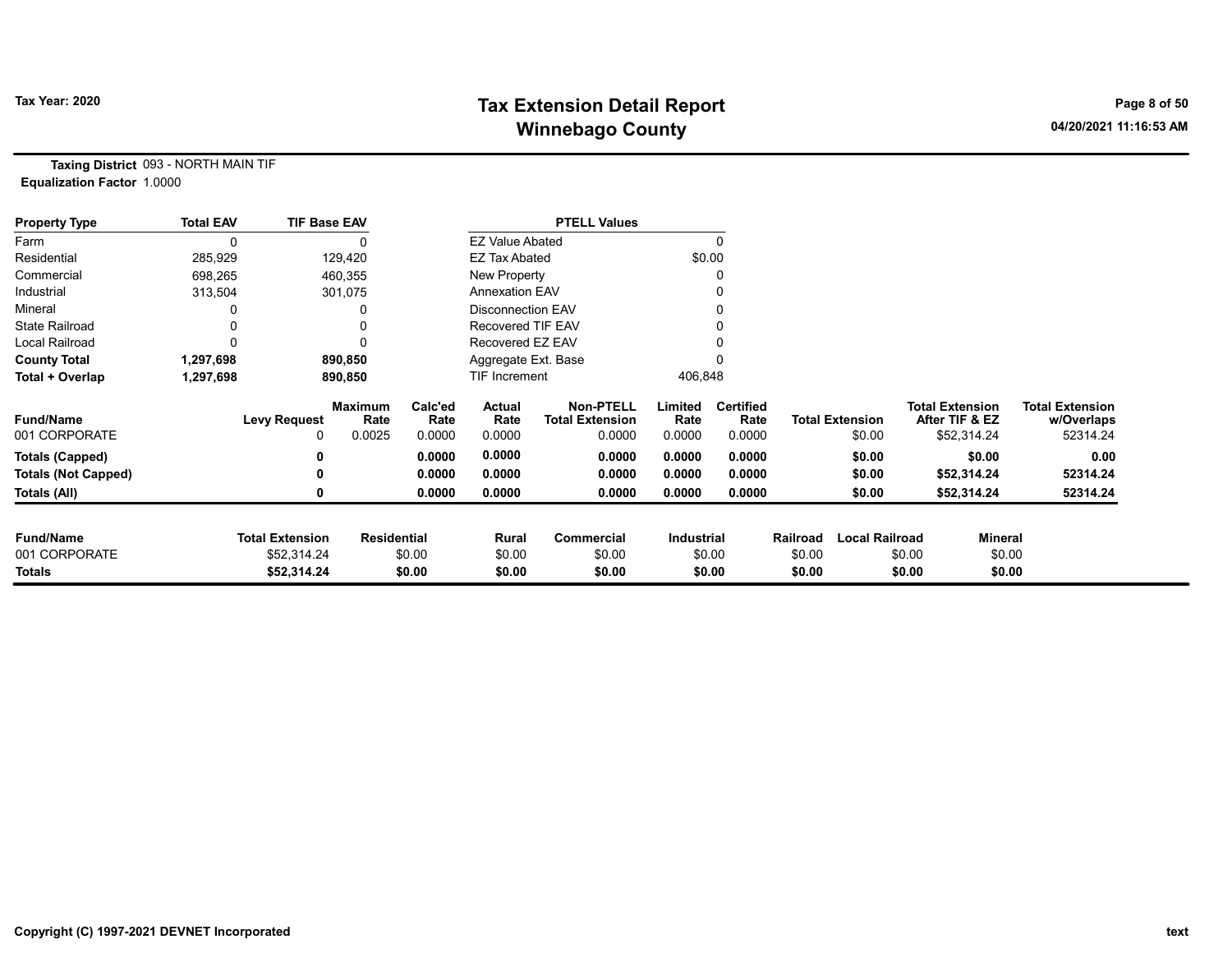# Tax Year: 2020 Page 9 of 50 Winnebago County and the County of the County of the County of the County of the County of the County of the County of the County of the County of the County of the County of the County of the County of the County of the C

Taxing District 094 - GLOBAL TRADE TIF #1 Equalization Factor 1.0000

| <b>Property Type</b>       | <b>Total EAV</b> | <b>TIF Base EAV</b>    |                        |                 |                          | <b>PTELL Values</b>                        |                   |                          |          |                        |                                          |                                      |
|----------------------------|------------------|------------------------|------------------------|-----------------|--------------------------|--------------------------------------------|-------------------|--------------------------|----------|------------------------|------------------------------------------|--------------------------------------|
| Farm                       | 57,392           |                        | 16,678                 |                 | <b>EZ Value Abated</b>   |                                            |                   | 0                        |          |                        |                                          |                                      |
| Residential                | 0                |                        |                        |                 | <b>EZ Tax Abated</b>     |                                            | \$0.00            |                          |          |                        |                                          |                                      |
| Commercial                 | 1,471,749        |                        | 1,331,216              |                 | New Property             |                                            |                   |                          |          |                        |                                          |                                      |
| Industrial                 | 33,148,111       |                        | 22,521,230             |                 | <b>Annexation EAV</b>    |                                            |                   |                          |          |                        |                                          |                                      |
| Mineral                    |                  |                        |                        |                 | <b>Disconnection EAV</b> |                                            |                   | ი                        |          |                        |                                          |                                      |
| <b>State Railroad</b>      |                  |                        |                        |                 | Recovered TIF EAV        |                                            |                   |                          |          |                        |                                          |                                      |
| <b>Local Railroad</b>      |                  |                        |                        |                 | Recovered EZ EAV         |                                            |                   |                          |          |                        |                                          |                                      |
| <b>County Total</b>        | 34,677,252       |                        | 23,869,124             |                 | Aggregate Ext. Base      |                                            |                   |                          |          |                        |                                          |                                      |
| Total + Overlap            | 34,677,252       |                        | 23,869,124             |                 | TIF Increment            |                                            | 10,808,128        |                          |          |                        |                                          |                                      |
| <b>Fund/Name</b>           |                  | <b>Levy Request</b>    | <b>Maximum</b><br>Rate | Calc'ed<br>Rate | <b>Actual</b><br>Rate    | <b>Non-PTELL</b><br><b>Total Extension</b> | Limited<br>Rate   | <b>Certified</b><br>Rate |          | <b>Total Extension</b> | <b>Total Extension</b><br>After TIF & EZ | <b>Total Extension</b><br>w/Overlaps |
| 001 CORPORATE              |                  | $\Omega$               | 0.0025                 | 0.0000          | 0.0000                   | 0.0000                                     | 0.0000            | 0.0000                   |          | \$0.00                 | \$1,389,752.74                           | 1389752.74                           |
| <b>Totals (Capped)</b>     |                  |                        |                        | 0.0000          | 0.0000                   | 0.0000                                     | 0.0000            | 0.0000                   |          | \$0.00                 | \$0.00                                   | 0.00                                 |
| <b>Totals (Not Capped)</b> |                  |                        |                        | 0.0000          | 0.0000                   | 0.0000                                     | 0.0000            | 0.0000                   |          | \$0.00                 | \$1,389,752.74                           | 1389752.74                           |
| Totals (All)               |                  |                        |                        | 0.0000          | 0.0000                   | 0.0000                                     | 0.0000            | 0.0000                   |          | \$0.00                 | \$1,389,752.74                           | 1389752.74                           |
| <b>Fund/Name</b>           |                  | <b>Total Extension</b> | <b>Residential</b>     |                 | Rural                    | <b>Commercial</b>                          | <b>Industrial</b> |                          | Railroad | <b>Local Railroad</b>  | <b>Mineral</b>                           |                                      |
| 001 CORPORATE              |                  | \$1,389,752.74         |                        | \$0.00          | \$0.00                   | \$0.00                                     |                   | \$0.00                   | \$0.00   |                        | \$0.00                                   | \$0.00                               |
| <b>Totals</b>              |                  | \$1,389,752.74         |                        | \$0.00          | \$0.00                   | \$0.00                                     |                   | \$0.00                   | \$0.00   |                        | \$0.00                                   | \$0.00                               |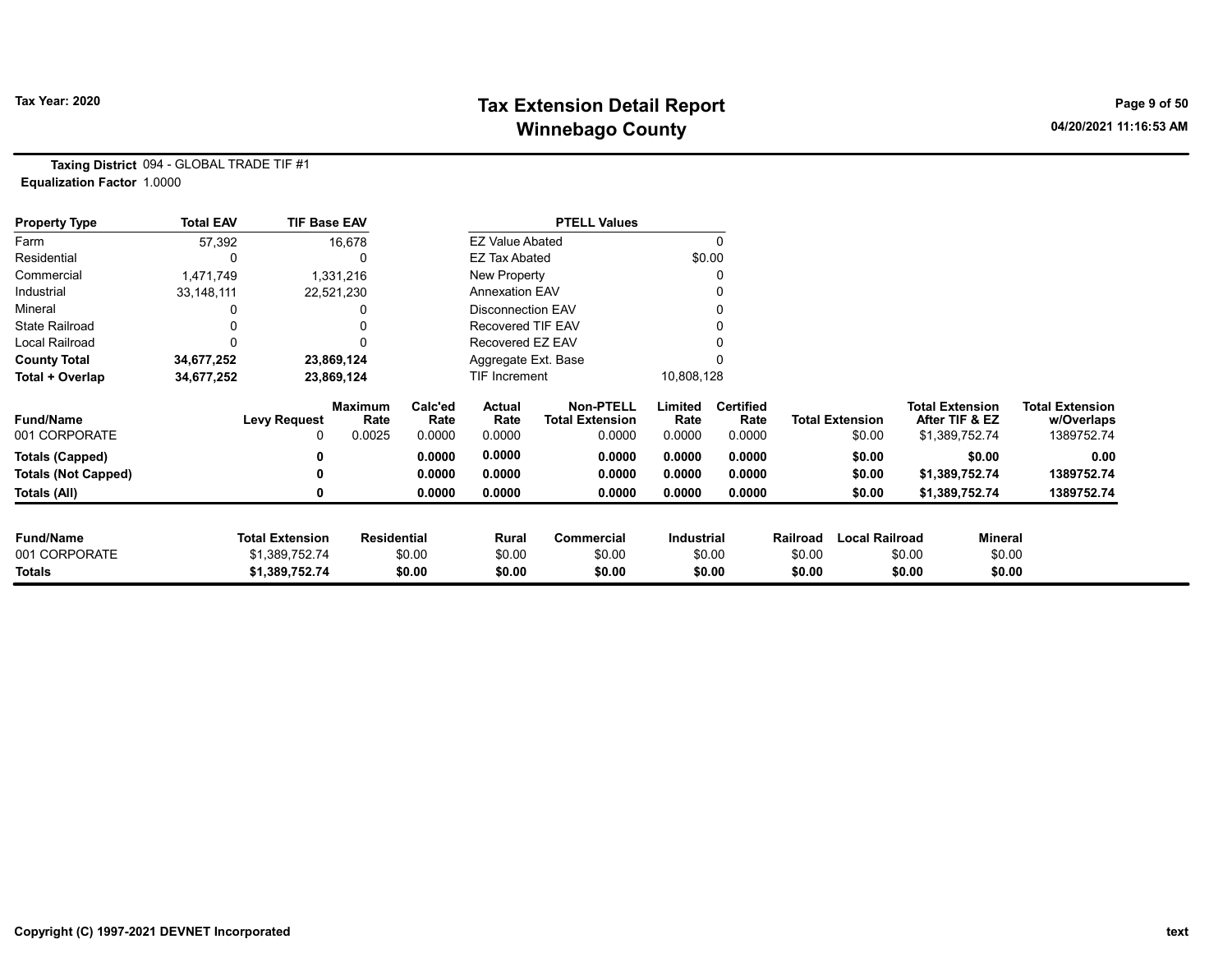# Tax Year: 2020 Page 10 of 50 Winnebago County and the County of the County of the County of the County of the County of the County of the County of the County of the County of the County of the County of the County of the County of the County of the C

Taxing District 098 - MACHESNEY PARK TIF Equalization Factor 1.0000

| <b>Property Type</b>       | <b>Total EAV</b> | <b>TIF Base EAV</b>    |                        |                 |                          | <b>PTELL Values</b>                        |                   |                          |                  |                        |                                          |              |                                      |
|----------------------------|------------------|------------------------|------------------------|-----------------|--------------------------|--------------------------------------------|-------------------|--------------------------|------------------|------------------------|------------------------------------------|--------------|--------------------------------------|
| Farm                       | 0                |                        | 0                      |                 | <b>EZ Value Abated</b>   |                                            |                   | $\Omega$                 |                  |                        |                                          |              |                                      |
| Residential                | 12,548           |                        | 10,031                 |                 | <b>EZ Tax Abated</b>     |                                            |                   | \$0.00                   |                  |                        |                                          |              |                                      |
| Commercial                 | 10,089,701       |                        | 579,375                |                 | New Property             |                                            |                   | 0                        |                  |                        |                                          |              |                                      |
| Industrial                 |                  |                        |                        |                 | <b>Annexation EAV</b>    |                                            |                   |                          |                  |                        |                                          |              |                                      |
| Mineral                    |                  |                        |                        |                 | <b>Disconnection EAV</b> |                                            |                   | 0                        |                  |                        |                                          |              |                                      |
| <b>State Railroad</b>      | 0                |                        | 0                      |                 | <b>Recovered TIF EAV</b> |                                            |                   |                          |                  |                        |                                          |              |                                      |
| Local Railroad             |                  |                        | O                      |                 | Recovered EZ EAV         |                                            |                   |                          |                  |                        |                                          |              |                                      |
| <b>County Total</b>        | 10,102,249       |                        | 589,406                |                 | Aggregate Ext. Base      |                                            |                   |                          |                  |                        |                                          |              |                                      |
| Total + Overlap            | 10,102,249       |                        | 589,406                |                 | TIF Increment            |                                            | 9,512,843         |                          |                  |                        |                                          |              |                                      |
| <b>Fund/Name</b>           |                  | <b>Levy Request</b>    | <b>Maximum</b><br>Rate | Calc'ed<br>Rate | Actual<br>Rate           | <b>Non-PTELL</b><br><b>Total Extension</b> | Limited<br>Rate   | <b>Certified</b><br>Rate |                  | <b>Total Extension</b> | <b>Total Extension</b><br>After TIF & EZ |              | <b>Total Extension</b><br>w/Overlaps |
| 001 CORPORATE              |                  |                        | 0.0025                 | 0.0000          | 0.0000                   | 0.0000                                     | 0.0000            | 0.0000                   |                  | \$0.00                 |                                          | \$896,375.64 | 896375.64                            |
| <b>Totals (Capped)</b>     |                  |                        |                        | 0.0000          | 0.0000                   | 0.0000                                     | 0.0000            | 0.0000                   |                  | \$0.00                 |                                          | \$0.00       | 0.00                                 |
| <b>Totals (Not Capped)</b> |                  | n                      |                        | 0.0000          | 0.0000                   | 0.0000                                     | 0.0000            | 0.0000                   |                  | \$0.00                 |                                          | \$896,375.64 | 896375.64                            |
| Totals (All)               |                  | 0                      |                        | 0.0000          | 0.0000                   | 0.0000                                     | 0.0000            | 0.0000                   |                  | \$0.00                 |                                          | \$896,375.64 | 896375.64                            |
| <b>Fund/Name</b>           |                  | <b>Total Extension</b> |                        |                 |                          |                                            |                   |                          |                  |                        |                                          |              |                                      |
| 001 CORPORATE              |                  |                        | <b>Residential</b>     |                 | Rural                    | Commercial                                 | <b>Industrial</b> |                          | Railroad         | <b>Local Railroad</b>  |                                          | Mineral      |                                      |
| <b>Totals</b>              |                  | \$896,375.64           |                        | \$0.00          | \$0.00                   | \$0.00<br>\$0.00                           |                   | \$0.00<br>\$0.00         | \$0.00<br>\$0.00 |                        | \$0.00<br>\$0.00                         | \$0.00       |                                      |
|                            |                  | \$896,375.64           |                        | \$0.00          | \$0.00                   |                                            |                   |                          |                  |                        |                                          | \$0.00       |                                      |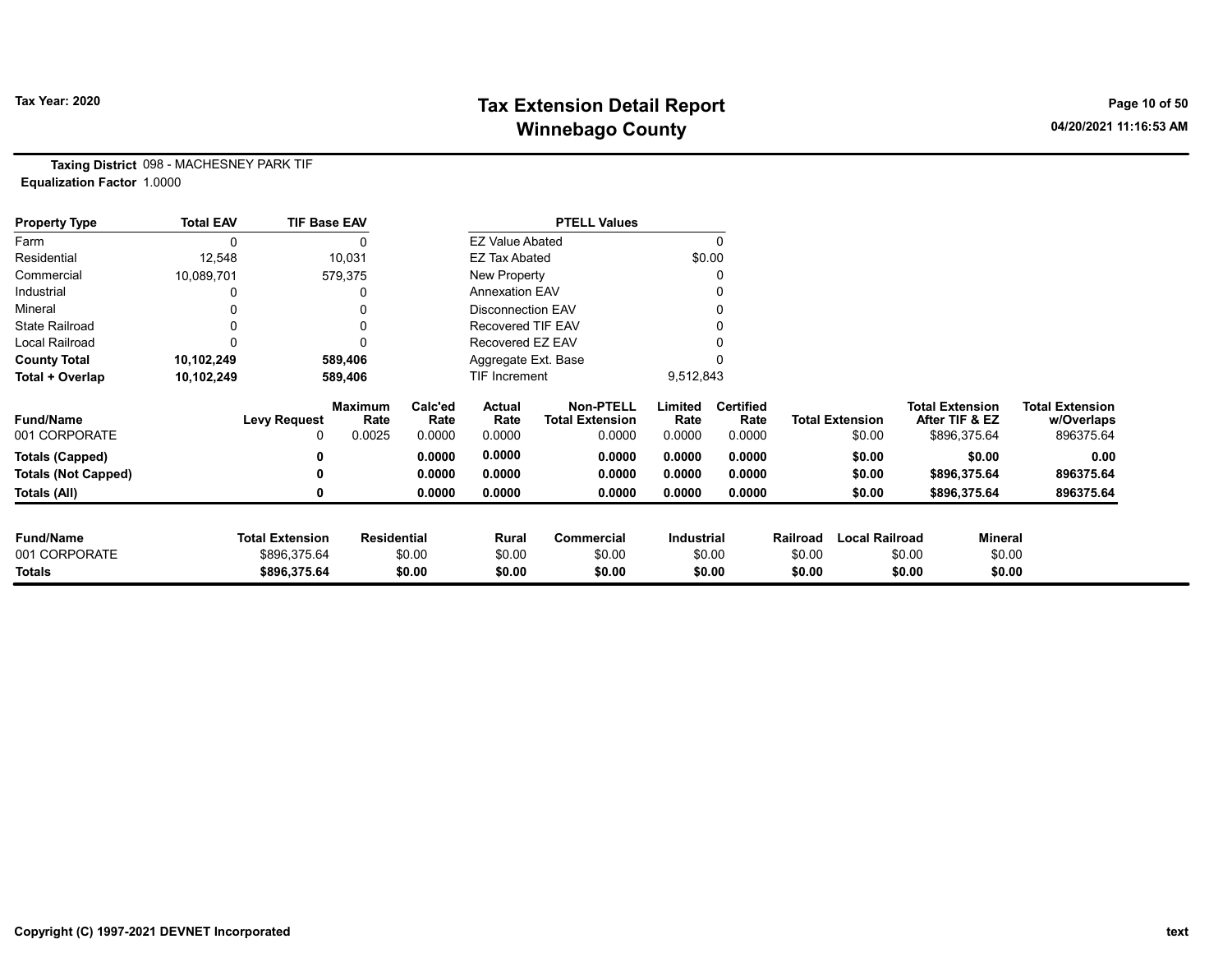# Tax Year: 2020 Page 11 of 50 Winnebago County and the County of the County of the County of the County of the County of the County of the County of the County of the County of the County of the County of the County of the County of the County of the C

Taxing District 104 - SOUTH ROCKFORD TIF Equalization Factor 1.0000

| <b>Property Type</b>       | <b>Total EAV</b> | <b>TIF Base EAV</b>    |                        |                 |                          | <b>PTELL Values</b>                        |                 |                          |          |                        |        |                                          |                                      |
|----------------------------|------------------|------------------------|------------------------|-----------------|--------------------------|--------------------------------------------|-----------------|--------------------------|----------|------------------------|--------|------------------------------------------|--------------------------------------|
| Farm                       | 0                |                        |                        |                 | <b>EZ Value Abated</b>   |                                            |                 |                          |          |                        |        |                                          |                                      |
| Residential                | 319,354          |                        | 176,411                |                 | <b>EZ Tax Abated</b>     |                                            | \$0.00          |                          |          |                        |        |                                          |                                      |
| Commercial                 | 953,659          |                        | 148,083                |                 | New Property             |                                            |                 |                          |          |                        |        |                                          |                                      |
| Industrial                 | 1,366,227        |                        | 1,250,258              |                 | <b>Annexation EAV</b>    |                                            |                 |                          |          |                        |        |                                          |                                      |
| Mineral                    |                  |                        | 0                      |                 | <b>Disconnection EAV</b> |                                            |                 |                          |          |                        |        |                                          |                                      |
| <b>State Railroad</b>      |                  |                        |                        |                 | Recovered TIF EAV        |                                            |                 |                          |          |                        |        |                                          |                                      |
| <b>Local Railroad</b>      |                  |                        |                        |                 | Recovered EZ EAV         |                                            |                 |                          |          |                        |        |                                          |                                      |
| <b>County Total</b>        | 2,639,240        |                        | 1,574,752              |                 | Aggregate Ext. Base      |                                            |                 |                          |          |                        |        |                                          |                                      |
| Total + Overlap            | 2,639,240        |                        | 1,574,752              |                 | <b>TIF Increment</b>     |                                            | 1,064,488       |                          |          |                        |        |                                          |                                      |
| <b>Fund/Name</b>           |                  | <b>Levy Request</b>    | <b>Maximum</b><br>Rate | Calc'ed<br>Rate | Actual<br>Rate           | <b>Non-PTELL</b><br><b>Total Extension</b> | Limited<br>Rate | <b>Certified</b><br>Rate |          | <b>Total Extension</b> |        | <b>Total Extension</b><br>After TIF & EZ | <b>Total Extension</b><br>w/Overlaps |
| 001 CORPORATE              |                  | 0                      | 0.0000                 | 0.0000          | 0.0000                   | 0.0000                                     | 0.0000          | 0.0000                   |          | \$0.00                 |        | \$136,876.32                             | 136876.32                            |
| Totals (Capped)            |                  |                        |                        | 0.0000          | 0.0000                   | 0.0000                                     | 0.0000          | 0.0000                   |          | \$0.00                 |        | \$0.00                                   | 0.00                                 |
| <b>Totals (Not Capped)</b> |                  |                        |                        | 0.0000          | 0.0000                   | 0.0000                                     | 0.0000          | 0.0000                   |          | \$0.00                 |        | \$136,876.32                             | 136876.32                            |
| Totals (All)               |                  |                        |                        | 0.0000          | 0.0000                   | 0.0000                                     | 0.0000          | 0.0000                   |          | \$0.00                 |        | \$136,876.32                             | 136876.32                            |
| <b>Fund/Name</b>           |                  | <b>Total Extension</b> | <b>Residential</b>     |                 | Rural                    | <b>Commercial</b>                          | Industrial      |                          | Railroad | <b>Local Railroad</b>  |        | Mineral                                  |                                      |
| 001 CORPORATE              |                  | \$136,876.32           |                        | \$0.00          | \$0.00                   | \$0.00                                     |                 | \$0.00                   | \$0.00   |                        | \$0.00 | \$0.00                                   |                                      |
| Totals                     |                  | \$136,876.32           |                        | \$0.00          | \$0.00                   | \$0.00                                     |                 | \$0.00                   | \$0.00   |                        | \$0.00 | \$0.00                                   |                                      |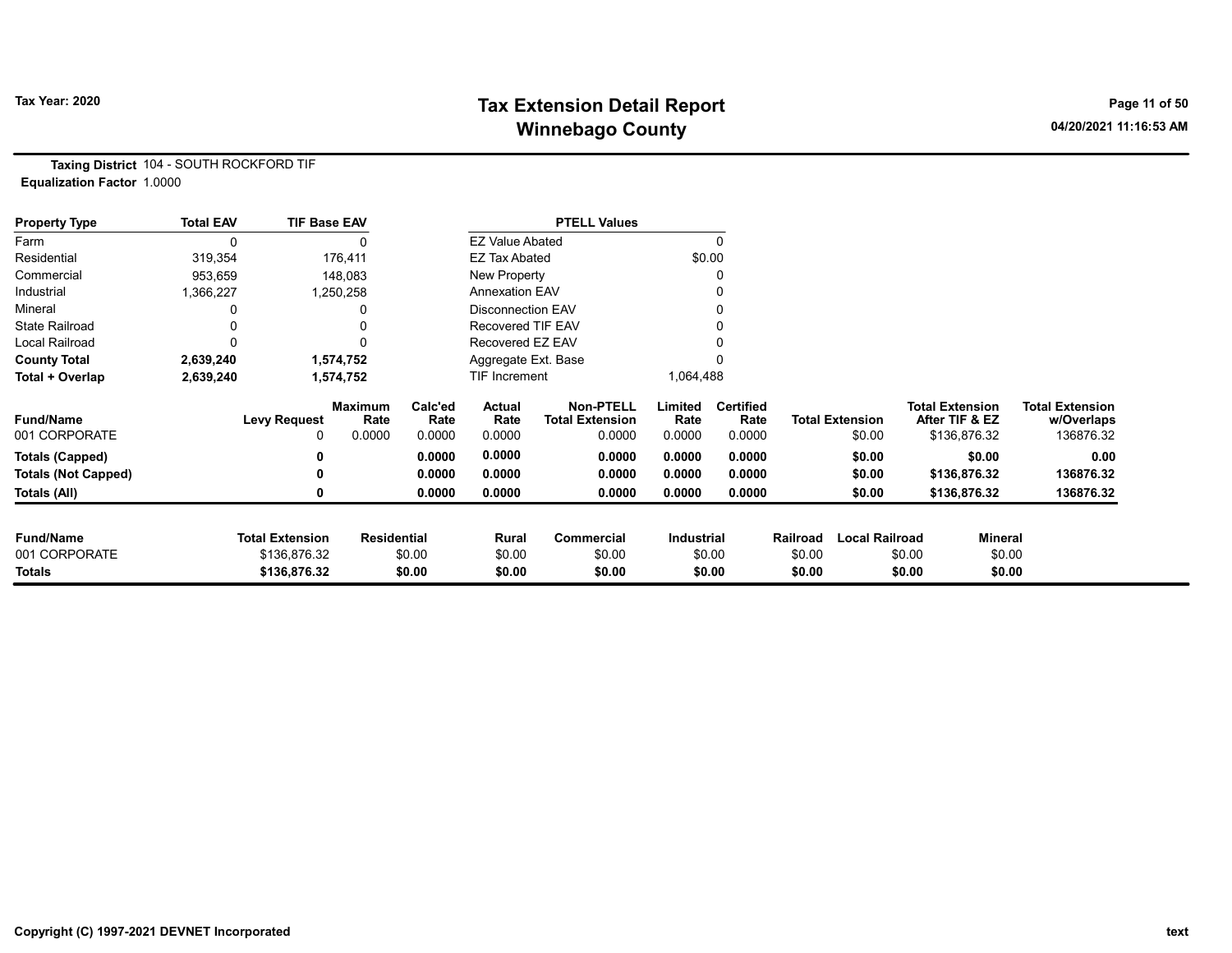# Tax Year: 2020 Page 12 of 50 Winnebago County and the County of the County of the County of the County of the County of the County of the County of the County of the County of the County of the County of the County of the County of the County of the C

Taxing District 105 - LINCOLNWOOD TIF Equalization Factor 1.0000

| <b>Property Type</b>       | <b>Total EAV</b> | <b>TIF Base EAV</b>    |                        |                 |                          | <b>PTELL Values</b>                        |                 |                          |          |                        |        |                                          |                                      |
|----------------------------|------------------|------------------------|------------------------|-----------------|--------------------------|--------------------------------------------|-----------------|--------------------------|----------|------------------------|--------|------------------------------------------|--------------------------------------|
| Farm                       | 0                |                        | 0                      |                 | <b>EZ Value Abated</b>   |                                            |                 | 0                        |          |                        |        |                                          |                                      |
| Residential                | 453,206          |                        | 3,861                  |                 | <b>EZ Tax Abated</b>     |                                            |                 | \$0.00                   |          |                        |        |                                          |                                      |
| Commercial                 |                  |                        | 0                      |                 | New Property             |                                            |                 | 0                        |          |                        |        |                                          |                                      |
| Industrial                 |                  |                        | $\Omega$               |                 | <b>Annexation EAV</b>    |                                            |                 |                          |          |                        |        |                                          |                                      |
| Mineral                    |                  |                        | 0                      |                 | <b>Disconnection EAV</b> |                                            |                 |                          |          |                        |        |                                          |                                      |
| <b>State Railroad</b>      |                  |                        | 0                      |                 | <b>Recovered TIF EAV</b> |                                            |                 |                          |          |                        |        |                                          |                                      |
| Local Railroad             |                  |                        | 0                      |                 | Recovered EZ EAV         |                                            |                 |                          |          |                        |        |                                          |                                      |
| <b>County Total</b>        | 453,206          |                        | 3,861                  |                 | Aggregate Ext. Base      |                                            |                 |                          |          |                        |        |                                          |                                      |
| Total + Overlap            | 453,206          |                        | 3,861                  |                 | TIF Increment            |                                            | 449,345         |                          |          |                        |        |                                          |                                      |
| <b>Fund/Name</b>           |                  | <b>Levy Request</b>    | <b>Maximum</b><br>Rate | Calc'ed<br>Rate | <b>Actual</b><br>Rate    | <b>Non-PTELL</b><br><b>Total Extension</b> | Limited<br>Rate | <b>Certified</b><br>Rate |          | <b>Total Extension</b> |        | <b>Total Extension</b><br>After TIF & EZ | <b>Total Extension</b><br>w/Overlaps |
| 001 CORPORATE              |                  |                        | 0.0025                 | 0.0000          | 0.0000                   | 0.0000                                     | 0.0000          | 0.0000                   |          | \$0.00                 |        | \$57,778.74                              | 57778.74                             |
| <b>Totals (Capped)</b>     |                  |                        |                        | 0.0000          | 0.0000                   | 0.0000                                     | 0.0000          | 0.0000                   |          | \$0.00                 |        | \$0.00                                   | 0.00                                 |
| <b>Totals (Not Capped)</b> |                  |                        |                        | 0.0000          | 0.0000                   | 0.0000                                     | 0.0000          | 0.0000                   |          | \$0.00                 |        | \$57,778.74                              | 57778.74                             |
| Totals (All)               |                  |                        |                        | 0.0000          | 0.0000                   | 0.0000                                     | 0.0000          | 0.0000                   |          | \$0.00                 |        | \$57,778.74                              | 57778.74                             |
|                            |                  |                        |                        |                 |                          |                                            |                 |                          |          |                        |        |                                          |                                      |
| <b>Fund/Name</b>           |                  | <b>Total Extension</b> | <b>Residential</b>     |                 | Rural                    | Commercial                                 | Industrial      |                          | Railroad | <b>Local Railroad</b>  |        | <b>Mineral</b>                           |                                      |
| 001 CORPORATE              |                  | \$57,778.74            |                        | \$0.00          | \$0.00                   | \$0.00                                     |                 | \$0.00                   | \$0.00   |                        | \$0.00 | \$0.00                                   |                                      |
| Totals                     |                  | \$57,778.74            |                        | \$0.00          | \$0.00                   | \$0.00                                     |                 | \$0.00                   | \$0.00   |                        | \$0.00 | \$0.00                                   |                                      |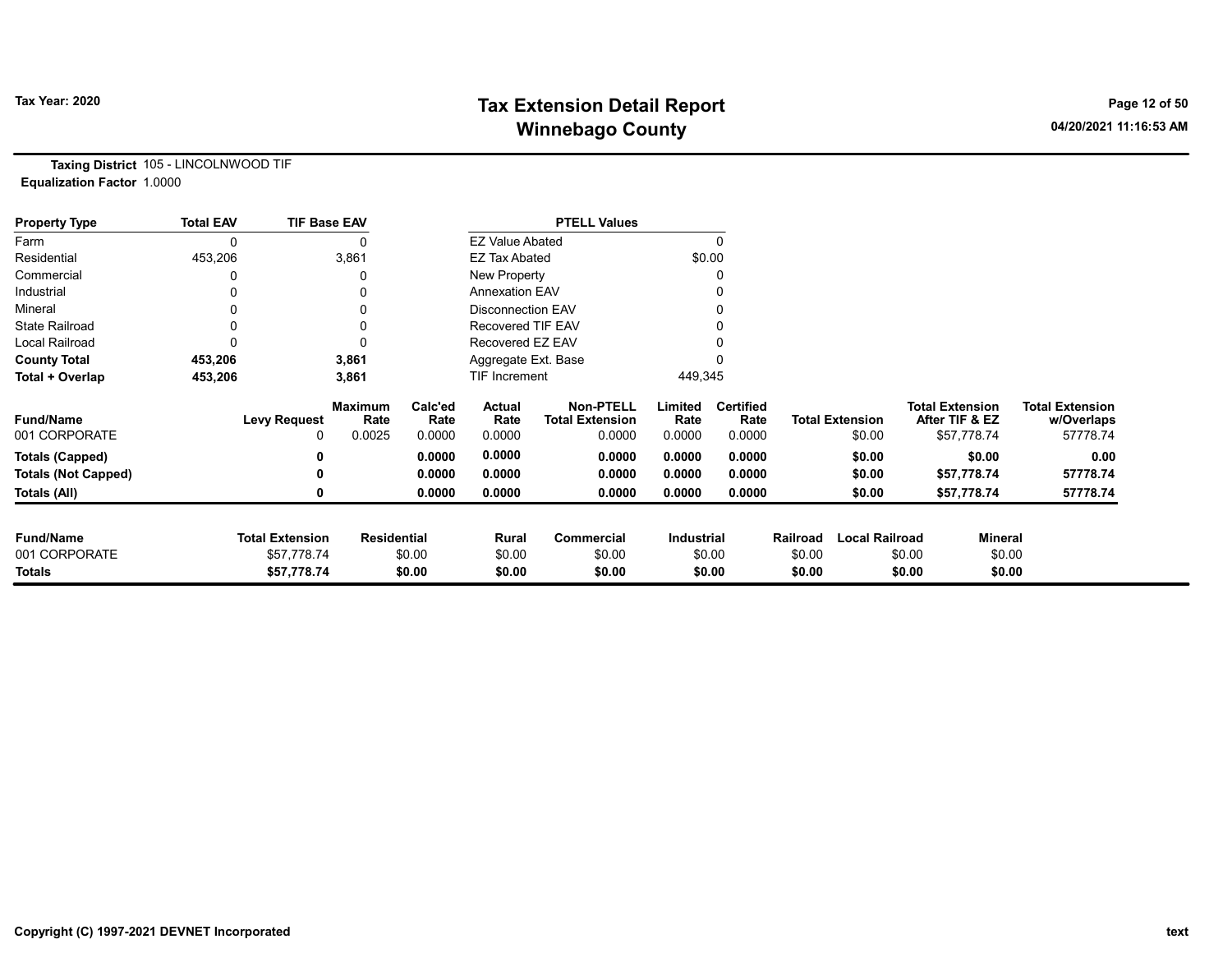# Tax Year: 2020 **Tax Extension Detail Report** Tax Year: 2020 **Page 13 of 50** Winnebago County and the County of the County of the County of the County of the County of the County of the County of the County of the County of the County of the County of the County of the County of the County of the C

Taxing District 106 - DURAND VILLAGE TIF Equalization Factor 1.0000

| <b>Property Type</b>       | <b>Total EAV</b> | <b>TIF Base EAV</b>    |                        |                 |                          | <b>PTELL Values</b>                        |                 |                          |          |                        |        |                                          |                                      |
|----------------------------|------------------|------------------------|------------------------|-----------------|--------------------------|--------------------------------------------|-----------------|--------------------------|----------|------------------------|--------|------------------------------------------|--------------------------------------|
| Farm                       | 0                |                        | 0                      |                 | <b>EZ Value Abated</b>   |                                            |                 | $\Omega$                 |          |                        |        |                                          |                                      |
| Residential                | 320,126          |                        | 238,353                |                 | EZ Tax Abated            |                                            | \$0.00          |                          |          |                        |        |                                          |                                      |
| Commercial                 | 1,056,863        |                        | 870,139                |                 | <b>New Property</b>      |                                            |                 | <sup>0</sup>             |          |                        |        |                                          |                                      |
| Industrial                 | 311,788          |                        | 162,728                |                 | <b>Annexation EAV</b>    |                                            |                 |                          |          |                        |        |                                          |                                      |
| Mineral                    |                  |                        | 0                      |                 | <b>Disconnection EAV</b> |                                            |                 |                          |          |                        |        |                                          |                                      |
| <b>State Railroad</b>      | 0                |                        | 0                      |                 | Recovered TIF EAV        |                                            |                 |                          |          |                        |        |                                          |                                      |
| <b>Local Railroad</b>      | 0                |                        | $\Omega$               |                 | Recovered EZ EAV         |                                            |                 |                          |          |                        |        |                                          |                                      |
| <b>County Total</b>        | 1,688,777        |                        | 1,271,220              |                 | Aggregate Ext. Base      |                                            |                 |                          |          |                        |        |                                          |                                      |
| Total + Overlap            | 1,688,777        |                        | 1,271,220              |                 | TIF Increment            |                                            | 417,557         |                          |          |                        |        |                                          |                                      |
| <b>Fund/Name</b>           |                  | <b>Levy Request</b>    | <b>Maximum</b><br>Rate | Calc'ed<br>Rate | Actual<br>Rate           | <b>Non-PTELL</b><br><b>Total Extension</b> | Limited<br>Rate | <b>Certified</b><br>Rate |          | <b>Total Extension</b> |        | <b>Total Extension</b><br>After TIF & EZ | <b>Total Extension</b><br>w/Overlaps |
| 001 CORPORATE              |                  |                        | 0.0000                 | 0.0000          | 0.0000                   | 0.0000                                     | 0.0000          | 0.0000                   |          | \$0.00                 |        | \$41,782.36                              | 41782.36                             |
| <b>Totals (Capped)</b>     |                  |                        |                        | 0.0000          | 0.0000                   | 0.0000                                     | 0.0000          | 0.0000                   |          | \$0.00                 |        | \$0.00                                   | 0.00                                 |
| <b>Totals (Not Capped)</b> |                  |                        |                        | 0.0000          | 0.0000                   | 0.0000                                     | 0.0000          | 0.0000                   |          | \$0.00                 |        | \$41,782.36                              | 41782.36                             |
| Totals (All)               |                  | 0                      |                        | 0.0000          | 0.0000                   | 0.0000                                     | 0.0000          | 0.0000                   |          | \$0.00                 |        | \$41,782.36                              | 41782.36                             |
| <b>Fund/Name</b>           |                  | <b>Total Extension</b> | <b>Residential</b>     |                 | Rural                    | <b>Commercial</b>                          | Industrial      |                          | Railroad | <b>Local Railroad</b>  |        | Mineral                                  |                                      |
| 001 CORPORATE              |                  | \$41,782.36            |                        | \$0.00          | \$0.00                   | \$0.00                                     |                 | \$0.00                   | \$0.00   |                        | \$0.00 | \$0.00                                   |                                      |
| Totals                     |                  | \$41,782.36            |                        | \$0.00          | \$0.00                   | \$0.00                                     |                 | \$0.00                   | \$0.00   |                        | \$0.00 | \$0.00                                   |                                      |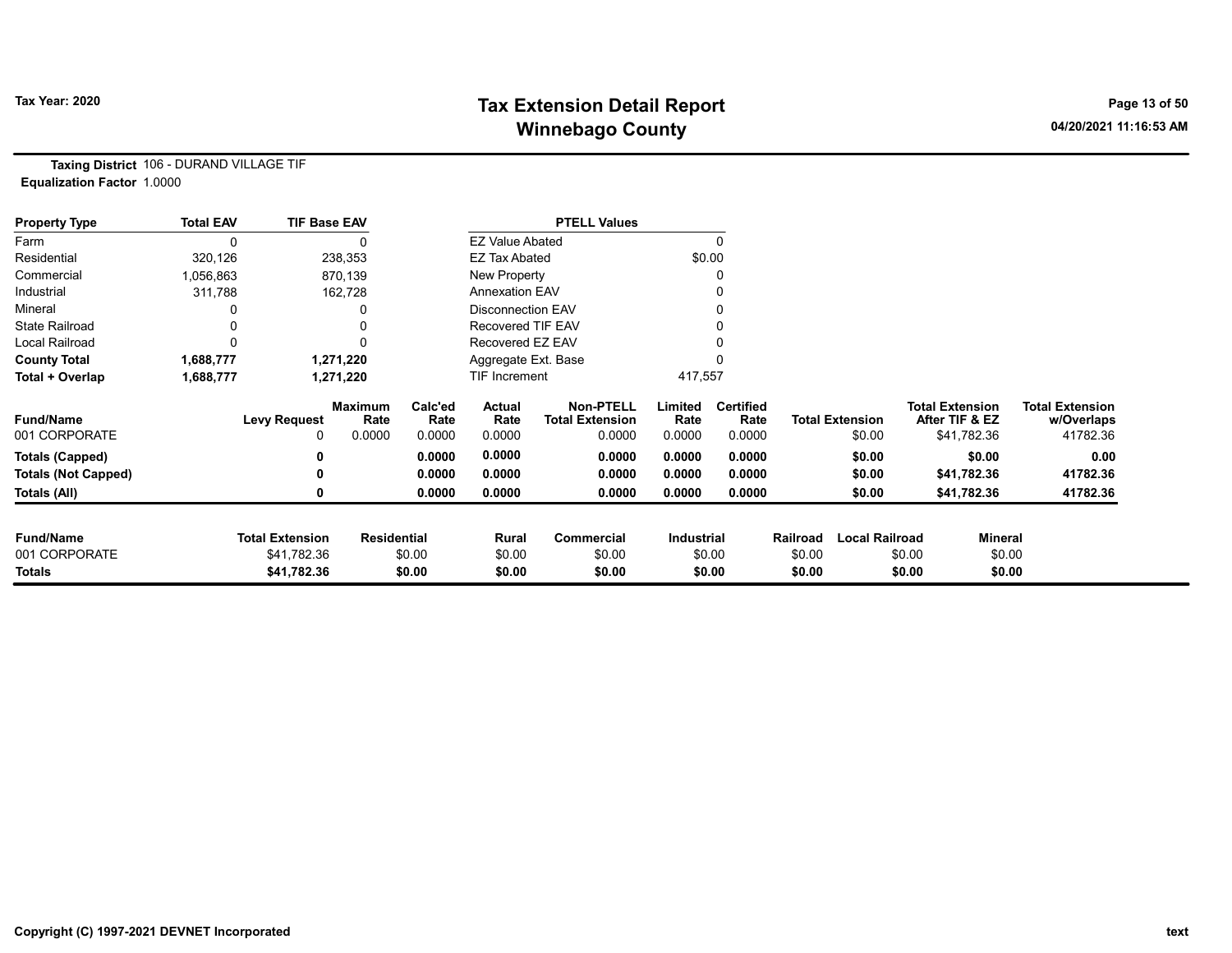# Tax Year: 2020 Page 14 of 50 Winnebago County and the County of the County of the County of the County of the County of the County of the County of the County of the County of the County of the County of the County of the County of the County of the C

Taxing District 107 - SPRINGFIELD CORNERS TIF Equalization Factor 1.0000

| <b>Property Type</b>       | <b>Total EAV</b> | <b>TIF Base EAV</b>    |                        |                 |                          | <b>PTELL Values</b>                        |                 |                          |                  |                        |                                          |                                      |
|----------------------------|------------------|------------------------|------------------------|-----------------|--------------------------|--------------------------------------------|-----------------|--------------------------|------------------|------------------------|------------------------------------------|--------------------------------------|
| Farm                       | 0                |                        | 0                      |                 | <b>EZ Value Abated</b>   |                                            |                 | 0                        |                  |                        |                                          |                                      |
| Residential                | 827,428          |                        | 24,875                 |                 | <b>EZ Tax Abated</b>     |                                            |                 | \$0.00                   |                  |                        |                                          |                                      |
| Commercial                 | 989,615          |                        | 41,522                 |                 | New Property             |                                            |                 | 0                        |                  |                        |                                          |                                      |
| Industrial                 |                  |                        | 0                      |                 | <b>Annexation EAV</b>    |                                            |                 |                          |                  |                        |                                          |                                      |
| Mineral                    |                  |                        | 0                      |                 | <b>Disconnection EAV</b> |                                            |                 | 0                        |                  |                        |                                          |                                      |
| <b>State Railroad</b>      |                  |                        | 0                      |                 | Recovered TIF EAV        |                                            |                 |                          |                  |                        |                                          |                                      |
| Local Railroad             |                  |                        | 0                      |                 | Recovered EZ EAV         |                                            |                 |                          |                  |                        |                                          |                                      |
| <b>County Total</b>        | 1,817,043        |                        | 66,397                 |                 | Aggregate Ext. Base      |                                            |                 |                          |                  |                        |                                          |                                      |
| Total + Overlap            | 1,817,043        |                        | 66,397                 |                 | TIF Increment            |                                            | 1,750,646       |                          |                  |                        |                                          |                                      |
| <b>Fund/Name</b>           |                  | <b>Levy Request</b>    | <b>Maximum</b><br>Rate | Calc'ed<br>Rate | Actual<br>Rate           | <b>Non-PTELL</b><br><b>Total Extension</b> | Limited<br>Rate | <b>Certified</b><br>Rate |                  | <b>Total Extension</b> | <b>Total Extension</b><br>After TIF & EZ | <b>Total Extension</b><br>w/Overlaps |
| 001 CORPORATE              |                  | 0                      | 0.0000                 | 0.0000          | 0.0000                   | 0.0000                                     | 0.0000          | 0.0000                   |                  | \$0.00                 | \$225,105.56                             | 225105.56                            |
| <b>Totals (Capped)</b>     |                  |                        |                        | 0.0000          | 0.0000                   | 0.0000                                     | 0.0000          | 0.0000                   |                  | \$0.00                 | \$0.00                                   | 0.00                                 |
| <b>Totals (Not Capped)</b> |                  |                        |                        | 0.0000          | 0.0000                   | 0.0000                                     | 0.0000          | 0.0000                   |                  | \$0.00                 | \$225,105.56                             | 225105.56                            |
| Totals (All)               |                  |                        |                        | 0.0000          | 0.0000                   | 0.0000                                     | 0.0000          | 0.0000                   |                  | \$0.00                 | \$225,105.56                             | 225105.56                            |
| <b>Fund/Name</b>           |                  | <b>Total Extension</b> |                        |                 |                          |                                            |                 |                          |                  | <b>Local Railroad</b>  |                                          |                                      |
| 001 CORPORATE              |                  | \$225,105.56           | <b>Residential</b>     | \$0.00          | Rural<br>\$0.00          | Commercial<br>\$0.00                       | Industrial      |                          | Railroad         |                        |                                          | Mineral<br>\$0.00                    |
| Totals                     |                  | \$225,105.56           |                        | \$0.00          | \$0.00                   | \$0.00                                     |                 | \$0.00<br>\$0.00         | \$0.00<br>\$0.00 |                        | \$0.00<br>\$0.00                         | \$0.00                               |
|                            |                  |                        |                        |                 |                          |                                            |                 |                          |                  |                        |                                          |                                      |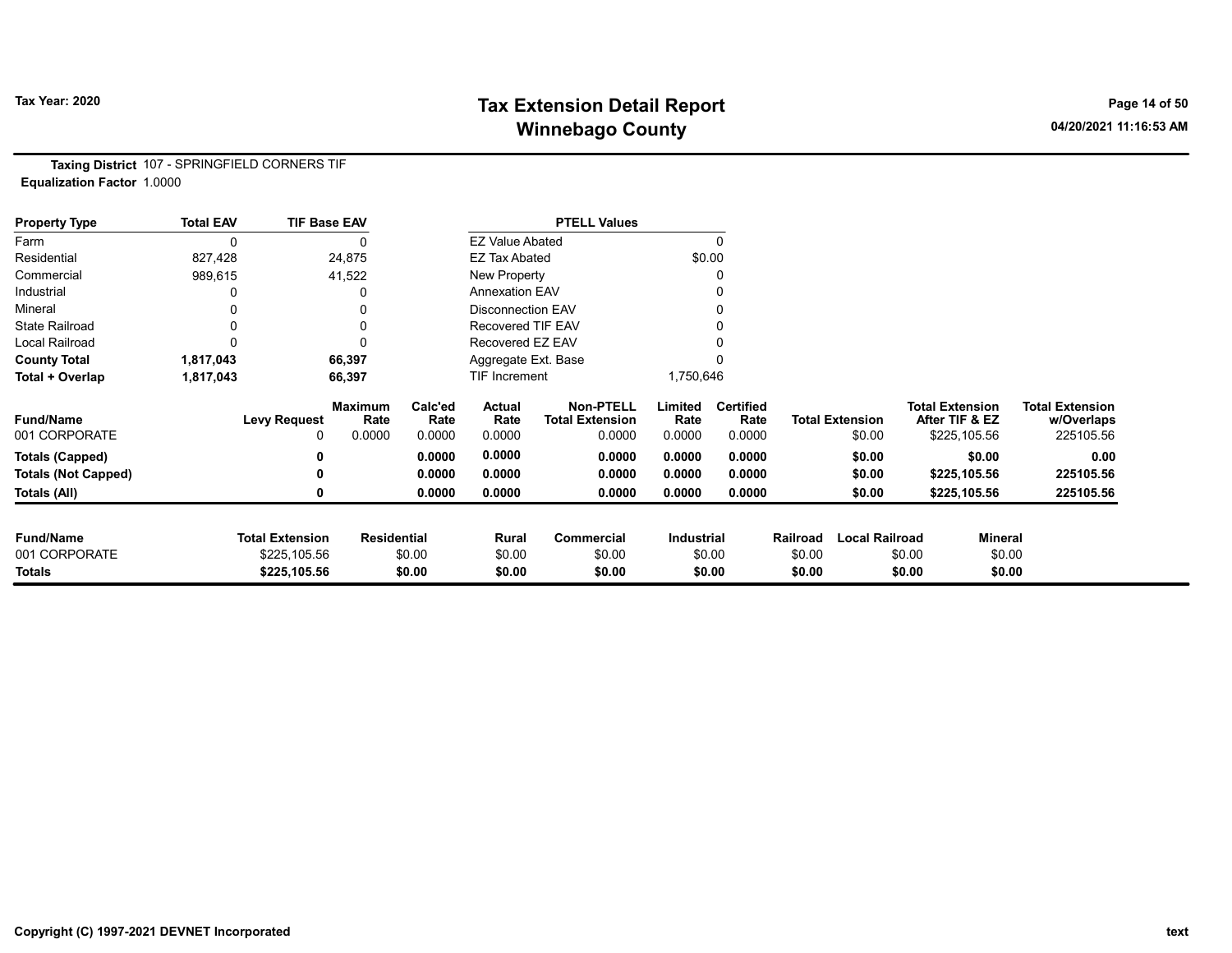# Tax Year: 2020 Page 15 of 50 Winnebago County and the County of the County of the County of the County of the County of the County of the County of the County of the County of the County of the County of the County of the County of the County of the C

Taxing District 125 - WAGON WHEEL TIF Equalization Factor 1.0000

| <b>Property Type</b>       | <b>Total EAV</b> | <b>TIF Base EAV</b>    |                        |                 |                        | <b>PTELL Values</b>                        |                 |                          |          |                        |                                          |                |                                      |
|----------------------------|------------------|------------------------|------------------------|-----------------|------------------------|--------------------------------------------|-----------------|--------------------------|----------|------------------------|------------------------------------------|----------------|--------------------------------------|
| Farm                       |                  |                        |                        |                 | <b>EZ Value Abated</b> |                                            |                 | 0                        |          |                        |                                          |                |                                      |
| Residential                | 62,718           |                        | 41,460                 |                 | <b>EZ Tax Abated</b>   |                                            |                 | \$0.00                   |          |                        |                                          |                |                                      |
| Commercial                 | 1,607,696        |                        | 492,804                |                 | New Property           |                                            |                 | 0                        |          |                        |                                          |                |                                      |
| Industrial                 |                  |                        |                        |                 | <b>Annexation EAV</b>  |                                            |                 |                          |          |                        |                                          |                |                                      |
| Mineral                    |                  |                        |                        |                 | Disconnection EAV      |                                            |                 |                          |          |                        |                                          |                |                                      |
| <b>State Railroad</b>      |                  |                        |                        |                 | Recovered TIF EAV      |                                            |                 |                          |          |                        |                                          |                |                                      |
| <b>Local Railroad</b>      |                  |                        |                        |                 | Recovered EZ EAV       |                                            |                 |                          |          |                        |                                          |                |                                      |
| <b>County Total</b>        | 1,670,414        |                        | 534,264                |                 | Aggregate Ext. Base    |                                            |                 |                          |          |                        |                                          |                |                                      |
| Total + Overlap            | 1,670,414        |                        | 534,264                |                 | TIF Increment          |                                            | 1,136,150       |                          |          |                        |                                          |                |                                      |
| <b>Fund/Name</b>           |                  | <b>Levy Request</b>    | <b>Maximum</b><br>Rate | Calc'ed<br>Rate | Actual<br>Rate         | <b>Non-PTELL</b><br><b>Total Extension</b> | Limited<br>Rate | <b>Certified</b><br>Rate |          | <b>Total Extension</b> | <b>Total Extension</b><br>After TIF & EZ |                | <b>Total Extension</b><br>w/Overlaps |
| 001 CORPORATE              |                  | ი                      | 0.0025                 | 0.0000          | 0.0000                 | 0.0000                                     | 0.0000          | 0.0000                   |          | \$0.00                 | \$108,946.70                             |                | 108946.70                            |
| <b>Totals (Capped)</b>     |                  |                        |                        | 0.0000          | 0.0000                 | 0.0000                                     | 0.0000          | 0.0000                   |          | \$0.00                 |                                          | \$0.00         | 0.00                                 |
| <b>Totals (Not Capped)</b> |                  |                        |                        | 0.0000          | 0.0000                 | 0.0000                                     | 0.0000          | 0.0000                   |          | \$0.00                 | \$108,946.70                             |                | 108946.70                            |
| Totals (All)               |                  |                        |                        | 0.0000          | 0.0000                 | 0.0000                                     | 0.0000          | 0.0000                   |          | \$0.00                 | \$108,946.70                             |                | 108946.70                            |
| <b>Fund/Name</b>           |                  | <b>Total Extension</b> | <b>Residential</b>     |                 | Rural                  | Commercial                                 | Industrial      |                          | Railroad | <b>Local Railroad</b>  |                                          | <b>Mineral</b> |                                      |
| 001 CORPORATE              |                  | \$108,946.70           |                        | \$0.00          | \$0.00                 | \$0.00                                     |                 | \$0.00                   | \$0.00   |                        | \$0.00                                   | \$0.00         |                                      |
| <b>Totals</b>              |                  | \$108,946.70           |                        | \$0.00          | \$0.00                 | \$0.00                                     |                 | \$0.00                   | \$0.00   |                        | \$0.00                                   | \$0.00         |                                      |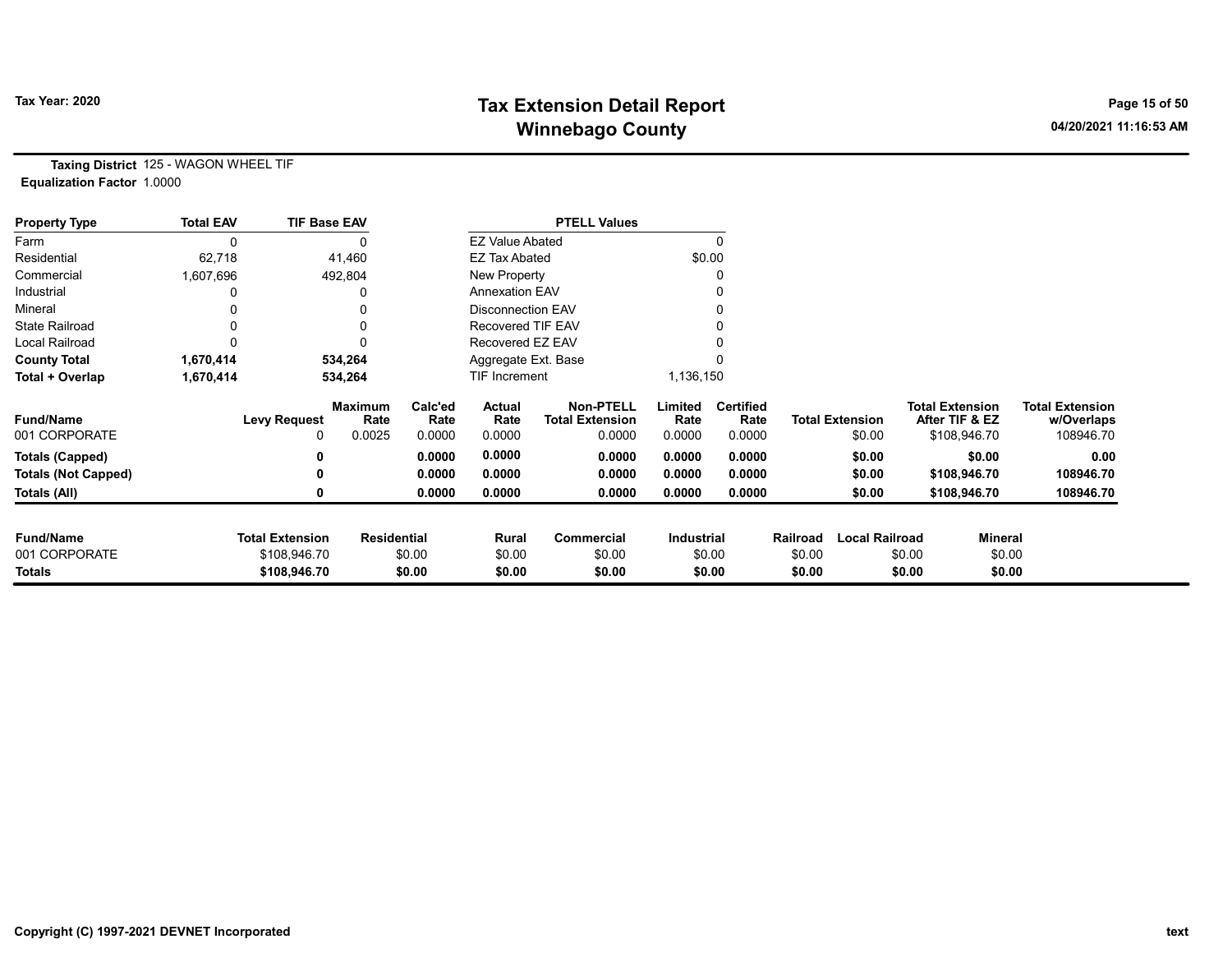# Tax Year: 2020 **Tax Extension Detail Report** Tax Year: 2020 **Page 16 of 50** Winnebago County and the County of the County of the County of the County of the County of the County of the County of the County of the County of the County of the County of the County of the County of the County of the C

Taxing District 126 - RIVER OAKS TIF Equalization Factor 1.0000

| <b>Property Type</b>       | <b>Total EAV</b> | <b>TIF Base EAV</b>    |                        |                 |                          | <b>PTELL Values</b>                        |                   |                          |          |                        |        |                                          |                                      |
|----------------------------|------------------|------------------------|------------------------|-----------------|--------------------------|--------------------------------------------|-------------------|--------------------------|----------|------------------------|--------|------------------------------------------|--------------------------------------|
| Farm                       | 0                |                        |                        |                 | <b>EZ Value Abated</b>   |                                            |                   |                          |          |                        |        |                                          |                                      |
| Residential                | 300,955          |                        | 69,898                 |                 | <b>EZ Tax Abated</b>     |                                            | \$0.00            |                          |          |                        |        |                                          |                                      |
| Commercial                 |                  |                        |                        |                 | New Property             |                                            |                   |                          |          |                        |        |                                          |                                      |
| Industrial                 |                  |                        | 0                      |                 | <b>Annexation EAV</b>    |                                            |                   |                          |          |                        |        |                                          |                                      |
| Mineral                    |                  |                        |                        |                 | <b>Disconnection EAV</b> |                                            |                   |                          |          |                        |        |                                          |                                      |
| <b>State Railroad</b>      |                  |                        | 0                      |                 | Recovered TIF EAV        |                                            |                   |                          |          |                        |        |                                          |                                      |
| Local Railroad             |                  |                        | O                      |                 | Recovered EZ EAV         |                                            |                   |                          |          |                        |        |                                          |                                      |
| <b>County Total</b>        | 300,955          |                        | 69,898                 |                 | Aggregate Ext. Base      |                                            |                   |                          |          |                        |        |                                          |                                      |
| Total + Overlap            | 300,955          |                        | 69,898                 |                 | <b>TIF Increment</b>     |                                            | 231,057           |                          |          |                        |        |                                          |                                      |
| <b>Fund/Name</b>           |                  | <b>Levy Request</b>    | <b>Maximum</b><br>Rate | Calc'ed<br>Rate | Actual<br>Rate           | <b>Non-PTELL</b><br><b>Total Extension</b> | Limited<br>Rate   | <b>Certified</b><br>Rate |          | <b>Total Extension</b> |        | <b>Total Extension</b><br>After TIF & EZ | <b>Total Extension</b><br>w/Overlaps |
| 001 CORPORATE              |                  | 0                      | 0.0025                 | 0.0000          | 0.0000                   | 0.0000                                     | 0.0000            | 0.0000                   |          | \$0.00                 |        | \$29,710.32                              | 29710.32                             |
| <b>Totals (Capped)</b>     |                  |                        |                        | 0.0000          | 0.0000                   | 0.0000                                     | 0.0000            | 0.0000                   |          | \$0.00                 |        | \$0.00                                   | 0.00                                 |
| <b>Totals (Not Capped)</b> |                  |                        |                        | 0.0000          | 0.0000                   | 0.0000                                     | 0.0000            | 0.0000                   |          | \$0.00                 |        | \$29,710.32                              | 29710.32                             |
| Totals (All)               |                  | 0                      |                        | 0.0000          | 0.0000                   | 0.0000                                     | 0.0000            | 0.0000                   |          | \$0.00                 |        | \$29,710.32                              | 29710.32                             |
| <b>Fund/Name</b>           |                  | <b>Total Extension</b> | <b>Residential</b>     |                 | Rural                    | Commercial                                 | <b>Industrial</b> |                          | Railroad | <b>Local Railroad</b>  |        | <b>Mineral</b>                           |                                      |
| 001 CORPORATE              |                  | \$29,710.32            |                        | \$0.00          | \$0.00                   | \$0.00                                     |                   | \$0.00                   | \$0.00   |                        | \$0.00 | \$0.00                                   |                                      |
| <b>Totals</b>              |                  | \$29,710.32            |                        | \$0.00          | \$0.00                   | \$0.00                                     |                   | \$0.00                   | \$0.00   |                        | \$0.00 | \$0.00                                   |                                      |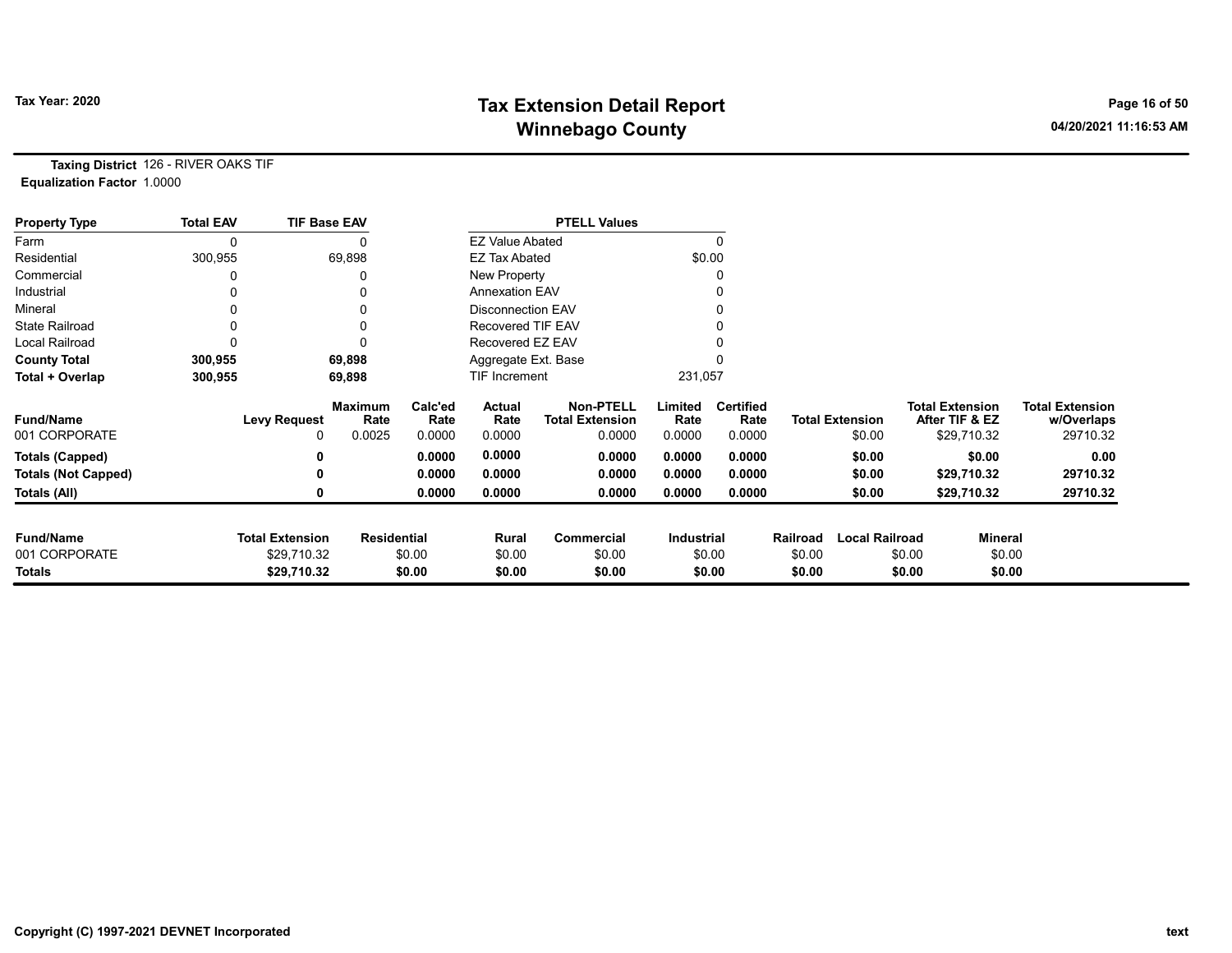# Tax Year: 2020 Page 17 of 50 Winnebago County and the County of the County of the County of the County of the County of the County of the County of the County of the County of the County of the County of the County of the County of the County of the C

Taxing District 127 - GARRISON SCHOOL TIF Equalization Factor 1.0000

| <b>Property Type</b>       | <b>Total EAV</b> | <b>TIF Base EAV</b>    |                        |                 |                          | <b>PTELL Values</b>                        |                 |                          |          |                        |                                          |                |                                      |
|----------------------------|------------------|------------------------|------------------------|-----------------|--------------------------|--------------------------------------------|-----------------|--------------------------|----------|------------------------|------------------------------------------|----------------|--------------------------------------|
| Farm                       | 0                |                        | 0                      |                 | <b>EZ Value Abated</b>   |                                            |                 | $\mathbf{0}$             |          |                        |                                          |                |                                      |
| Residential                | 2,052,700        |                        | 1,060,181              |                 | <b>EZ Tax Abated</b>     |                                            |                 | \$0.00                   |          |                        |                                          |                |                                      |
| Commercial                 | 27,453           |                        | 25,492                 |                 | New Property             |                                            |                 | 0                        |          |                        |                                          |                |                                      |
| Industrial                 |                  |                        |                        |                 | <b>Annexation EAV</b>    |                                            |                 |                          |          |                        |                                          |                |                                      |
| Mineral                    |                  |                        | 0                      |                 | <b>Disconnection EAV</b> |                                            |                 | 0                        |          |                        |                                          |                |                                      |
| <b>State Railroad</b>      |                  |                        | 0                      |                 | <b>Recovered TIF EAV</b> |                                            |                 |                          |          |                        |                                          |                |                                      |
| Local Railroad             |                  |                        |                        |                 | Recovered EZ EAV         |                                            |                 |                          |          |                        |                                          |                |                                      |
| <b>County Total</b>        | 2,080,153        |                        | 1,085,673              |                 | Aggregate Ext. Base      |                                            |                 |                          |          |                        |                                          |                |                                      |
| Total + Overlap            | 2,080,153        |                        | 1,085,673              |                 | <b>TIF Increment</b>     |                                            | 994,480         |                          |          |                        |                                          |                |                                      |
| <b>Fund/Name</b>           |                  | <b>Levy Request</b>    | <b>Maximum</b><br>Rate | Calc'ed<br>Rate | Actual<br>Rate           | <b>Non-PTELL</b><br><b>Total Extension</b> | Limited<br>Rate | <b>Certified</b><br>Rate |          | <b>Total Extension</b> | <b>Total Extension</b><br>After TIF & EZ |                | <b>Total Extension</b><br>w/Overlaps |
| 001 CORPORATE              |                  | 0                      | 0.0025                 | 0.0000          | 0.0000                   | 0.0000                                     | 0.0000          | 0.0000                   |          | \$0.00                 |                                          | \$127,874.50   | 127874.50                            |
| <b>Totals (Capped)</b>     |                  |                        |                        | 0.0000          | 0.0000                   | 0.0000                                     | 0.0000          | 0.0000                   |          | \$0.00                 |                                          | \$0.00         | 0.00                                 |
| <b>Totals (Not Capped)</b> |                  |                        |                        | 0.0000          | 0.0000                   | 0.0000                                     | 0.0000          | 0.0000                   |          | \$0.00                 |                                          | \$127,874.50   | 127874.50                            |
| Totals (All)               |                  |                        |                        | 0.0000          | 0.0000                   | 0.0000                                     | 0.0000          | 0.0000                   |          | \$0.00                 |                                          | \$127,874.50   | 127874.50                            |
| <b>Fund/Name</b>           |                  | <b>Total Extension</b> | <b>Residential</b>     |                 | Rural                    | Commercial                                 | Industrial      |                          | Railroad | <b>Local Railroad</b>  |                                          | <b>Mineral</b> |                                      |
| 001 CORPORATE              |                  | \$127,874.50           |                        | \$0.00          | \$0.00                   | \$0.00                                     |                 | \$0.00                   | \$0.00   |                        | \$0.00                                   | \$0.00         |                                      |
| Totals                     |                  | \$127,874.50           |                        | \$0.00          | \$0.00                   | \$0.00                                     |                 | \$0.00                   | \$0.00   |                        | \$0.00                                   | \$0.00         |                                      |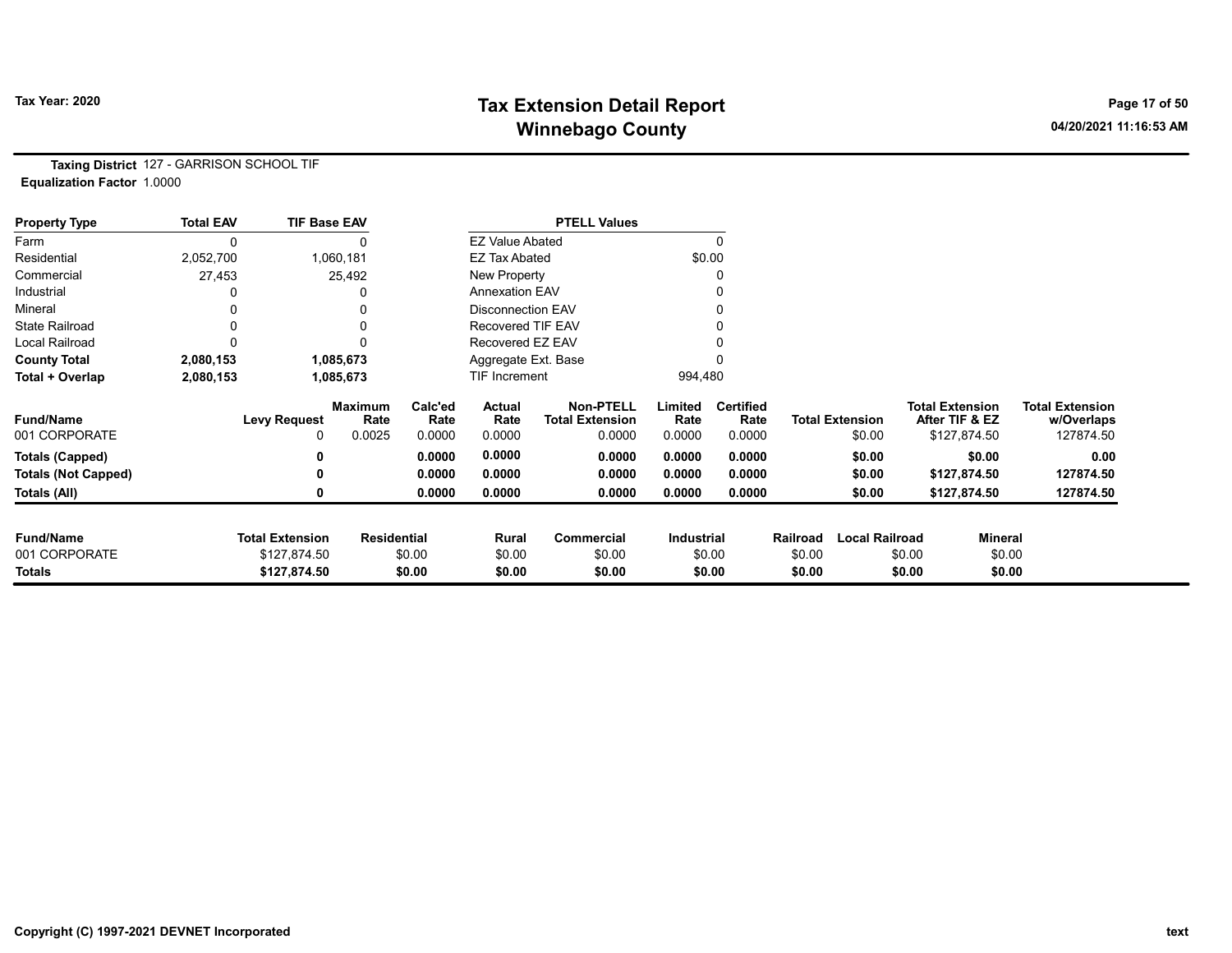# Tax Year: 2020 Page 18 of 50 Winnebago County and the County of the County of the County of the County of the County of the County of the County of the County of the County of the County of the County of the County of the County of the County of the C

Taxing District 128 - KISHWAUKEE & HARRISON TIF Equalization Factor 1.0000

| <b>Property Type</b>       | <b>Total EAV</b> | <b>TIF Base EAV</b>    |                        |                 |                          | <b>PTELL Values</b>                        |                 |                          |          |                        |                                          |                |                                      |
|----------------------------|------------------|------------------------|------------------------|-----------------|--------------------------|--------------------------------------------|-----------------|--------------------------|----------|------------------------|------------------------------------------|----------------|--------------------------------------|
| Farm                       |                  |                        |                        |                 | <b>EZ Value Abated</b>   |                                            |                 | $\mathbf{0}$             |          |                        |                                          |                |                                      |
| Residential                |                  |                        | 0                      |                 | <b>EZ Tax Abated</b>     |                                            |                 | \$0.00                   |          |                        |                                          |                |                                      |
| Commercial                 |                  |                        | 0                      |                 | New Property             |                                            |                 |                          |          |                        |                                          |                |                                      |
| Industrial                 | 1,958,313        |                        | 1,545,217              |                 | <b>Annexation EAV</b>    |                                            |                 |                          |          |                        |                                          |                |                                      |
| Mineral                    |                  |                        | 0                      |                 | Disconnection EAV        |                                            |                 | 0                        |          |                        |                                          |                |                                      |
| <b>State Railroad</b>      |                  |                        |                        |                 | <b>Recovered TIF EAV</b> |                                            |                 |                          |          |                        |                                          |                |                                      |
| Local Railroad             |                  |                        |                        |                 | Recovered EZ EAV         |                                            |                 |                          |          |                        |                                          |                |                                      |
| <b>County Total</b>        | 1,958,313        |                        | 1,545,217              |                 | Aggregate Ext. Base      |                                            |                 |                          |          |                        |                                          |                |                                      |
| Total + Overlap            | 1,958,313        |                        | 1,545,217              |                 | <b>TIF Increment</b>     |                                            | 413,096         |                          |          |                        |                                          |                |                                      |
| <b>Fund/Name</b>           |                  | <b>Levy Request</b>    | <b>Maximum</b><br>Rate | Calc'ed<br>Rate | Actual<br>Rate           | <b>Non-PTELL</b><br><b>Total Extension</b> | Limited<br>Rate | <b>Certified</b><br>Rate |          | <b>Total Extension</b> | <b>Total Extension</b><br>After TIF & EZ |                | <b>Total Extension</b><br>w/Overlaps |
| 001 CORPORATE              |                  | 0                      | 0.0025                 | 0.0000          | 0.0000                   | 0.0000                                     | 0.0000          | 0.0000                   |          | \$0.00                 |                                          | \$53,117.58    | 53117.58                             |
| <b>Totals (Capped)</b>     |                  |                        |                        | 0.0000          | 0.0000                   | 0.0000                                     | 0.0000          | 0.0000                   |          | \$0.00                 |                                          | \$0.00         | 0.00                                 |
| <b>Totals (Not Capped)</b> |                  |                        |                        | 0.0000          | 0.0000                   | 0.0000                                     | 0.0000          | 0.0000                   |          | \$0.00                 |                                          | \$53,117.58    | 53117.58                             |
| Totals (All)               |                  |                        |                        | 0.0000          | 0.0000                   | 0.0000                                     | 0.0000          | 0.0000                   |          | \$0.00                 |                                          | \$53,117.58    | 53117.58                             |
| <b>Fund/Name</b>           |                  | <b>Total Extension</b> | <b>Residential</b>     |                 | Rural                    | Commercial                                 | Industrial      |                          | Railroad | <b>Local Railroad</b>  |                                          | <b>Mineral</b> |                                      |
| 001 CORPORATE              |                  | \$53,117.58            |                        | \$0.00          | \$0.00                   | \$0.00                                     |                 | \$0.00                   | \$0.00   |                        | \$0.00                                   | \$0.00         |                                      |
| Totals                     |                  | \$53,117.58            |                        | \$0.00          | \$0.00                   | \$0.00                                     |                 | \$0.00                   | \$0.00   |                        | \$0.00                                   | \$0.00         |                                      |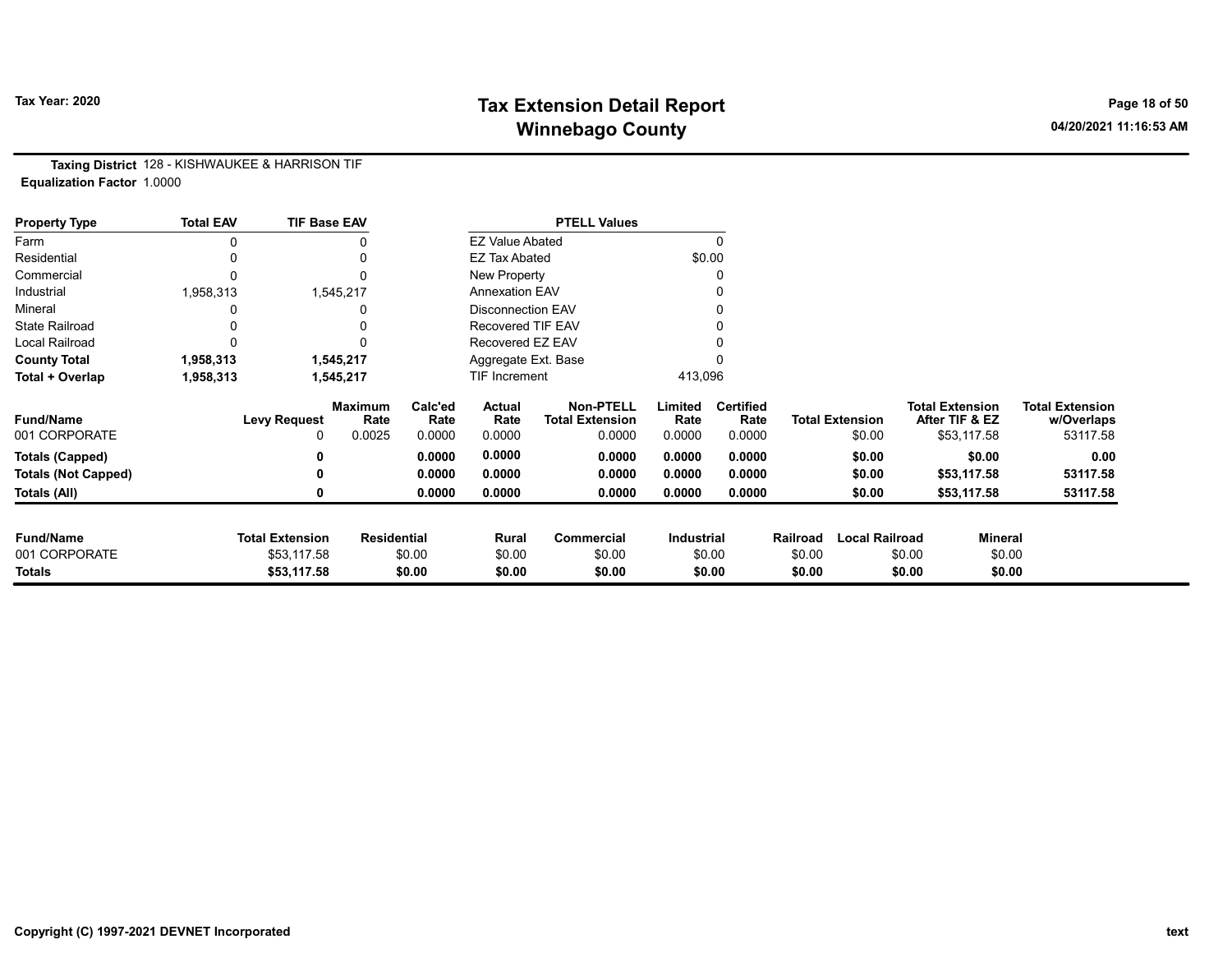# Tax Year: 2020 Page 19 of 50 Winnebago County and the County of the County of the County of the County of the County of the County of the County of the County of the County of the County of the County of the County of the County of the County of the C

Taxing District 129 - LINCOLNWOOD TIF #2 Equalization Factor 1.0000

| <b>Property Type</b>       | <b>Total EAV</b> | <b>TIF Base EAV</b>    |                        |                 |                          | <b>PTELL Values</b>                        |                 |                          |          |                        |                                          |                |                                      |
|----------------------------|------------------|------------------------|------------------------|-----------------|--------------------------|--------------------------------------------|-----------------|--------------------------|----------|------------------------|------------------------------------------|----------------|--------------------------------------|
| Farm                       |                  |                        |                        |                 | <b>EZ Value Abated</b>   |                                            |                 | $\Omega$                 |          |                        |                                          |                |                                      |
| Residential                | 338,704          |                        | 10,548                 |                 | <b>EZ Tax Abated</b>     |                                            | \$0.00          |                          |          |                        |                                          |                |                                      |
| Commercial                 |                  |                        |                        |                 | New Property             |                                            |                 | 0                        |          |                        |                                          |                |                                      |
| Industrial                 |                  |                        |                        |                 | <b>Annexation EAV</b>    |                                            |                 |                          |          |                        |                                          |                |                                      |
| Mineral                    |                  |                        |                        |                 | <b>Disconnection EAV</b> |                                            |                 | 0                        |          |                        |                                          |                |                                      |
| <b>State Railroad</b>      |                  |                        |                        |                 | <b>Recovered TIF EAV</b> |                                            |                 |                          |          |                        |                                          |                |                                      |
| <b>Local Railroad</b>      |                  |                        |                        |                 | Recovered EZ EAV         |                                            |                 |                          |          |                        |                                          |                |                                      |
| <b>County Total</b>        | 338,704          |                        | 10,548                 |                 | Aggregate Ext. Base      |                                            |                 |                          |          |                        |                                          |                |                                      |
| Total + Overlap            | 338,704          |                        | 10,548                 |                 | TIF Increment            |                                            | 328,156         |                          |          |                        |                                          |                |                                      |
| <b>Fund/Name</b>           |                  | <b>Levy Request</b>    | <b>Maximum</b><br>Rate | Calc'ed<br>Rate | Actual<br>Rate           | <b>Non-PTELL</b><br><b>Total Extension</b> | Limited<br>Rate | <b>Certified</b><br>Rate |          | <b>Total Extension</b> | <b>Total Extension</b><br>After TIF & EZ |                | <b>Total Extension</b><br>w/Overlaps |
| 001 GENERAL FUND           |                  | 0                      | 0.0000                 | 0.0000          | 0.0000                   | 0.0000                                     | 0.0000          | 0.0000                   |          | \$0.00                 |                                          | \$42,195.70    | 42195.70                             |
| <b>Totals (Capped)</b>     |                  |                        |                        | 0.0000          | 0.0000                   | 0.0000                                     | 0.0000          | 0.0000                   |          | \$0.00                 |                                          | \$0.00         | 0.00                                 |
| <b>Totals (Not Capped)</b> |                  |                        |                        | 0.0000          | 0.0000                   | 0.0000                                     | 0.0000          | 0.0000                   |          | \$0.00                 |                                          | \$42,195.70    | 42195.70                             |
| Totals (All)               |                  |                        |                        | 0.0000          | 0.0000                   | 0.0000                                     | 0.0000          | 0.0000                   |          | \$0.00                 |                                          | \$42,195.70    | 42195.70                             |
| <b>Fund/Name</b>           |                  | <b>Total Extension</b> | <b>Residential</b>     |                 | Rural                    | Commercial                                 | Industrial      |                          | Railroad | <b>Local Railroad</b>  |                                          | <b>Mineral</b> |                                      |
| 001 GENERAL FUND           |                  | \$42,195.70            |                        | \$0.00          | \$0.00                   | \$0.00                                     |                 | \$0.00                   | \$0.00   |                        | \$0.00                                   | \$0.00         |                                      |
| <b>Totals</b>              |                  | \$42,195.70            |                        | \$0.00          | \$0.00                   | \$0.00                                     |                 | \$0.00                   | \$0.00   |                        | \$0.00                                   | \$0.00         |                                      |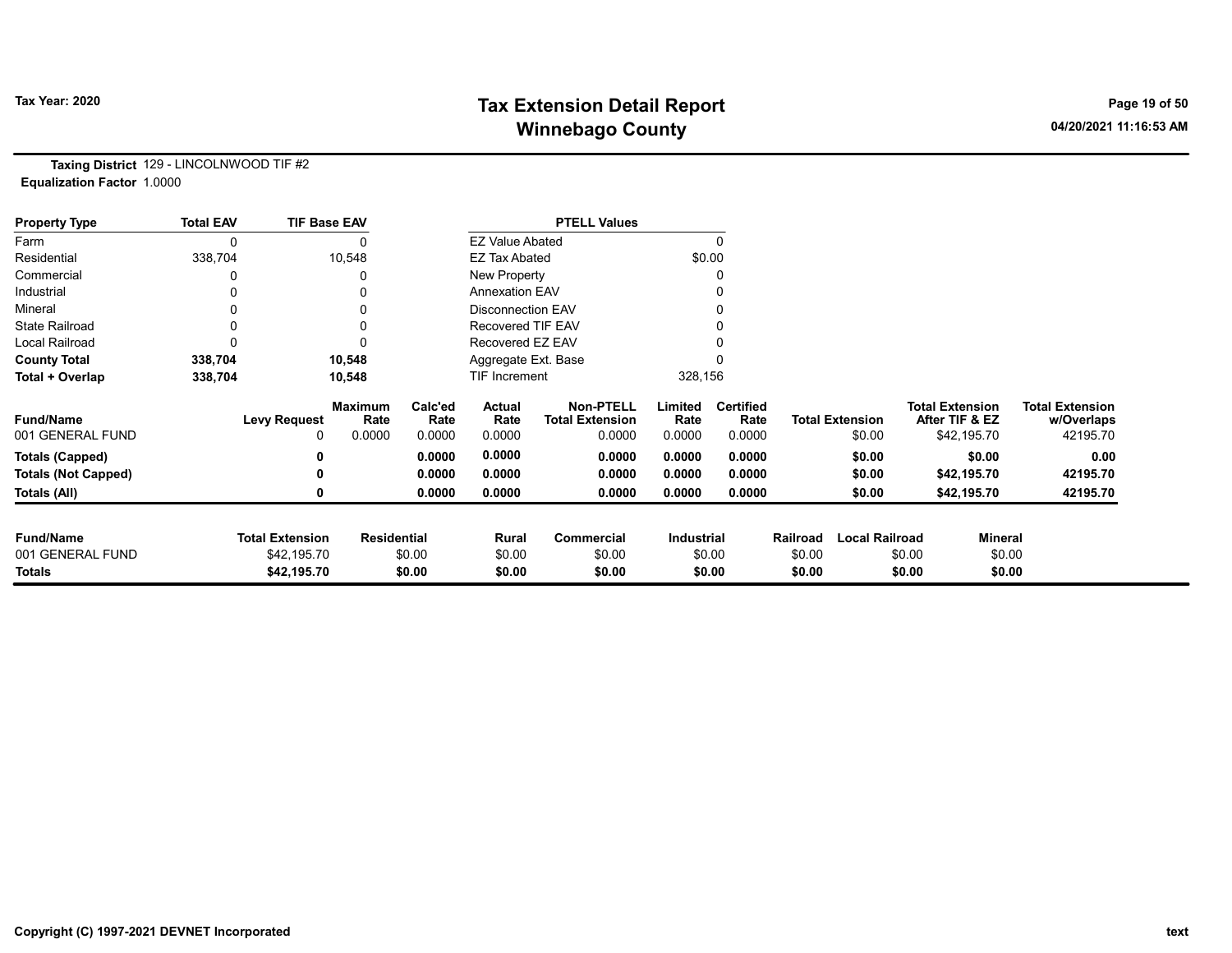# Tax Year: 2020 Page 20 of 50 Winnebago County and the County of the County of the County of the County of the County of the County of the County of the County of the County of the County of the County of the County of the County of the County of the C

Taxing District 130 - HOPE VI TIF Equalization Factor 1.0000

| <b>Property Type</b>       | <b>Total EAV</b> | <b>TIF Base EAV</b>    |                        |                 |                          | <b>PTELL Values</b>                        |                   |                          |          |                        |                                          |                |                                      |
|----------------------------|------------------|------------------------|------------------------|-----------------|--------------------------|--------------------------------------------|-------------------|--------------------------|----------|------------------------|------------------------------------------|----------------|--------------------------------------|
| Farm                       | $\mathbf{0}$     |                        | 0                      |                 | <b>EZ Value Abated</b>   |                                            |                   |                          |          |                        |                                          |                |                                      |
| Residential                | 1,758,522        |                        | 699,909                |                 | <b>EZ Tax Abated</b>     |                                            | \$0.00            |                          |          |                        |                                          |                |                                      |
| Commercial                 | 7,113            |                        | 3,967                  |                 | New Property             |                                            |                   |                          |          |                        |                                          |                |                                      |
| Industrial                 |                  |                        |                        |                 | <b>Annexation EAV</b>    |                                            |                   |                          |          |                        |                                          |                |                                      |
| Mineral                    | 0                |                        |                        |                 | <b>Disconnection EAV</b> |                                            |                   |                          |          |                        |                                          |                |                                      |
| <b>State Railroad</b>      | 0                |                        |                        |                 | <b>Recovered TIF EAV</b> |                                            |                   |                          |          |                        |                                          |                |                                      |
| Local Railroad             |                  |                        |                        |                 | Recovered EZ EAV         |                                            |                   |                          |          |                        |                                          |                |                                      |
| <b>County Total</b>        | 1,765,635        |                        | 703,876                |                 | Aggregate Ext. Base      |                                            |                   |                          |          |                        |                                          |                |                                      |
| Total + Overlap            | 1,765,635        |                        | 703,876                |                 | <b>TIF Increment</b>     |                                            | 1,061,759         |                          |          |                        |                                          |                |                                      |
| <b>Fund/Name</b>           |                  | <b>Levy Request</b>    | <b>Maximum</b><br>Rate | Calc'ed<br>Rate | Actual<br>Rate           | <b>Non-PTELL</b><br><b>Total Extension</b> | Limited<br>Rate   | <b>Certified</b><br>Rate |          | <b>Total Extension</b> | <b>Total Extension</b><br>After TIF & EZ |                | <b>Total Extension</b><br>w/Overlaps |
| 001 GENERAL FUND           |                  | 0                      | 0.0000                 | 0.0000          | 0.0000                   | 0.0000                                     | 0.0000            | 0.0000                   |          | \$0.00                 | \$136,526.06                             |                | 136526.06                            |
| <b>Totals (Capped)</b>     |                  | 0                      |                        | 0.0000          | 0.0000                   | 0.0000                                     | 0.0000            | 0.0000                   |          | \$0.00                 |                                          | \$0.00         | 0.00                                 |
| <b>Totals (Not Capped)</b> |                  | 0                      |                        | 0.0000          | 0.0000                   | 0.0000                                     | 0.0000            | 0.0000                   |          | \$0.00                 | \$136,526.06                             |                | 136526.06                            |
| Totals (All)               |                  | 0                      |                        | 0.0000          | 0.0000                   | 0.0000                                     | 0.0000            | 0.0000                   |          | \$0.00                 | \$136,526.06                             |                | 136526.06                            |
| <b>Fund/Name</b>           |                  | <b>Total Extension</b> | <b>Residential</b>     |                 | Rural                    | <b>Commercial</b>                          | <b>Industrial</b> |                          | Railroad | <b>Local Railroad</b>  |                                          | <b>Mineral</b> |                                      |
| 001 GENERAL FUND           |                  | \$136,526.06           |                        | \$0.00          | \$0.00                   | \$0.00                                     |                   | \$0.00                   | \$0.00   |                        | \$0.00                                   | \$0.00         |                                      |
| Totals                     |                  | \$136,526.06           |                        | \$0.00          | \$0.00                   | \$0.00                                     |                   | \$0.00                   | \$0.00   |                        | \$0.00                                   | \$0.00         |                                      |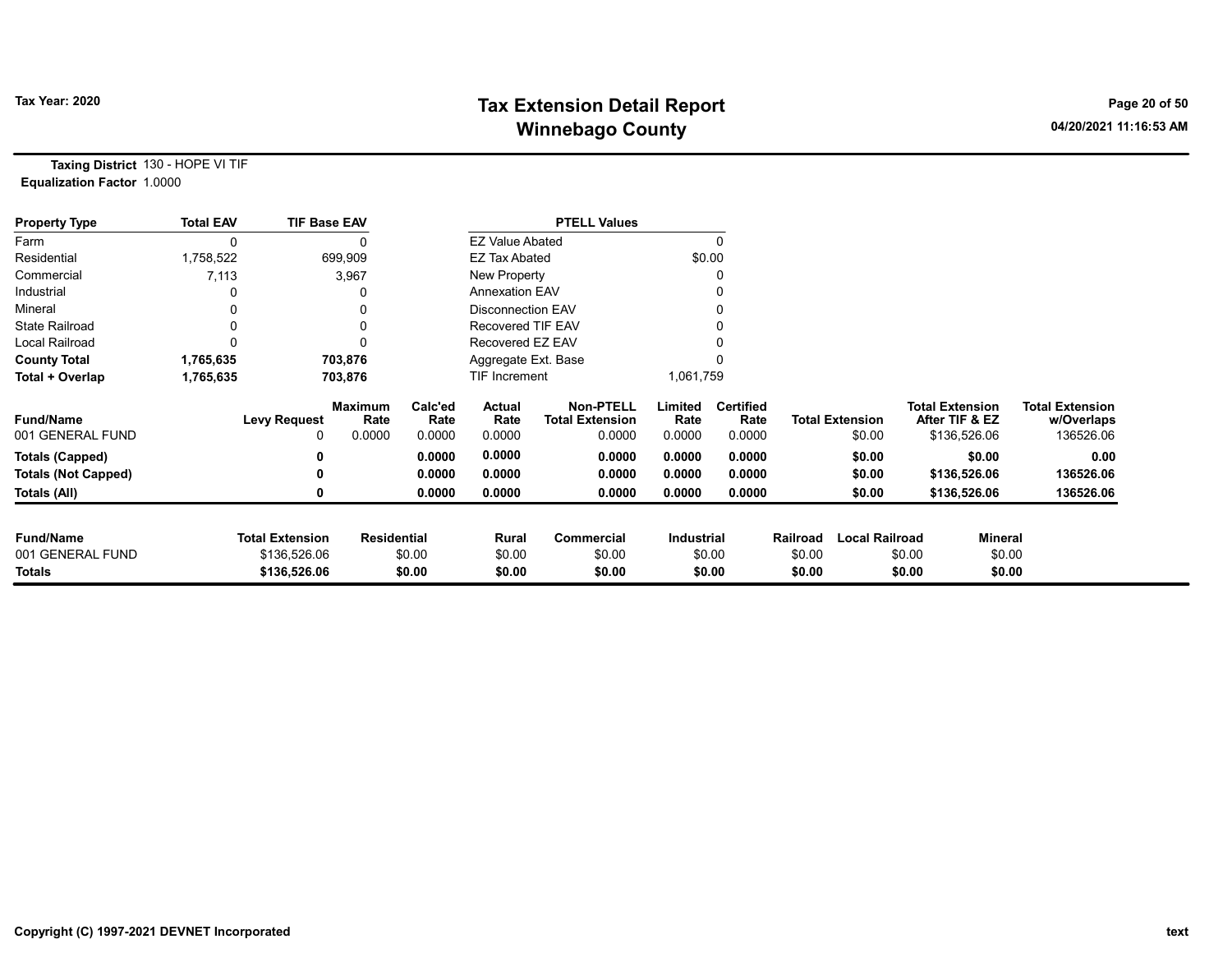# Tax Year: 2020 Page 21 of 50 Winnebago County and the County of the County of the County of the County of the County of the County of the County of the County of the County of the County of the County of the County of the County of the County of the C

Taxing District 132 - NORTH 2ND TIF LOVES PARK Equalization Factor 1.0000

| <b>Property Type</b>       | <b>Total EAV</b> | <b>TIF Base EAV</b>    |                        |                 |                          | <b>PTELL Values</b>                        |                 |                          |          |                        |        |                                          |                                      |
|----------------------------|------------------|------------------------|------------------------|-----------------|--------------------------|--------------------------------------------|-----------------|--------------------------|----------|------------------------|--------|------------------------------------------|--------------------------------------|
| Farm                       | $\Omega$         |                        |                        |                 | <b>EZ Value Abated</b>   |                                            |                 | 0                        |          |                        |        |                                          |                                      |
| Residential                | 485,192          |                        | 394,996                |                 | <b>EZ Tax Abated</b>     |                                            |                 | \$0.00                   |          |                        |        |                                          |                                      |
| Commercial                 | 9,768,803        |                        | 9,019,143              |                 | New Property             |                                            |                 | 0                        |          |                        |        |                                          |                                      |
| Industrial                 | 2,595,594        |                        | 1,954,249              |                 | <b>Annexation EAV</b>    |                                            |                 |                          |          |                        |        |                                          |                                      |
| Mineral                    |                  |                        |                        |                 | <b>Disconnection EAV</b> |                                            |                 | 0                        |          |                        |        |                                          |                                      |
| <b>State Railroad</b>      |                  |                        |                        |                 | Recovered TIF EAV        |                                            |                 |                          |          |                        |        |                                          |                                      |
| Local Railroad             | 0                |                        |                        |                 | Recovered EZ EAV         |                                            |                 |                          |          |                        |        |                                          |                                      |
| <b>County Total</b>        | 12,849,589       |                        | 11,368,388             |                 | Aggregate Ext. Base      |                                            |                 |                          |          |                        |        |                                          |                                      |
| Total + Overlap            | 12,849,589       |                        | 11,368,388             |                 | TIF Increment            |                                            | 1,481,201       |                          |          |                        |        |                                          |                                      |
| <b>Fund/Name</b>           |                  | <b>Levy Request</b>    | <b>Maximum</b><br>Rate | Calc'ed<br>Rate | Actual<br>Rate           | <b>Non-PTELL</b><br><b>Total Extension</b> | Limited<br>Rate | <b>Certified</b><br>Rate |          | <b>Total Extension</b> |        | <b>Total Extension</b><br>After TIF & EZ | <b>Total Extension</b><br>w/Overlaps |
| 001 CORPORATE              |                  | 0                      | 0.0025                 | 0.0000          | 0.0000                   | 0.0000                                     | 0.0000          | 0.0000                   |          | \$0.00                 |        | \$145,352.32                             | 145352.32                            |
| <b>Totals (Capped)</b>     |                  | 0                      |                        | 0.0000          | 0.0000                   | 0.0000                                     | 0.0000          | 0.0000                   |          | \$0.00                 |        | \$0.00                                   | 0.00                                 |
| <b>Totals (Not Capped)</b> |                  | 0                      |                        | 0.0000          | 0.0000                   | 0.0000                                     | 0.0000          | 0.0000                   |          | \$0.00                 |        | \$145,352.32                             | 145352.32                            |
| Totals (All)               |                  | 0                      |                        | 0.0000          | 0.0000                   | 0.0000                                     | 0.0000          | 0.0000                   |          | \$0.00                 |        | \$145,352.32                             | 145352.32                            |
| <b>Fund/Name</b>           |                  | <b>Total Extension</b> | <b>Residential</b>     |                 | Rural                    | Commercial                                 | Industrial      |                          | Railroad | <b>Local Railroad</b>  |        | <b>Mineral</b>                           |                                      |
| 001 CORPORATE              |                  | \$145,352.32           |                        | \$0.00          | \$0.00                   | \$0.00                                     |                 | \$0.00                   | \$0.00   |                        | \$0.00 | \$0.00                                   |                                      |
| <b>Totals</b>              |                  | \$145,352.32           |                        | \$0.00          | \$0.00                   | \$0.00                                     |                 | \$0.00                   | \$0.00   |                        | \$0.00 | \$0.00                                   |                                      |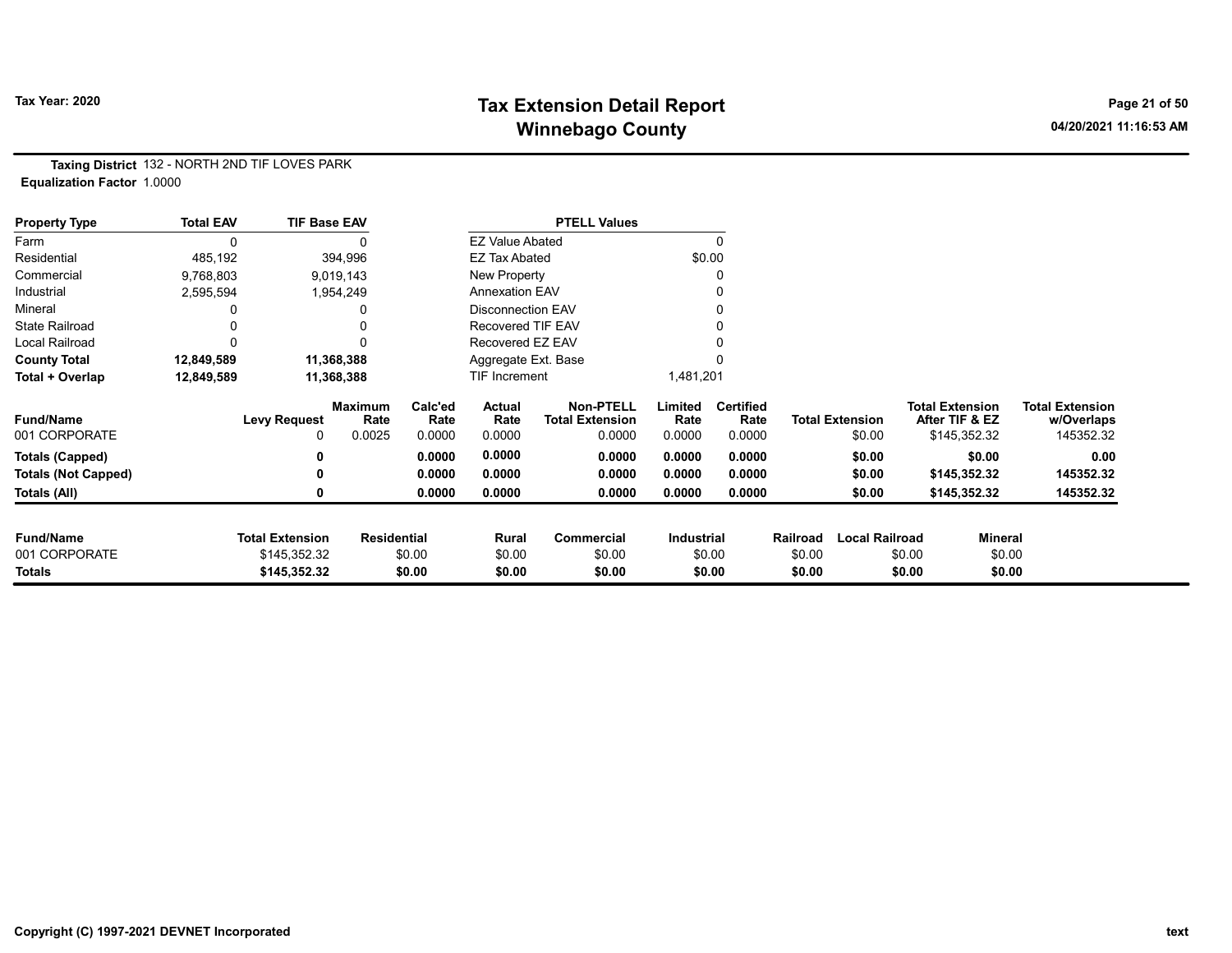# Tax Year: 2020 Page 22 of 50 Winnebago County and the County of the County of the County of the County of the County of the County of the County of the County of the County of the County of the County of the County of the County of the County of the C

Taxing District 133 - GLOBAL TRADE TIF #2 Equalization Factor 1.0000

| <b>Property Type</b>       | <b>Total EAV</b> | <b>TIF Base EAV</b>    |                        |                 |                          | <b>PTELL Values</b>                        |                 |                          |          |                        |                                          |                |                                      |
|----------------------------|------------------|------------------------|------------------------|-----------------|--------------------------|--------------------------------------------|-----------------|--------------------------|----------|------------------------|------------------------------------------|----------------|--------------------------------------|
| Farm                       | 76,109           |                        | 18,467                 |                 | <b>EZ Value Abated</b>   |                                            |                 | $\mathbf{0}$             |          |                        |                                          |                |                                      |
| Residential                | 82,472           |                        | 60,794                 |                 | <b>EZ Tax Abated</b>     |                                            |                 | \$0.00                   |          |                        |                                          |                |                                      |
| Commercial                 | 2,070,867        |                        | 348,221                |                 | New Property             |                                            |                 |                          |          |                        |                                          |                |                                      |
| Industrial                 | 7,874,758        |                        | 7,168,495              |                 | <b>Annexation EAV</b>    |                                            |                 |                          |          |                        |                                          |                |                                      |
| Mineral                    |                  |                        | 0                      |                 | <b>Disconnection EAV</b> |                                            |                 |                          |          |                        |                                          |                |                                      |
| <b>State Railroad</b>      |                  |                        |                        |                 | Recovered TIF EAV        |                                            |                 |                          |          |                        |                                          |                |                                      |
| <b>Local Railroad</b>      |                  |                        | 0                      |                 | Recovered EZ EAV         |                                            |                 |                          |          |                        |                                          |                |                                      |
| <b>County Total</b>        | 10,104,206       |                        | 7,595,977              |                 | Aggregate Ext. Base      |                                            |                 |                          |          |                        |                                          |                |                                      |
| Total + Overlap            | 10,104,206       |                        | 7,595,977              |                 | <b>TIF Increment</b>     |                                            | 2,508,229       |                          |          |                        |                                          |                |                                      |
| <b>Fund/Name</b>           |                  | <b>Levy Request</b>    | <b>Maximum</b><br>Rate | Calc'ed<br>Rate | Actual<br>Rate           | <b>Non-PTELL</b><br><b>Total Extension</b> | Limited<br>Rate | <b>Certified</b><br>Rate |          | <b>Total Extension</b> | <b>Total Extension</b><br>After TIF & EZ |                | <b>Total Extension</b><br>w/Overlaps |
| 001 CORPORATE              |                  | 0                      | 0.0000                 | 0.0000          | 0.0000                   | 0.0000                                     | 0.0000          | 0.0000                   |          | \$0.00                 | \$322,518.18                             |                | 322518.18                            |
| <b>Totals (Capped)</b>     |                  |                        |                        | 0.0000          | 0.0000                   | 0.0000                                     | 0.0000          | 0.0000                   |          | \$0.00                 |                                          | \$0.00         | 0.00                                 |
| <b>Totals (Not Capped)</b> |                  |                        |                        | 0.0000          | 0.0000                   | 0.0000                                     | 0.0000          | 0.0000                   |          | \$0.00                 | \$322,518.18                             |                | 322518.18                            |
| Totals (All)               |                  |                        |                        | 0.0000          | 0.0000                   | 0.0000                                     | 0.0000          | 0.0000                   |          | \$0.00                 | \$322,518.18                             |                | 322518.18                            |
| <b>Fund/Name</b>           |                  | <b>Total Extension</b> | <b>Residential</b>     |                 | Rural                    | <b>Commercial</b>                          | Industrial      |                          | Railroad | <b>Local Railroad</b>  |                                          | <b>Mineral</b> |                                      |
| 001 CORPORATE              |                  | \$322,518.18           |                        | \$0.00          | \$0.00                   | \$0.00                                     |                 | \$0.00                   | \$0.00   |                        | \$0.00                                   | \$0.00         |                                      |
| Totals                     |                  | \$322,518.18           |                        | \$0.00          | \$0.00                   | \$0.00                                     |                 | \$0.00                   | \$0.00   |                        | \$0.00                                   | \$0.00         |                                      |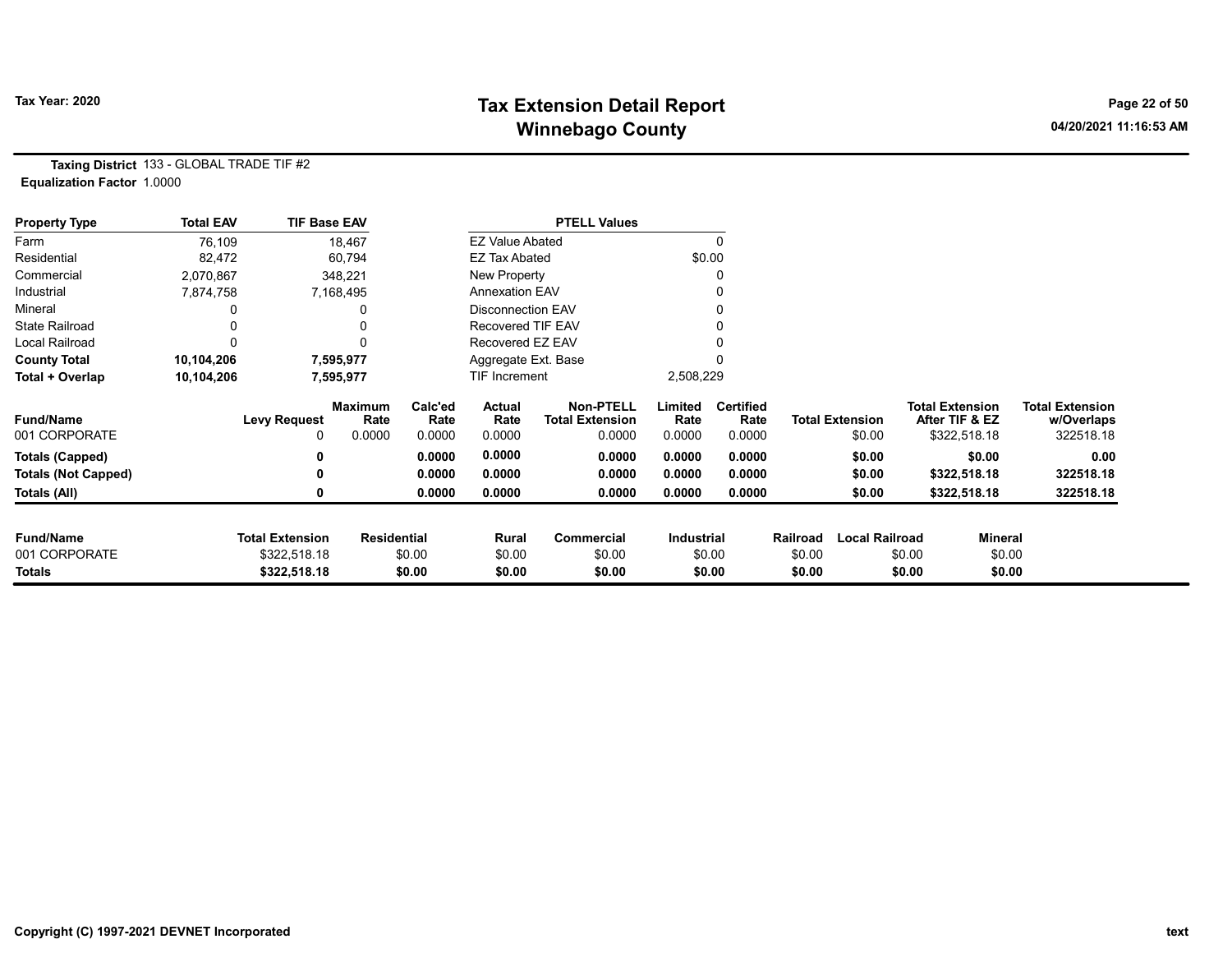# Tax Year: 2020 Page 23 of 50 Winnebago County and the County of the County of the County of the County of the County of the County of the County of the County of the County of the County of the County of the County of the County of the County of the C

Taxing District 134 - ASSISTED LIVING/ RIVER HOUSING TIF Equalization Factor 1.0000

| <b>Property Type</b>       | <b>Total EAV</b> | <b>TIF Base EAV</b>    |                        |                 |                          | <b>PTELL Values</b>                        |                 |                          |          |                        |                                          |                                      |
|----------------------------|------------------|------------------------|------------------------|-----------------|--------------------------|--------------------------------------------|-----------------|--------------------------|----------|------------------------|------------------------------------------|--------------------------------------|
| Farm                       | 0                |                        |                        |                 | <b>EZ Value Abated</b>   |                                            |                 | 0                        |          |                        |                                          |                                      |
| Residential                | 0                |                        | $\mathbf{0}$           |                 | <b>EZ Tax Abated</b>     |                                            | \$0.00          |                          |          |                        |                                          |                                      |
| Commercial                 | 96,884           |                        | 96,815                 |                 | New Property             |                                            |                 | C                        |          |                        |                                          |                                      |
| Industrial                 |                  |                        |                        |                 | <b>Annexation EAV</b>    |                                            |                 |                          |          |                        |                                          |                                      |
| Mineral                    | 0                |                        |                        |                 | <b>Disconnection EAV</b> |                                            |                 |                          |          |                        |                                          |                                      |
| <b>State Railroad</b>      | 0                |                        |                        |                 | Recovered TIF EAV        |                                            |                 |                          |          |                        |                                          |                                      |
| <b>Local Railroad</b>      | 0                |                        |                        |                 | Recovered EZ EAV         |                                            |                 |                          |          |                        |                                          |                                      |
| <b>County Total</b>        | 96,884           |                        | 96,815                 |                 | Aggregate Ext. Base      |                                            |                 |                          |          |                        |                                          |                                      |
| Total + Overlap            | 96,884           |                        | 96,815                 |                 | TIF Increment            |                                            |                 | 69                       |          |                        |                                          |                                      |
| <b>Fund/Name</b>           |                  | <b>Levy Request</b>    | <b>Maximum</b><br>Rate | Calc'ed<br>Rate | Actual<br>Rate           | <b>Non-PTELL</b><br><b>Total Extension</b> | Limited<br>Rate | <b>Certified</b><br>Rate |          | <b>Total Extension</b> | <b>Total Extension</b><br>After TIF & EZ | <b>Total Extension</b><br>w/Overlaps |
| 001 CORPORATE              |                  | 0                      | 0.0000                 | 0.0000          | 0.0000                   | 0.0000                                     | 0.0000          | 0.0000                   |          | \$0.00                 | \$8.88                                   | 8.88                                 |
| <b>Totals (Capped)</b>     |                  |                        |                        | 0.0000          | 0.0000                   | 0.0000                                     | 0.0000          | 0.0000                   |          | \$0.00                 | \$0.00                                   | 0.00                                 |
| <b>Totals (Not Capped)</b> |                  |                        |                        | 0.0000          | 0.0000                   | 0.0000                                     | 0.0000          | 0.0000                   |          | \$0.00                 | \$8.88                                   | 8.88                                 |
| Totals (All)               |                  |                        |                        | 0.0000          | 0.0000                   | 0.0000                                     | 0.0000          | 0.0000                   |          | \$0.00                 | \$8.88                                   | 8.88                                 |
|                            |                  |                        |                        |                 |                          |                                            |                 |                          |          |                        |                                          |                                      |
| <b>Fund/Name</b>           |                  | <b>Total Extension</b> | <b>Residential</b>     |                 | Rural                    | Commercial                                 | Industrial      |                          | Railroad | <b>Local Railroad</b>  | Mineral                                  |                                      |
| 001 CORPORATE              |                  | \$8.88                 |                        | \$0.00          | \$0.00                   | \$0.00                                     |                 | \$0.00                   | \$0.00   |                        | \$0.00<br>\$0.00                         |                                      |
| Totals                     |                  | \$8.88                 |                        | \$0.00          | \$0.00                   | \$0.00                                     |                 | \$0.00                   | \$0.00   |                        | \$0.00                                   | \$0.00                               |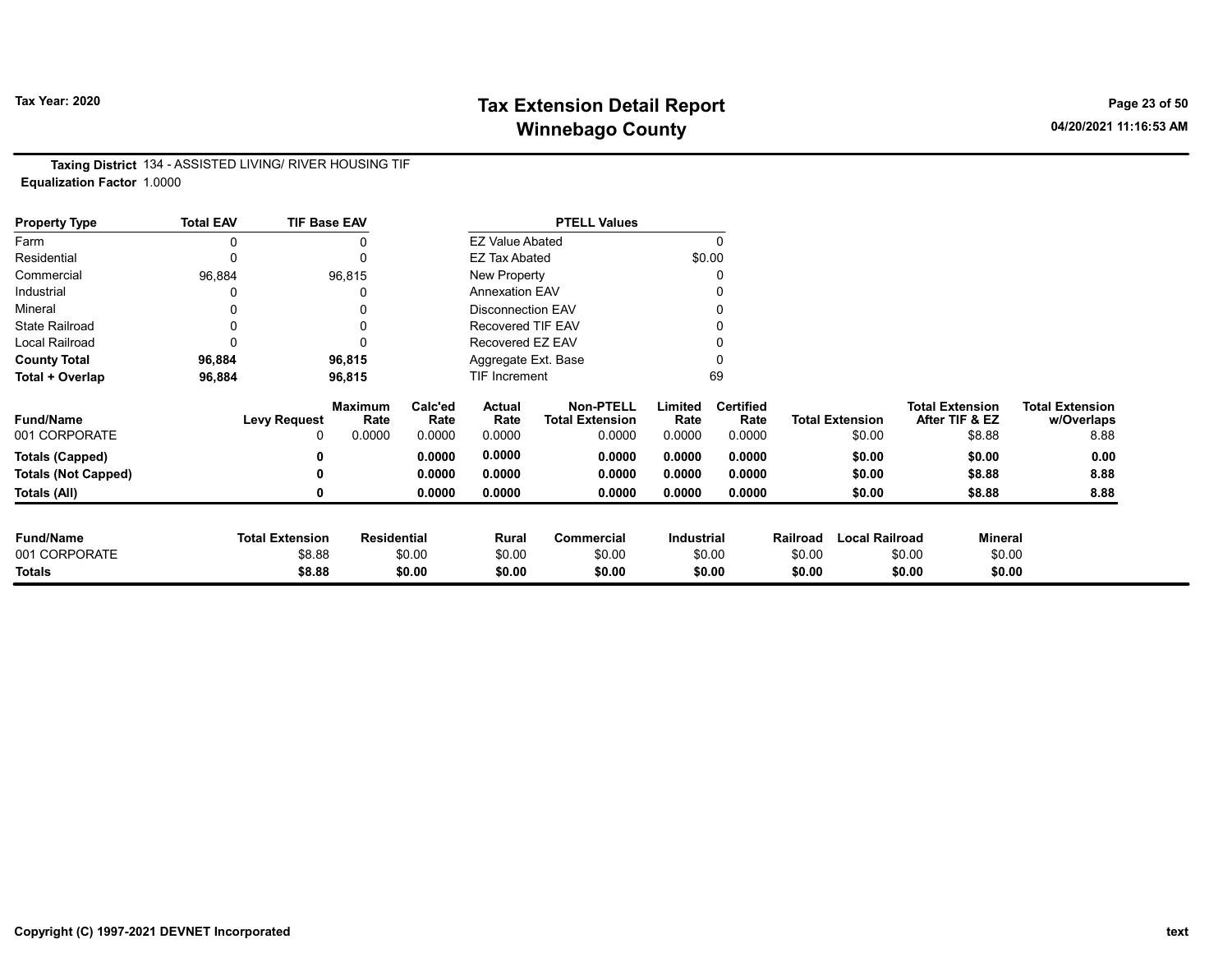# Tax Year: 2020 Page 24 of 50 Winnebago County and the County of the County of the County of the County of the County of the County of the County of the County of the County of the County of the County of the County of the County of the County of the C

Taxing District 135 - NORTH 2ND TIF MACHESNEY PARK Equalization Factor 1.0000

| <b>Property Type</b>       | <b>Total EAV</b> | <b>TIF Base EAV</b>          |                        |                  |                          | <b>PTELL Values</b>                        |                   |                          |                  |                        |                  |                                          |                                      |
|----------------------------|------------------|------------------------------|------------------------|------------------|--------------------------|--------------------------------------------|-------------------|--------------------------|------------------|------------------------|------------------|------------------------------------------|--------------------------------------|
| Farm                       | 0                |                              |                        |                  | <b>EZ Value Abated</b>   |                                            |                   | $\Omega$                 |                  |                        |                  |                                          |                                      |
| Residential                | 3,415,325        |                              | 2,934,898              |                  | <b>EZ Tax Abated</b>     |                                            |                   | \$0.00                   |                  |                        |                  |                                          |                                      |
| Commercial                 | 10,564,835       |                              | 4,776,736              |                  | New Property             |                                            |                   | 0                        |                  |                        |                  |                                          |                                      |
| Industrial                 | 127,340          |                              | 126,262                |                  | <b>Annexation EAV</b>    |                                            |                   |                          |                  |                        |                  |                                          |                                      |
| Mineral                    |                  |                              |                        |                  | <b>Disconnection EAV</b> |                                            |                   | 0                        |                  |                        |                  |                                          |                                      |
| <b>State Railroad</b>      |                  |                              | 0                      |                  | <b>Recovered TIF EAV</b> |                                            |                   |                          |                  |                        |                  |                                          |                                      |
| Local Railroad             | O                |                              | O                      |                  | Recovered EZ EAV         |                                            |                   |                          |                  |                        |                  |                                          |                                      |
| <b>County Total</b>        | 14,107,500       |                              | 7,837,896              |                  | Aggregate Ext. Base      |                                            |                   |                          |                  |                        |                  |                                          |                                      |
| Total + Overlap            | 14,107,500       |                              | 7,837,896              |                  | TIF Increment            |                                            | 6,269,604         |                          |                  |                        |                  |                                          |                                      |
| <b>Fund/Name</b>           |                  | <b>Levy Request</b>          | <b>Maximum</b><br>Rate | Calc'ed<br>Rate  | Actual<br>Rate           | <b>Non-PTELL</b><br><b>Total Extension</b> | Limited<br>Rate   | <b>Certified</b><br>Rate |                  | <b>Total Extension</b> |                  | <b>Total Extension</b><br>After TIF & EZ | <b>Total Extension</b><br>w/Overlaps |
| 001 CORPORATE              |                  |                              | 0.0000                 | 0.0000           | 0.0000                   | 0.0000                                     | 0.0000            | 0.0000                   |                  | \$0.00                 |                  | \$573,835.22                             | 573835.22                            |
| <b>Totals (Capped)</b>     |                  |                              |                        | 0.0000           | 0.0000                   | 0.0000                                     | 0.0000            | 0.0000                   |                  | \$0.00                 |                  | \$0.00                                   | 0.00                                 |
| <b>Totals (Not Capped)</b> |                  | n                            |                        | 0.0000           | 0.0000                   | 0.0000                                     | 0.0000            | 0.0000                   |                  | \$0.00                 |                  | \$573,835.22                             | 573835.22                            |
| Totals (All)               |                  | 0                            |                        | 0.0000           | 0.0000                   | 0.0000                                     | 0.0000            | 0.0000                   |                  | \$0.00                 |                  | \$573,835.22                             | 573835.22                            |
| <b>Fund/Name</b>           |                  | <b>Total Extension</b>       |                        |                  |                          |                                            |                   |                          |                  | <b>Local Railroad</b>  |                  |                                          |                                      |
| 001 CORPORATE              |                  |                              | <b>Residential</b>     |                  | Rural                    | Commercial                                 | <b>Industrial</b> |                          | Railroad         |                        |                  | Mineral                                  |                                      |
| <b>Totals</b>              |                  | \$573,835.22<br>\$573,835.22 |                        | \$0.00<br>\$0.00 | \$0.00<br>\$0.00         | \$0.00<br>\$0.00                           |                   | \$0.00<br>\$0.00         | \$0.00<br>\$0.00 |                        | \$0.00<br>\$0.00 | \$0.00<br>\$0.00                         |                                      |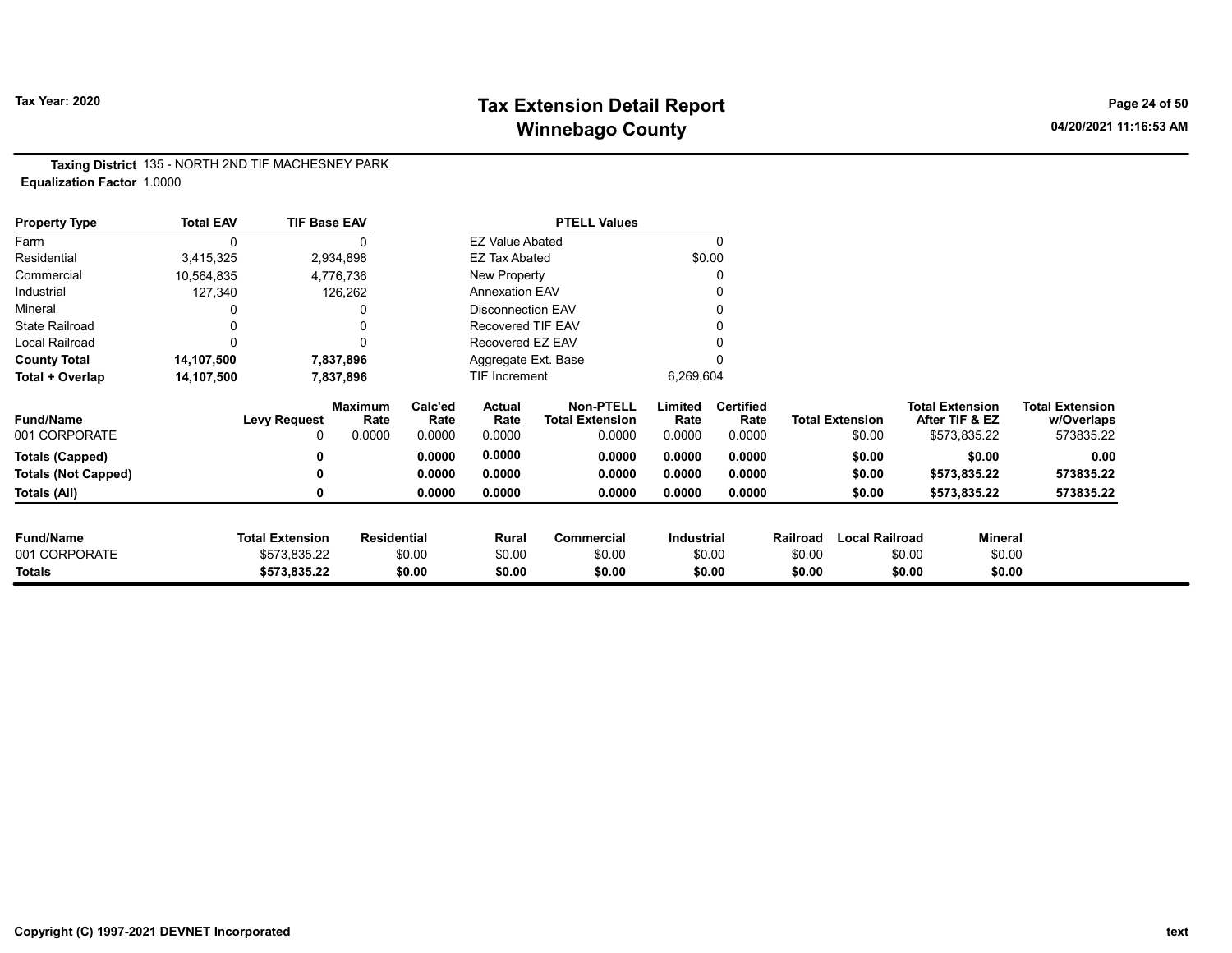# Tax Year: 2020 Page 25 of 50 Winnebago County and the County of the County of the County of the County of the County of the County of the County of the County of the County of the County of the County of the County of the County of the County of the C

Taxing District 137 - MAIN & WHITMAN TIF Equalization Factor 1.0000

| <b>Property Type</b>       | <b>Total EAV</b> | <b>TIF Base EAV</b>    |                        |                 |                          | <b>PTELL Values</b>                        |                 |                          |          |                        |                                          |                |                                      |
|----------------------------|------------------|------------------------|------------------------|-----------------|--------------------------|--------------------------------------------|-----------------|--------------------------|----------|------------------------|------------------------------------------|----------------|--------------------------------------|
| Farm                       | 0                |                        | 0                      |                 | <b>EZ Value Abated</b>   |                                            |                 | $\Omega$                 |          |                        |                                          |                |                                      |
| Residential                | 14,717           |                        | 14,717                 |                 | <b>EZ Tax Abated</b>     |                                            | \$0.00          |                          |          |                        |                                          |                |                                      |
| Commercial                 | 1,919,241        |                        | 845,661                |                 | New Property             |                                            |                 |                          |          |                        |                                          |                |                                      |
| Industrial                 |                  |                        |                        |                 | <b>Annexation EAV</b>    |                                            |                 |                          |          |                        |                                          |                |                                      |
| Mineral                    |                  |                        |                        |                 | <b>Disconnection EAV</b> |                                            |                 |                          |          |                        |                                          |                |                                      |
| <b>State Railroad</b>      |                  |                        | 0                      |                 | Recovered TIF EAV        |                                            |                 |                          |          |                        |                                          |                |                                      |
| <b>Local Railroad</b>      |                  |                        | 0                      |                 | Recovered EZ EAV         |                                            |                 |                          |          |                        |                                          |                |                                      |
| <b>County Total</b>        | 1,933,958        |                        | 860,378                |                 | Aggregate Ext. Base      |                                            |                 |                          |          |                        |                                          |                |                                      |
| Total + Overlap            | 1,933,958        |                        | 860,378                |                 | TIF Increment            |                                            | 1,073,580       |                          |          |                        |                                          |                |                                      |
| <b>Fund/Name</b>           |                  | <b>Levy Request</b>    | <b>Maximum</b><br>Rate | Calc'ed<br>Rate | Actual<br>Rate           | <b>Non-PTELL</b><br><b>Total Extension</b> | Limited<br>Rate | <b>Certified</b><br>Rate |          | <b>Total Extension</b> | <b>Total Extension</b><br>After TIF & EZ |                | <b>Total Extension</b><br>w/Overlaps |
| 001 CORPORATE              |                  |                        | 0.0025                 | 0.0000          | 0.0000                   | 0.0000                                     | 0.0000          | 0.0000                   |          | \$0.00                 | \$138,045.22                             |                | 138045.22                            |
| <b>Totals (Capped)</b>     |                  |                        |                        | 0.0000          | 0.0000                   | 0.0000                                     | 0.0000          | 0.0000                   |          | \$0.00                 |                                          | \$0.00         | 0.00                                 |
| <b>Totals (Not Capped)</b> |                  |                        |                        | 0.0000          | 0.0000                   | 0.0000                                     | 0.0000          | 0.0000                   |          | \$0.00                 | \$138,045.22                             |                | 138045.22                            |
| Totals (All)               |                  |                        |                        | 0.0000          | 0.0000                   | 0.0000                                     | 0.0000          | 0.0000                   |          | \$0.00                 | \$138,045.22                             |                | 138045.22                            |
| <b>Fund/Name</b>           |                  | <b>Total Extension</b> | <b>Residential</b>     |                 | Rural                    | <b>Commercial</b>                          | Industrial      |                          | Railroad | <b>Local Railroad</b>  |                                          | <b>Mineral</b> |                                      |
| 001 CORPORATE              |                  | \$138,045.22           |                        | \$0.00          | \$0.00                   | \$0.00                                     |                 | \$0.00                   | \$0.00   |                        | \$0.00                                   | \$0.00         |                                      |
| Totals                     |                  | \$138,045.22           |                        | \$0.00          | \$0.00                   | \$0.00                                     |                 | \$0.00                   | \$0.00   |                        | \$0.00                                   | \$0.00         |                                      |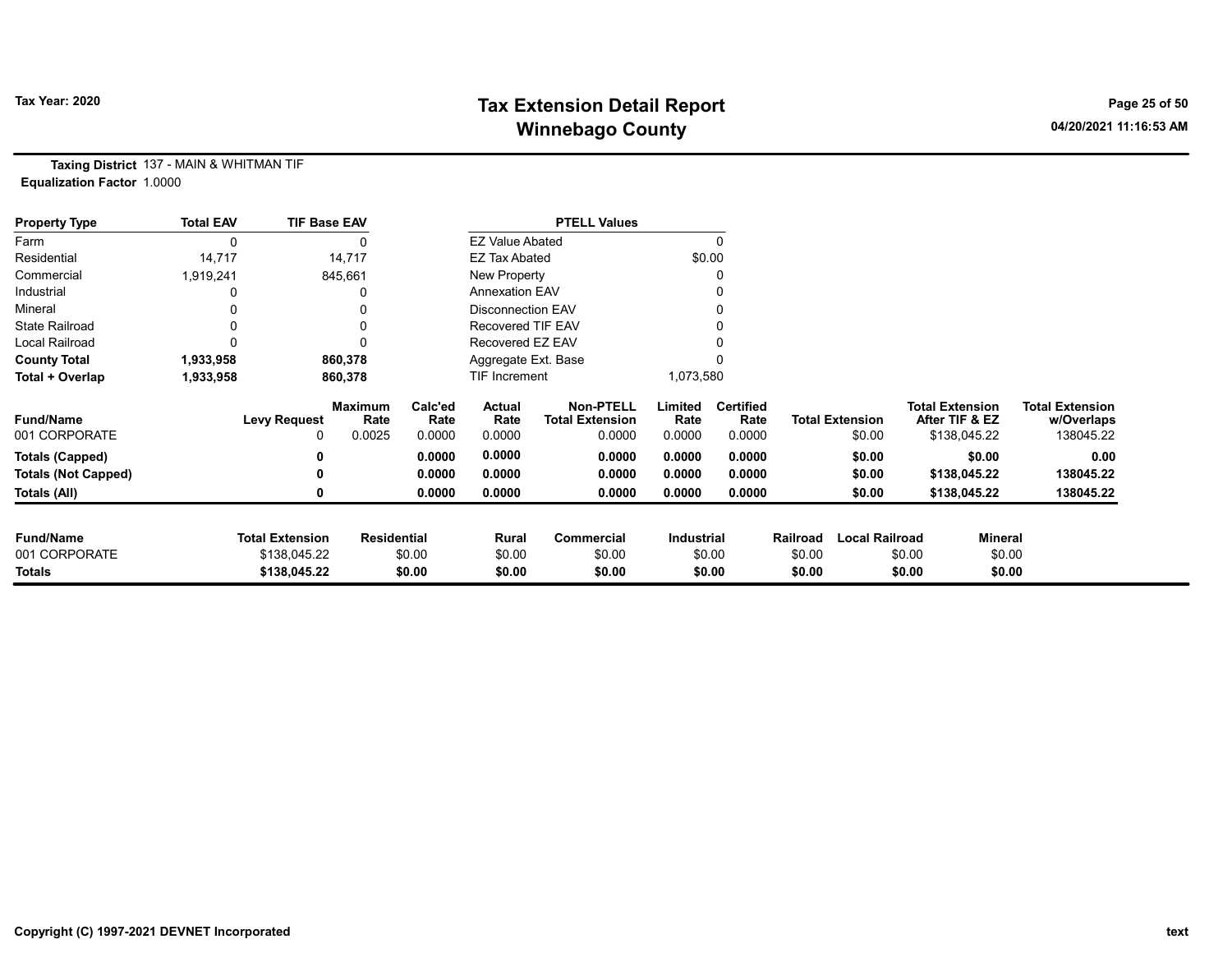# Tax Year: 2020 Page 26 of 50 Winnebago County and the County of the County of the County of the County of the County of the County of the County of the County of the County of the County of the County of the County of the County of the County of the C

Taxing District 138 - MIDTOWN TIF Equalization Factor 1.0000

| <b>Property Type</b>       | <b>Total EAV</b> | <b>TIF Base EAV</b>    |                        |                 |                          | <b>PTELL Values</b>                        |                   |                          |          |                       |                        |                |                                      |
|----------------------------|------------------|------------------------|------------------------|-----------------|--------------------------|--------------------------------------------|-------------------|--------------------------|----------|-----------------------|------------------------|----------------|--------------------------------------|
| Farm                       |                  |                        |                        |                 | <b>EZ Value Abated</b>   |                                            |                   |                          |          |                       |                        |                |                                      |
| Residential                | 2,728,284        |                        | 2,655,042              |                 | <b>EZ Tax Abated</b>     |                                            | \$0.00            |                          |          |                       |                        |                |                                      |
| Commercial                 | 2,453,189        |                        | 2,107,826              |                 | New Property             |                                            |                   |                          |          |                       |                        |                |                                      |
| Industrial                 | 1,001,136        |                        | 990,954                |                 | <b>Annexation EAV</b>    |                                            |                   |                          |          |                       |                        |                |                                      |
| Mineral                    |                  |                        |                        |                 | <b>Disconnection EAV</b> |                                            |                   |                          |          |                       |                        |                |                                      |
| <b>State Railroad</b>      |                  |                        | 0                      |                 | Recovered TIF EAV        |                                            |                   |                          |          |                       |                        |                |                                      |
| <b>Local Railroad</b>      | 5,006            |                        | 4,957                  |                 | Recovered EZ EAV         |                                            |                   |                          |          |                       |                        |                |                                      |
| <b>County Total</b>        | 6,187,615        |                        | 5,758,779              |                 | Aggregate Ext. Base      |                                            |                   |                          |          |                       |                        |                |                                      |
| Total + Overlap            | 6,187,615        |                        | 5,758,779              |                 | TIF Increment            |                                            | 428,836           |                          |          |                       |                        |                |                                      |
| <b>Fund/Name</b>           |                  | <b>Levy Request</b>    | <b>Maximum</b><br>Rate | Calc'ed<br>Rate | Actual<br>Rate           | <b>Non-PTELL</b><br><b>Total Extension</b> | Limited<br>Rate   | <b>Certified</b><br>Rate |          | Total Extension       | <b>Total Extension</b> | After TIF & EZ | <b>Total Extension</b><br>w/Overlaps |
| 001 CORPORATE              |                  | 0                      | 0.0025                 | 0.0000          | 0.0000                   | 0.0000                                     | 0.0000            | 0.0000                   |          | \$0.00                |                        | \$55,142.04    | 55142.04                             |
| <b>Totals (Capped)</b>     |                  |                        |                        | 0.0000          | 0.0000                   | 0.0000                                     | 0.0000            | 0.0000                   |          | \$0.00                |                        | \$0.00         | 0.00                                 |
| <b>Totals (Not Capped)</b> |                  |                        |                        | 0.0000          | 0.0000                   | 0.0000                                     | 0.0000            | 0.0000                   |          | \$0.00                |                        | \$55,142.04    | 55142.04                             |
| Totals (All)               |                  |                        |                        | 0.0000          | 0.0000                   | 0.0000                                     | 0.0000            | 0.0000                   |          | \$0.00                |                        | \$55,142.04    | 55142.04                             |
| <b>Fund/Name</b>           |                  | <b>Total Extension</b> | <b>Residential</b>     |                 | Rural                    | Commercial                                 | <b>Industrial</b> |                          | Railroad | <b>Local Railroad</b> |                        | Mineral        |                                      |
| 001 CORPORATE              |                  | \$55,142.04            |                        | \$0.00          | \$0.00                   | \$0.00                                     |                   | \$0.00                   | \$0.00   |                       | \$0.00                 | \$0.00         |                                      |
| Totals                     |                  | \$55,142.04            |                        | \$0.00          | \$0.00                   | \$0.00                                     |                   | \$0.00                   | \$0.00   |                       | \$0.00                 | \$0.00         |                                      |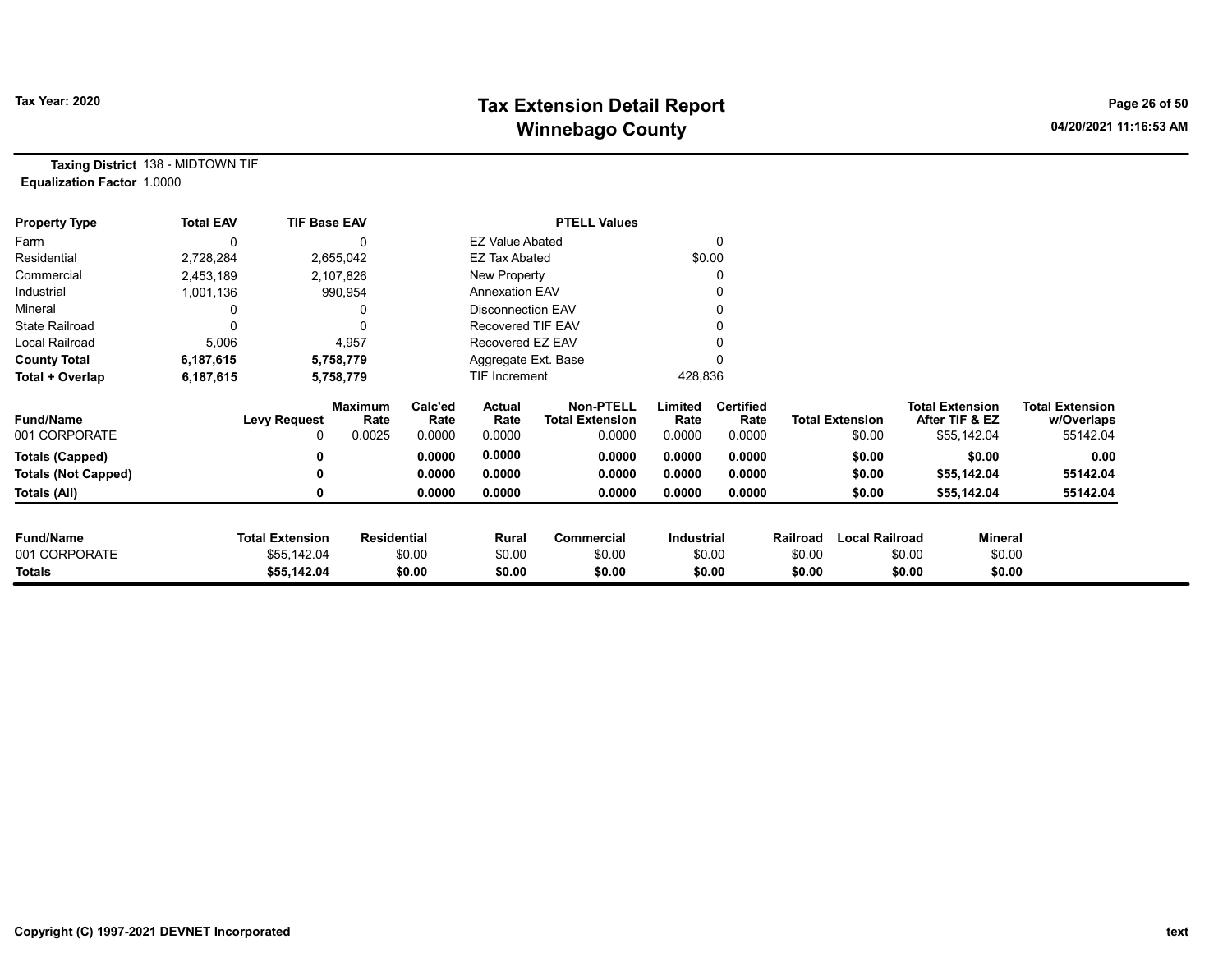# Tax Year: 2020 Page 27 of 50 Winnebago County and the County of the County of the County of the County of the County of the County of the County of the County of the County of the County of the County of the County of the County of the County of the C

Taxing District 139 - KISHWAUKEE & HARRISON TIF #2 Equalization Factor 1.0000

| <b>Property Type</b>       | <b>Total EAV</b> | <b>TIF Base EAV</b>    |                        |                 |                          | <b>PTELL Values</b>                        |                 |                          |          |                        |                                          |                                      |
|----------------------------|------------------|------------------------|------------------------|-----------------|--------------------------|--------------------------------------------|-----------------|--------------------------|----------|------------------------|------------------------------------------|--------------------------------------|
| Farm                       |                  |                        |                        |                 | <b>EZ Value Abated</b>   |                                            |                 | $\Omega$                 |          |                        |                                          |                                      |
| Residential                |                  |                        |                        |                 | <b>EZ Tax Abated</b>     |                                            | \$0.00          |                          |          |                        |                                          |                                      |
| Commercial                 |                  |                        |                        |                 | New Property             |                                            |                 | 0                        |          |                        |                                          |                                      |
| Industrial                 | 457,864          |                        | 457,568                |                 | <b>Annexation EAV</b>    |                                            |                 |                          |          |                        |                                          |                                      |
| Mineral                    |                  |                        |                        |                 | <b>Disconnection EAV</b> |                                            |                 |                          |          |                        |                                          |                                      |
| <b>State Railroad</b>      |                  |                        |                        |                 | Recovered TIF EAV        |                                            |                 |                          |          |                        |                                          |                                      |
| Local Railroad             |                  |                        |                        |                 | Recovered EZ EAV         |                                            |                 |                          |          |                        |                                          |                                      |
| <b>County Total</b>        | 457,864          |                        | 457,568                |                 | Aggregate Ext. Base      |                                            |                 |                          |          |                        |                                          |                                      |
| Total + Overlap            | 457,864          |                        | 457,568                |                 | TIF Increment            |                                            |                 | 296                      |          |                        |                                          |                                      |
| <b>Fund/Name</b>           |                  | <b>Levy Request</b>    | <b>Maximum</b><br>Rate | Calc'ed<br>Rate | <b>Actual</b><br>Rate    | <b>Non-PTELL</b><br><b>Total Extension</b> | Limited<br>Rate | <b>Certified</b><br>Rate |          | <b>Total Extension</b> | <b>Total Extension</b><br>After TIF & EZ | <b>Total Extension</b><br>w/Overlaps |
| 001 CORPORATE              |                  | 0                      | 0.0025                 | 0.0000          | 0.0000                   | 0.0000                                     | 0.0000          | 0.0000                   |          | \$0.00                 | \$38.06                                  | 38.06                                |
| <b>Totals (Capped)</b>     |                  |                        |                        | 0.0000          | 0.0000                   | 0.0000                                     | 0.0000          | 0.0000                   |          | \$0.00                 | \$0.00                                   | 0.00                                 |
| <b>Totals (Not Capped)</b> |                  |                        |                        | 0.0000          | 0.0000                   | 0.0000                                     | 0.0000          | 0.0000                   |          | \$0.00                 | \$38.06                                  | 38.06                                |
| Totals (All)               |                  |                        |                        | 0.0000          | 0.0000                   | 0.0000                                     | 0.0000          | 0.0000                   |          | \$0.00                 | \$38.06                                  | 38.06                                |
| <b>Fund/Name</b>           |                  | <b>Total Extension</b> | <b>Residential</b>     |                 | Rural                    | <b>Commercial</b>                          | Industrial      |                          | Railroad | <b>Local Railroad</b>  | <b>Mineral</b>                           |                                      |
| 001 CORPORATE              |                  | \$38.06                |                        | \$0.00          | \$0.00                   | \$0.00                                     |                 | \$0.00                   | \$0.00   |                        | \$0.00<br>\$0.00                         |                                      |
| <b>Totals</b>              |                  | \$38.06                |                        | \$0.00          | \$0.00                   | \$0.00                                     |                 | \$0.00                   | \$0.00   |                        | \$0.00<br>\$0.00                         |                                      |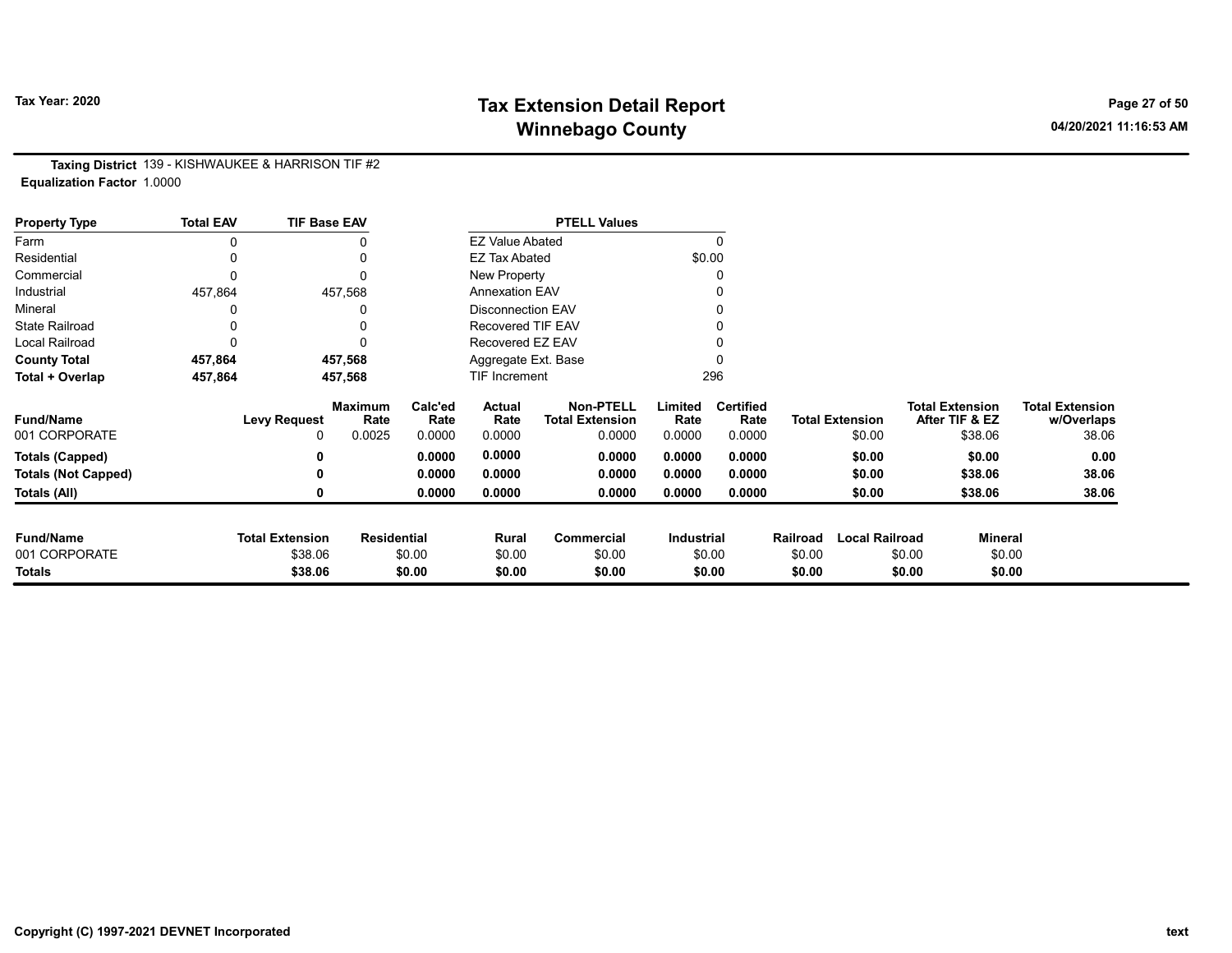# Tax Year: 2020 Page 28 of 50 Winnebago County and the County of the County of the County of the County of the County of the County of the County of the County of the County of the County of the County of the County of the County of the County of the C

Taxing District 140 - FORMER BELOIT CORP TIF Equalization Factor 1.0000

| <b>Property Type</b>       | <b>Total EAV</b> | <b>TIF Base EAV</b>    |                        |                 |                          | <b>PTELL Values</b>                        |                   |                          |          |                        |                                          |         |                                      |
|----------------------------|------------------|------------------------|------------------------|-----------------|--------------------------|--------------------------------------------|-------------------|--------------------------|----------|------------------------|------------------------------------------|---------|--------------------------------------|
| Farm                       | 0                |                        |                        |                 | <b>EZ Value Abated</b>   |                                            |                   |                          |          |                        |                                          |         |                                      |
| Residential                | 0                |                        | $\Omega$               |                 | <b>EZ Tax Abated</b>     |                                            | \$0.00            |                          |          |                        |                                          |         |                                      |
| Commercial                 | 26,534           |                        | 23,271                 |                 | New Property             |                                            |                   |                          |          |                        |                                          |         |                                      |
| Industrial                 | 4,546,549        |                        | 1,695,671              |                 | <b>Annexation EAV</b>    |                                            |                   |                          |          |                        |                                          |         |                                      |
| Mineral                    |                  |                        |                        |                 | <b>Disconnection EAV</b> |                                            |                   |                          |          |                        |                                          |         |                                      |
| <b>State Railroad</b>      |                  |                        |                        |                 | Recovered TIF EAV        |                                            |                   |                          |          |                        |                                          |         |                                      |
| <b>Local Railroad</b>      |                  |                        |                        |                 | Recovered EZ EAV         |                                            |                   |                          |          |                        |                                          |         |                                      |
| <b>County Total</b>        | 4,573,083        |                        | 1,718,942              |                 | Aggregate Ext. Base      |                                            |                   |                          |          |                        |                                          |         |                                      |
| Total + Overlap            | 4,573,083        |                        | 1,718,942              |                 | TIF Increment            |                                            | 2,854,141         |                          |          |                        |                                          |         |                                      |
| <b>Fund/Name</b>           |                  | <b>Levy Request</b>    | <b>Maximum</b><br>Rate | Calc'ed<br>Rate | Actual<br>Rate           | <b>Non-PTELL</b><br><b>Total Extension</b> | Limited<br>Rate   | <b>Certified</b><br>Rate |          | <b>Total Extension</b> | <b>Total Extension</b><br>After TIF & EZ |         | <b>Total Extension</b><br>w/Overlaps |
| 001 CORPORATE              |                  | 0                      | 0.0025                 | 0.0000          | 0.0000                   | 0.0000                                     | 0.0000            | 0.0000                   |          | \$0.00                 | \$273,686.50                             |         | 273686.50                            |
| <b>Totals (Capped)</b>     |                  |                        |                        | 0.0000          | 0.0000                   | 0.0000                                     | 0.0000            | 0.0000                   |          | \$0.00                 |                                          | \$0.00  | 0.00                                 |
| <b>Totals (Not Capped)</b> |                  | 0                      |                        | 0.0000          | 0.0000                   | 0.0000                                     | 0.0000            | 0.0000                   |          | \$0.00                 | \$273,686.50                             |         | 273686.50                            |
| Totals (All)               |                  | 0                      |                        | 0.0000          | 0.0000                   | 0.0000                                     | 0.0000            | 0.0000                   |          | \$0.00                 | \$273,686.50                             |         | 273686.50                            |
| <b>Fund/Name</b>           |                  | <b>Total Extension</b> | <b>Residential</b>     |                 | Rural                    | Commercial                                 | <b>Industrial</b> |                          | Railroad | <b>Local Railroad</b>  |                                          | Mineral |                                      |
| 001 CORPORATE              |                  | \$273,686.50           |                        | \$0.00          | \$0.00                   | \$0.00                                     |                   | \$0.00                   | \$0.00   |                        | \$0.00                                   | \$0.00  |                                      |
| Totals                     |                  | \$273,686.50           |                        | \$0.00          | \$0.00                   | \$0.00                                     |                   | \$0.00                   | \$0.00   |                        | \$0.00                                   | \$0.00  |                                      |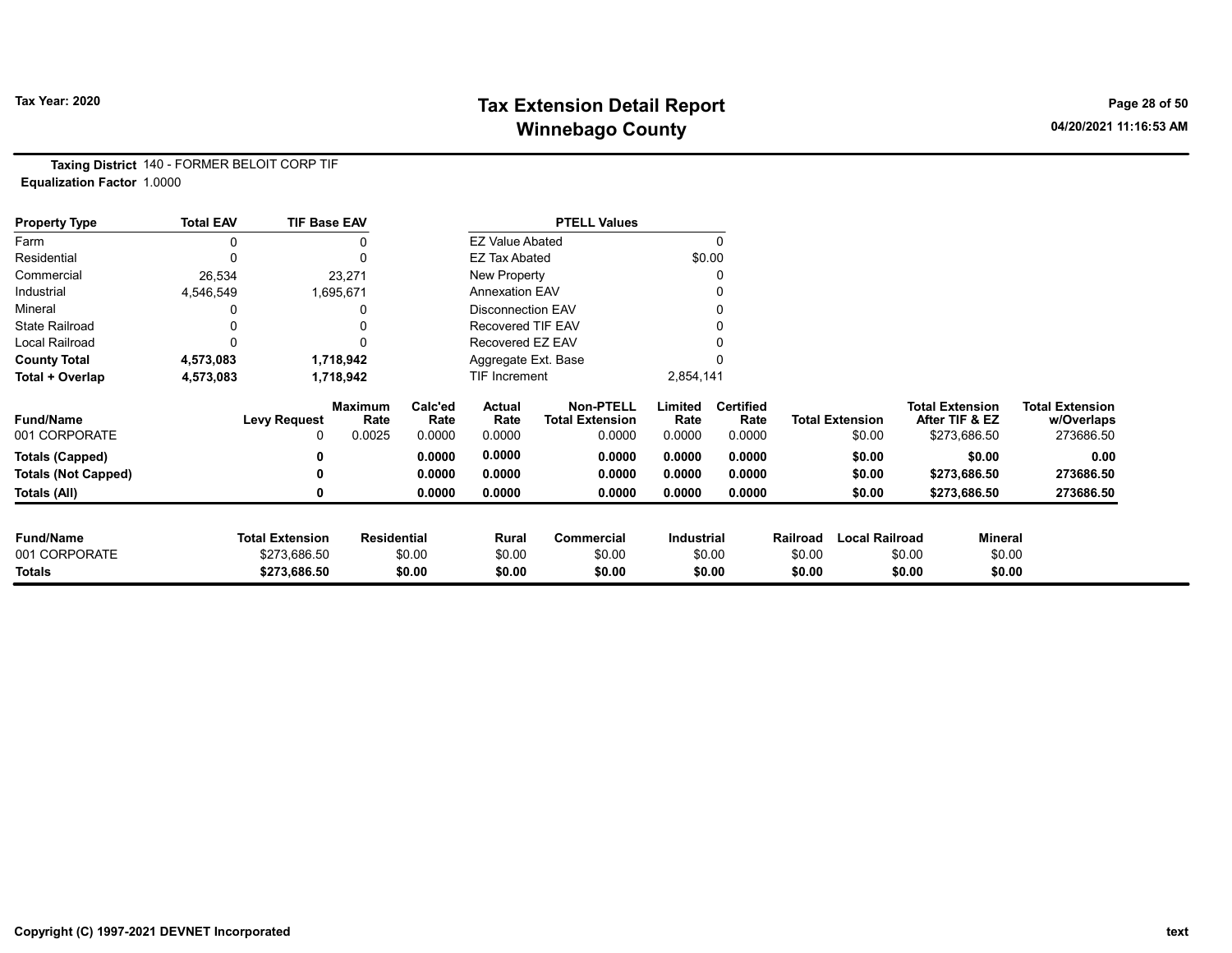# Tax Year: 2020 Page 29 of 50 Winnebago County and the County of the County of the County of the County of the County of the County of the County of the County of the County of the County of the County of the County of the County of the County of the C

Taxing District 141 - GLOBAL TRADE TIF #3 Equalization Factor 1.0000

| <b>Property Type</b>       | <b>Total EAV</b> | <b>TIF Base EAV</b>    |                        |                 |                        | <b>PTELL Values</b>                        |                   |                          |          |                        |        |                                          |                                      |
|----------------------------|------------------|------------------------|------------------------|-----------------|------------------------|--------------------------------------------|-------------------|--------------------------|----------|------------------------|--------|------------------------------------------|--------------------------------------|
| Farm                       |                  |                        |                        |                 | <b>EZ Value Abated</b> |                                            |                   | $\Omega$                 |          |                        |        |                                          |                                      |
| Residential                | 563,427          |                        | 510,600                |                 | <b>EZ Tax Abated</b>   |                                            |                   | \$0.00                   |          |                        |        |                                          |                                      |
| Commercial                 | 3,078,675        |                        | 2,890,919              |                 | New Property           |                                            |                   |                          |          |                        |        |                                          |                                      |
| Industrial                 | 11,415,545       |                        | 11,071,406             |                 | <b>Annexation EAV</b>  |                                            |                   |                          |          |                        |        |                                          |                                      |
| Mineral                    |                  |                        |                        |                 | Disconnection EAV      |                                            |                   |                          |          |                        |        |                                          |                                      |
| <b>State Railroad</b>      |                  |                        |                        |                 | Recovered TIF EAV      |                                            |                   |                          |          |                        |        |                                          |                                      |
| <b>Local Railroad</b>      |                  |                        |                        |                 | Recovered EZ EAV       |                                            |                   |                          |          |                        |        |                                          |                                      |
| <b>County Total</b>        | 15,057,647       |                        | 14,472,925             |                 | Aggregate Ext. Base    |                                            |                   |                          |          |                        |        |                                          |                                      |
| Total + Overlap            | 15,057,647       |                        | 14,472,925             |                 | <b>TIF Increment</b>   |                                            | 584,722           |                          |          |                        |        |                                          |                                      |
| <b>Fund/Name</b>           |                  | <b>Levy Request</b>    | <b>Maximum</b><br>Rate | Calc'ed<br>Rate | Actual<br>Rate         | <b>Non-PTELL</b><br><b>Total Extension</b> | Limited<br>Rate   | <b>Certified</b><br>Rate |          | <b>Total Extension</b> |        | <b>Total Extension</b><br>After TIF & EZ | <b>Total Extension</b><br>w/Overlaps |
| 001 CORPORATE              |                  | Ω                      | 0.0025                 | 0.0000          | 0.0000                 | 0.0000                                     | 0.0000            | 0.0000                   |          | \$0.00                 |        | \$75,186.26                              | 75186.26                             |
| <b>Totals (Capped)</b>     |                  |                        |                        | 0.0000          | 0.0000                 | 0.0000                                     | 0.0000            | 0.0000                   |          | \$0.00                 |        | \$0.00                                   | 0.00                                 |
| <b>Totals (Not Capped)</b> |                  |                        |                        | 0.0000          | 0.0000                 | 0.0000                                     | 0.0000            | 0.0000                   |          | \$0.00                 |        | \$75,186.26                              | 75186.26                             |
| Totals (All)               |                  | 0                      |                        | 0.0000          | 0.0000                 | 0.0000                                     | 0.0000            | 0.0000                   |          | \$0.00                 |        | \$75,186.26                              | 75186.26                             |
| <b>Fund/Name</b>           |                  | <b>Total Extension</b> | <b>Residential</b>     |                 | Rural                  | Commercial                                 | <b>Industrial</b> |                          | Railroad | <b>Local Railroad</b>  |        | Mineral                                  |                                      |
| 001 CORPORATE              |                  | \$75,186.26            |                        | \$0.00          | \$0.00                 | \$0.00                                     |                   | \$0.00                   | \$0.00   |                        | \$0.00 | \$0.00                                   |                                      |
| <b>Totals</b>              |                  | \$75,186.26            |                        | \$0.00          | \$0.00                 | \$0.00                                     |                   | \$0.00                   | \$0.00   |                        | \$0.00 | \$0.00                                   |                                      |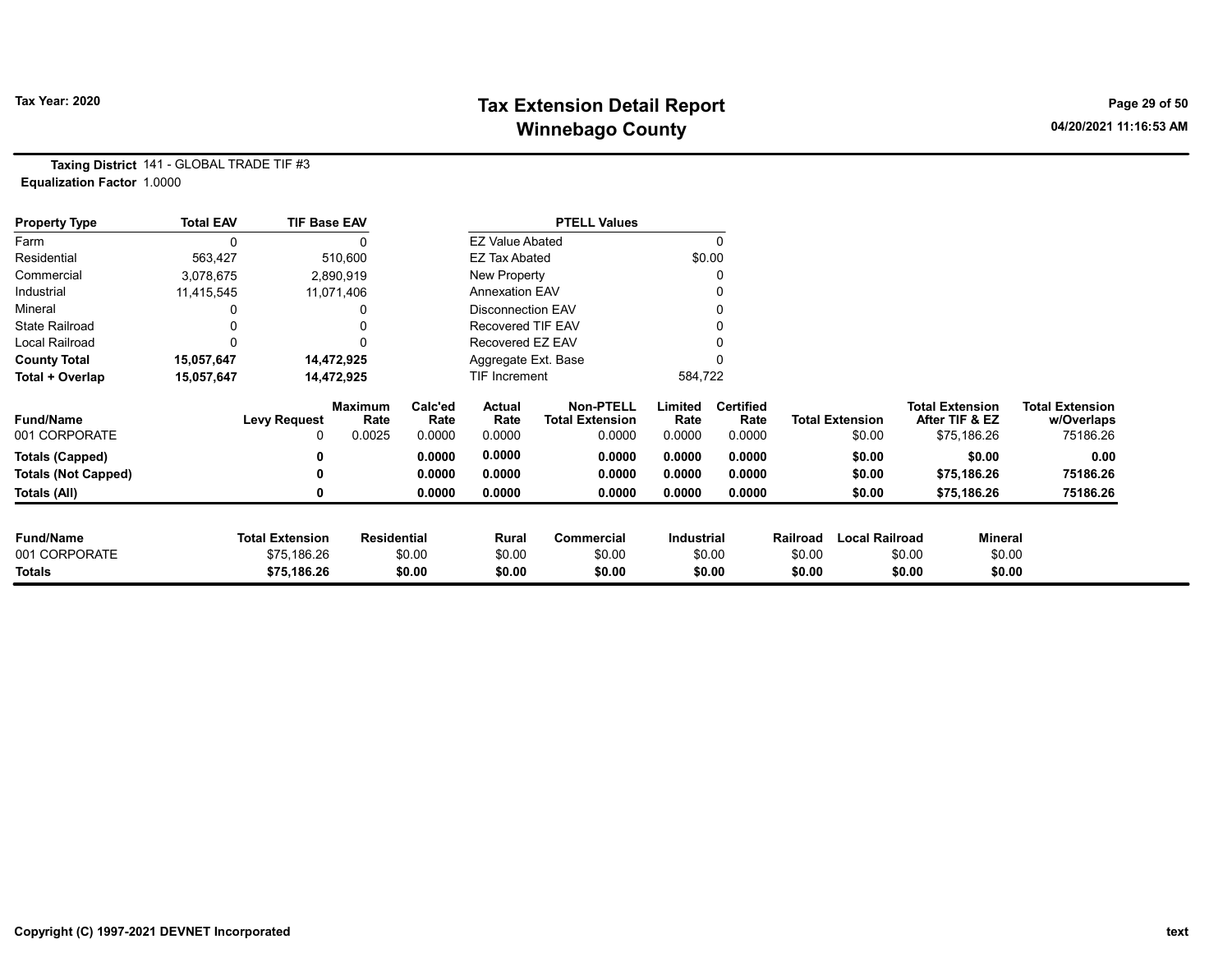# Tax Year: 2020 Page 30 of 50 Winnebago County and the County of the County of the County of the County of the County of the County of the County of the County of the County of the County of the County of the County of the County of the County of the C

Taxing District 142 - RIVER DISTRICT NORTH TIF Equalization Factor 1.0000

| <b>Property Type</b>       | <b>Total EAV</b> | <b>TIF Base EAV</b>    |                        |                 |                          | <b>PTELL Values</b>                        |                   |                          |          |                        |                                          |                                      |
|----------------------------|------------------|------------------------|------------------------|-----------------|--------------------------|--------------------------------------------|-------------------|--------------------------|----------|------------------------|------------------------------------------|--------------------------------------|
| Farm                       | 0                |                        |                        |                 | <b>EZ Value Abated</b>   |                                            |                   |                          |          |                        |                                          |                                      |
| Residential                | 1,644,121        |                        | 1,531,549              |                 | <b>EZ Tax Abated</b>     |                                            |                   | \$0.00                   |          |                        |                                          |                                      |
| Commercial                 | 10,721,538       |                        | 7,870,974              |                 | New Property             |                                            |                   |                          |          |                        |                                          |                                      |
| Industrial                 | 85,684           |                        | 80,794                 |                 | <b>Annexation EAV</b>    |                                            |                   |                          |          |                        |                                          |                                      |
| Mineral                    |                  |                        |                        |                 | <b>Disconnection EAV</b> |                                            |                   |                          |          |                        |                                          |                                      |
| <b>State Railroad</b>      |                  |                        |                        |                 | <b>Recovered TIF EAV</b> |                                            |                   |                          |          |                        |                                          |                                      |
| Local Railroad             |                  |                        |                        |                 | Recovered EZ EAV         |                                            |                   |                          |          |                        |                                          |                                      |
| <b>County Total</b>        | 12,451,343       |                        | 9,483,317              |                 | Aggregate Ext. Base      |                                            |                   |                          |          |                        |                                          |                                      |
| Total + Overlap            | 12,451,343       |                        | 9,483,317              |                 | TIF Increment            |                                            | 2,968,026         |                          |          |                        |                                          |                                      |
| <b>Fund/Name</b>           |                  | <b>Levy Request</b>    | <b>Maximum</b><br>Rate | Calc'ed<br>Rate | Actual<br>Rate           | <b>Non-PTELL</b><br><b>Total Extension</b> | Limited<br>Rate   | <b>Certified</b><br>Rate |          | <b>Total Extension</b> | <b>Total Extension</b><br>After TIF & EZ | <b>Total Extension</b><br>w/Overlaps |
| 001 CORPORATE              |                  | 0                      | 0.0000                 | 0.0000          | 0.0000                   | 0.0000                                     | 0.0000            | 0.0000                   |          | \$0.00                 | \$381,641.06                             | 381641.06                            |
| Totals (Capped)            |                  |                        |                        | 0.0000          | 0.0000                   | 0.0000                                     | 0.0000            | 0.0000                   |          | \$0.00                 | \$0.00                                   | 0.00                                 |
| <b>Totals (Not Capped)</b> |                  |                        |                        | 0.0000          | 0.0000                   | 0.0000                                     | 0.0000            | 0.0000                   |          | \$0.00                 | \$381,641.06                             | 381641.06                            |
| Totals (All)               |                  |                        |                        | 0.0000          | 0.0000                   | 0.0000                                     | 0.0000            | 0.0000                   |          | \$0.00                 | \$381,641.06                             | 381641.06                            |
| <b>Fund/Name</b>           |                  | <b>Total Extension</b> | <b>Residential</b>     |                 | Rural                    | <b>Commercial</b>                          | <b>Industrial</b> |                          | Railroad | <b>Local Railroad</b>  |                                          | Mineral                              |
| 001 CORPORATE              |                  | \$381,641.06           |                        | \$0.00          | \$0.00                   | \$0.00                                     |                   | \$0.00                   | \$0.00   |                        | \$0.00                                   | \$0.00                               |
| Totals                     |                  | \$381,641.06           |                        | \$0.00          | \$0.00                   | \$0.00                                     |                   | \$0.00                   | \$0.00   |                        | \$0.00                                   | \$0.00                               |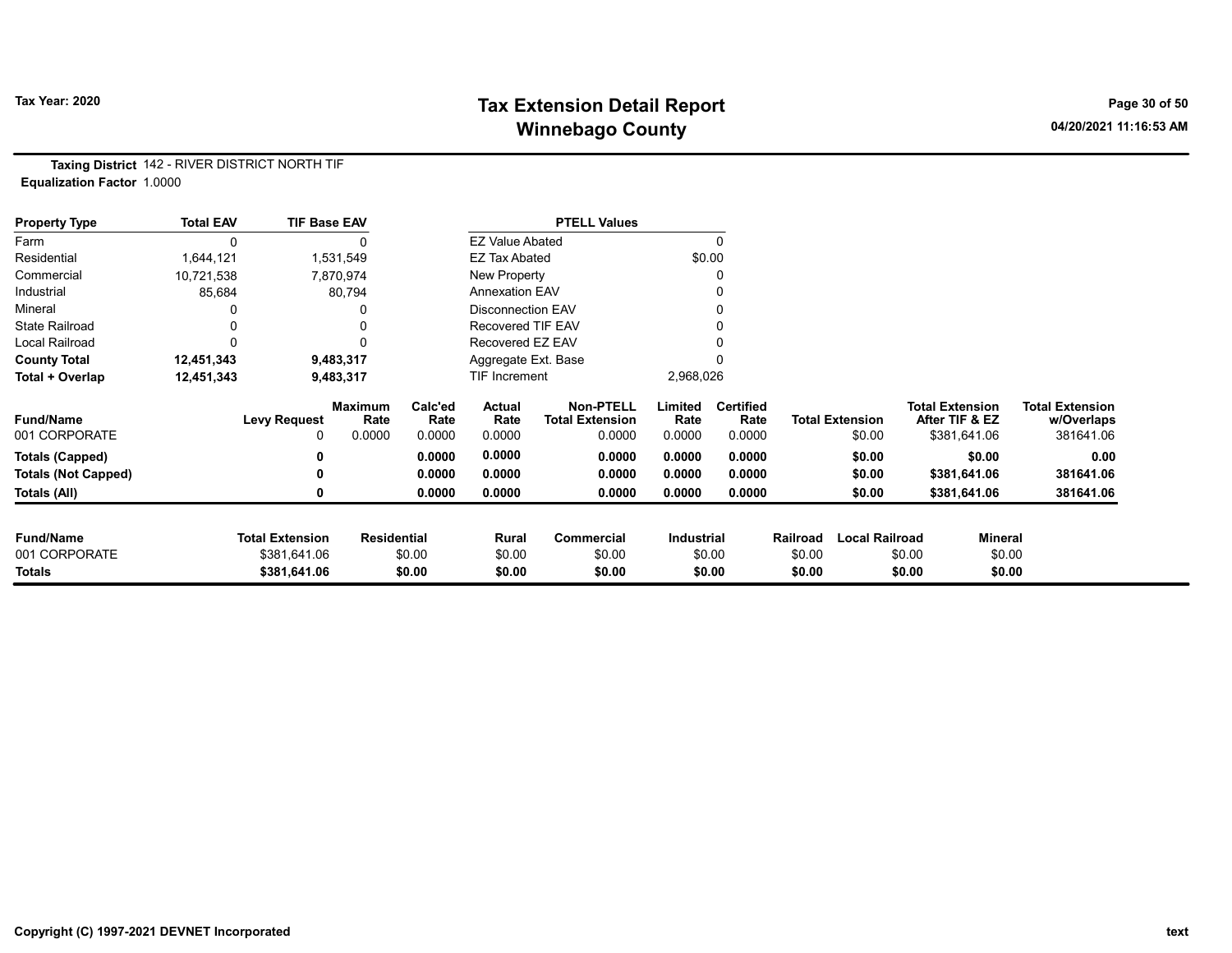# Tax Year: 2020 Page 31 of 50 Winnebago County and the County of the County of the County of the County of the County of the County of the County of the County of the County of the County of the County of the County of the County of the County of the C

Taxing District 143 - BROADWAY TIF Equalization Factor 1.0000

| <b>Property Type</b>       | <b>Total EAV</b> | <b>TIF Base EAV</b>    |                        |                 |                          | <b>PTELL Values</b>                        |                 |                          |          |                        |                                          |         |                                      |
|----------------------------|------------------|------------------------|------------------------|-----------------|--------------------------|--------------------------------------------|-----------------|--------------------------|----------|------------------------|------------------------------------------|---------|--------------------------------------|
| Farm                       |                  |                        |                        |                 | <b>EZ Value Abated</b>   |                                            |                 |                          |          |                        |                                          |         |                                      |
| Residential                | 5,683,653        |                        | 5,626,099              |                 | <b>EZ Tax Abated</b>     |                                            | \$0.00          |                          |          |                        |                                          |         |                                      |
| Commercial                 | 4,977,074        |                        | 4,493,139              |                 | New Property             |                                            |                 |                          |          |                        |                                          |         |                                      |
| Industrial                 | 2,223,991        |                        | 2,087,930              |                 | <b>Annexation EAV</b>    |                                            |                 |                          |          |                        |                                          |         |                                      |
| Mineral                    |                  |                        |                        |                 | <b>Disconnection EAV</b> |                                            |                 |                          |          |                        |                                          |         |                                      |
| <b>State Railroad</b>      |                  |                        |                        |                 | <b>Recovered TIF EAV</b> |                                            |                 |                          |          |                        |                                          |         |                                      |
| Local Railroad             | 741              |                        | 741                    |                 | Recovered EZ EAV         |                                            |                 |                          |          |                        |                                          |         |                                      |
| <b>County Total</b>        | 12,885,459       |                        | 12,207,909             |                 | Aggregate Ext. Base      |                                            |                 |                          |          |                        |                                          |         |                                      |
| Total + Overlap            | 12,885,459       |                        | 12,207,909             |                 | <b>TIF Increment</b>     |                                            | 677,550         |                          |          |                        |                                          |         |                                      |
| <b>Fund/Name</b>           |                  | <b>Levy Request</b>    | <b>Maximum</b><br>Rate | Calc'ed<br>Rate | Actual<br>Rate           | <b>Non-PTELL</b><br><b>Total Extension</b> | Limited<br>Rate | <b>Certified</b><br>Rate |          | <b>Total Extension</b> | <b>Total Extension</b><br>After TIF & EZ |         | <b>Total Extension</b><br>w/Overlaps |
| 001 CORPORATE              |                  | 0                      | 0.0000                 | 0.0000          | 0.0000                   | 0.0000                                     | 0.0000          | 0.0000                   |          | \$0.00                 | \$87,122.30                              |         | 87122.30                             |
| Totals (Capped)            |                  |                        |                        | 0.0000          | 0.0000                   | 0.0000                                     | 0.0000          | 0.0000                   |          | \$0.00                 | \$0.00                                   |         | 0.00                                 |
| <b>Totals (Not Capped)</b> |                  |                        |                        | 0.0000          | 0.0000                   | 0.0000                                     | 0.0000          | 0.0000                   |          | \$0.00                 | \$87,122.30                              |         | 87122.30                             |
| Totals (All)               |                  | 0                      |                        | 0.0000          | 0.0000                   | 0.0000                                     | 0.0000          | 0.0000                   |          | \$0.00                 | \$87,122.30                              |         | 87122.30                             |
| <b>Fund/Name</b>           |                  | <b>Total Extension</b> | <b>Residential</b>     |                 | Rural                    | Commercial                                 | Industrial      |                          | Railroad | <b>Local Railroad</b>  |                                          | Mineral |                                      |
| 001 CORPORATE              |                  | \$87,122.30            |                        | \$0.00          | \$0.00                   | \$0.00                                     |                 | \$0.00                   | \$0.00   |                        | \$0.00                                   | \$0.00  |                                      |
| Totals                     |                  | \$87,122.30            |                        | \$0.00          | \$0.00                   | \$0.00                                     |                 | \$0.00                   | \$0.00   |                        | \$0.00                                   | \$0.00  |                                      |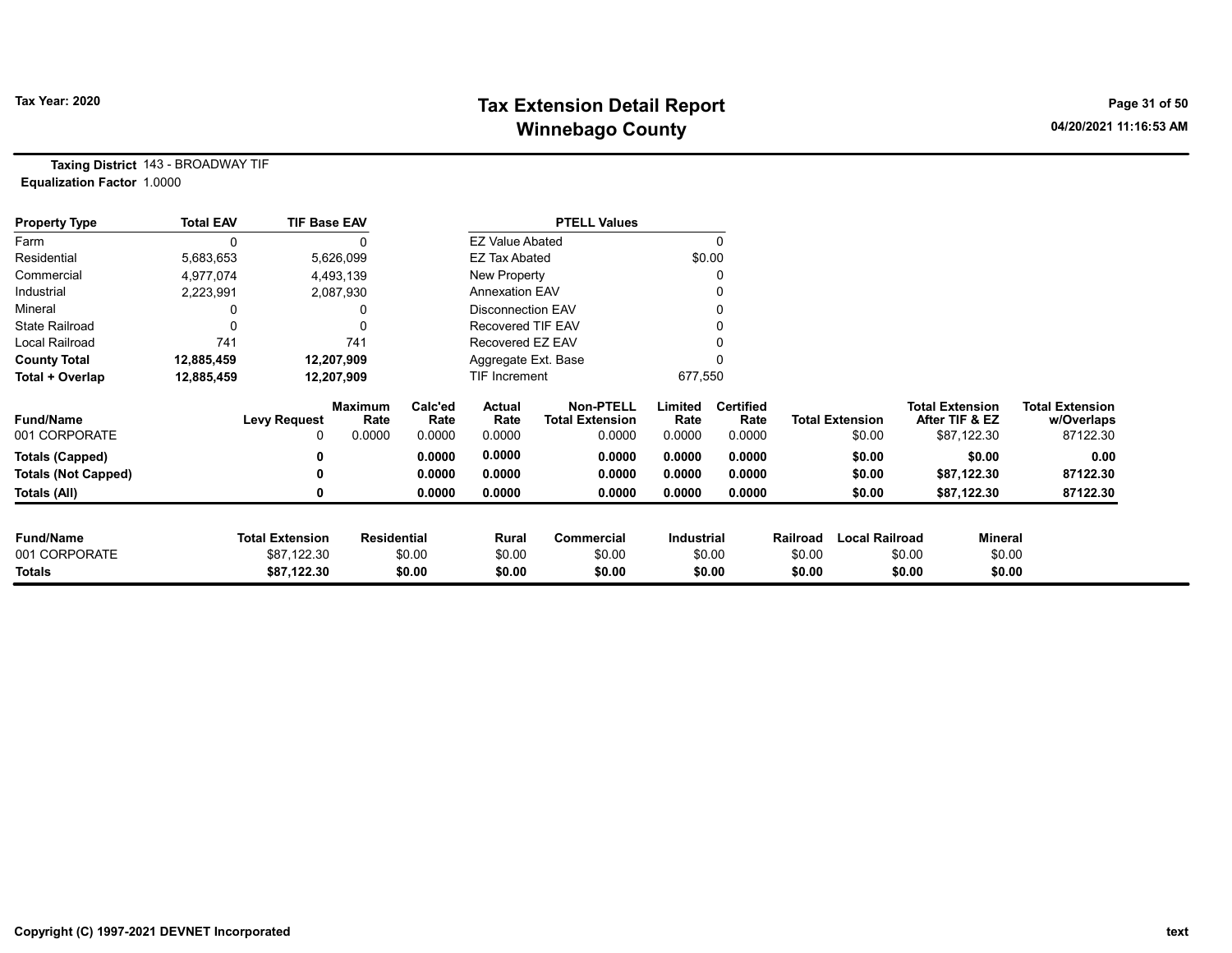# Tax Year: 2020 Page 32 of 50 Winnebago County and the County of the County of the County of the County of the County of the County of the County of the County of the County of the County of the County of the County of the County of the County of the C

Taxing District 144 - EAST RIVER TIF Equalization Factor 1.0000

| <b>Property Type</b>       | <b>Total EAV</b> | <b>TIF Base EAV</b>    |                        |                 |                          | <b>PTELL Values</b>                        |                 |                          |          |                        |                                          |              |                                      |
|----------------------------|------------------|------------------------|------------------------|-----------------|--------------------------|--------------------------------------------|-----------------|--------------------------|----------|------------------------|------------------------------------------|--------------|--------------------------------------|
| Farm                       | $\Omega$         |                        |                        |                 | <b>EZ Value Abated</b>   |                                            |                 |                          |          |                        |                                          |              |                                      |
| Residential                | 3,466,204        |                        | 3,116,181              |                 | <b>EZ Tax Abated</b>     |                                            | \$0.00          |                          |          |                        |                                          |              |                                      |
| Commercial                 | 6,541,610        |                        | 3,301,784              |                 | New Property             |                                            |                 |                          |          |                        |                                          |              |                                      |
| Industrial                 | 2,247,586        |                        | 2,195,930              |                 | <b>Annexation EAV</b>    |                                            |                 |                          |          |                        |                                          |              |                                      |
| Mineral                    |                  |                        |                        |                 | <b>Disconnection EAV</b> |                                            |                 |                          |          |                        |                                          |              |                                      |
| <b>State Railroad</b>      |                  |                        |                        |                 | <b>Recovered TIF EAV</b> |                                            |                 |                          |          |                        |                                          |              |                                      |
| Local Railroad             | 2,080            |                        | 2,080                  |                 | Recovered EZ EAV         |                                            |                 |                          |          |                        |                                          |              |                                      |
| <b>County Total</b>        | 12,257,480       |                        | 8,615,975              |                 | Aggregate Ext. Base      |                                            |                 |                          |          |                        |                                          |              |                                      |
| Total + Overlap            | 12,257,480       |                        | 8,615,975              |                 | TIF Increment            |                                            | 3,641,505       |                          |          |                        |                                          |              |                                      |
| <b>Fund/Name</b>           |                  | <b>Levy Request</b>    | <b>Maximum</b><br>Rate | Calc'ed<br>Rate | Actual<br>Rate           | <b>Non-PTELL</b><br><b>Total Extension</b> | Limited<br>Rate | <b>Certified</b><br>Rate |          | <b>Total Extension</b> | <b>Total Extension</b><br>After TIF & EZ |              | <b>Total Extension</b><br>w/Overlaps |
| 001 CORPORATE              |                  | 0                      | 0.0025                 | 0.0000          | 0.0000                   | 0.0000                                     | 0.0000          | 0.0000                   |          | \$0.00                 |                                          | \$468,239.72 | 468239.72                            |
| <b>Totals (Capped)</b>     |                  | 0                      |                        | 0.0000          | 0.0000                   | 0.0000                                     | 0.0000          | 0.0000                   |          | \$0.00                 |                                          | \$0.00       | 0.00                                 |
| <b>Totals (Not Capped)</b> |                  | 0                      |                        | 0.0000          | 0.0000                   | 0.0000                                     | 0.0000          | 0.0000                   |          | \$0.00                 |                                          | \$468,239.72 | 468239.72                            |
| Totals (All)               |                  | 0                      |                        | 0.0000          | 0.0000                   | 0.0000                                     | 0.0000          | 0.0000                   |          | \$0.00                 |                                          | \$468,239.72 | 468239.72                            |
| <b>Fund/Name</b>           |                  | <b>Total Extension</b> | <b>Residential</b>     |                 | Rural                    | <b>Commercial</b>                          | Industrial      |                          | Railroad | <b>Local Railroad</b>  |                                          | Mineral      |                                      |
| 001 CORPORATE              |                  | \$468,239.72           |                        | \$0.00          | \$0.00                   | \$0.00                                     |                 | \$0.00                   | \$0.00   |                        | \$0.00                                   | \$0.00       |                                      |
| Totals                     |                  | \$468,239.72           |                        | \$0.00          | \$0.00                   | \$0.00                                     |                 | \$0.00                   | \$0.00   |                        | \$0.00                                   | \$0.00       |                                      |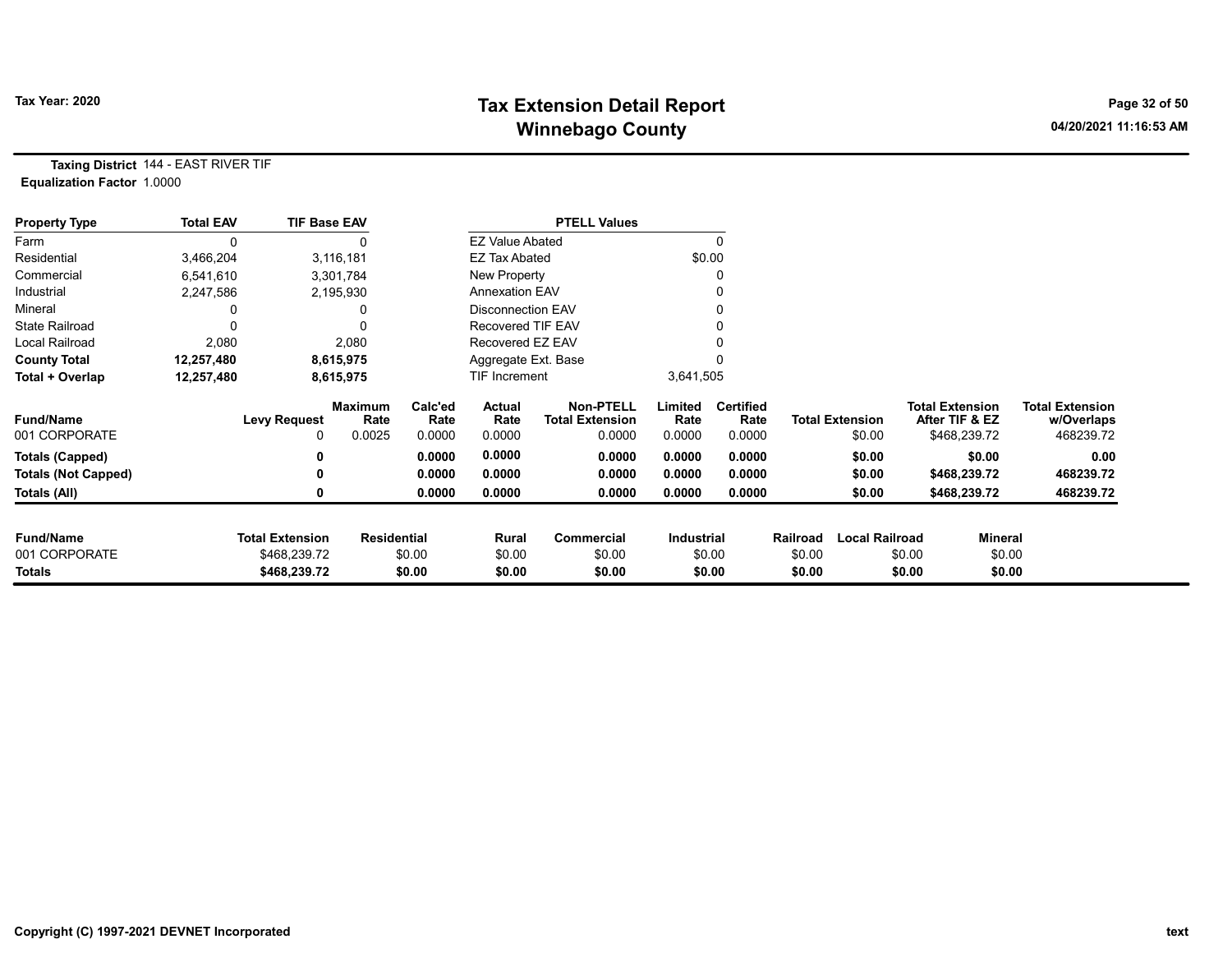# Tax Year: 2020 Page 33 of 50 Winnebago County and the County of the County of the County of the County of the County of the County of the County of the County of the County of the County of the County of the County of the County of the County of the C

Taxing District 145 - SUMNER ROAD / GROVE ST TIF Equalization Factor 1.0000

| <b>Property Type</b>       | <b>Total EAV</b> | <b>TIF Base EAV</b>    |                        |                 |                          | <b>PTELL Values</b>                        |                   |                          |          |                        |                                          |                                      |
|----------------------------|------------------|------------------------|------------------------|-----------------|--------------------------|--------------------------------------------|-------------------|--------------------------|----------|------------------------|------------------------------------------|--------------------------------------|
| Farm                       | 0                |                        |                        |                 | <b>EZ Value Abated</b>   |                                            |                   | $\mathbf{0}$             |          |                        |                                          |                                      |
| Residential                | 64,580           |                        | 64,580                 |                 | <b>EZ Tax Abated</b>     |                                            |                   | \$0.00                   |          |                        |                                          |                                      |
| Commercial                 | 0                |                        |                        |                 | New Property             |                                            |                   |                          |          |                        |                                          |                                      |
| Industrial                 | 0                |                        |                        |                 | <b>Annexation EAV</b>    |                                            |                   |                          |          |                        |                                          |                                      |
| Mineral                    | 0                |                        |                        |                 | <b>Disconnection EAV</b> |                                            |                   |                          |          |                        |                                          |                                      |
| <b>State Railroad</b>      | 0                |                        | $\Omega$               |                 | Recovered TIF EAV        |                                            |                   |                          |          |                        |                                          |                                      |
| Local Railroad             | 0                |                        |                        |                 | Recovered EZ EAV         |                                            |                   |                          |          |                        |                                          |                                      |
| <b>County Total</b>        | 64,580           |                        | 64,580                 |                 | Aggregate Ext. Base      |                                            |                   |                          |          |                        |                                          |                                      |
| Total + Overlap            | 64,580           |                        | 64,580                 |                 | TIF Increment            |                                            |                   | 0                        |          |                        |                                          |                                      |
| <b>Fund/Name</b>           |                  | <b>Levy Request</b>    | <b>Maximum</b><br>Rate | Calc'ed<br>Rate | Actual<br>Rate           | <b>Non-PTELL</b><br><b>Total Extension</b> | Limited<br>Rate   | <b>Certified</b><br>Rate |          | <b>Total Extension</b> | <b>Total Extension</b><br>After TIF & EZ | <b>Total Extension</b><br>w/Overlaps |
| 001 CORPORATE              |                  | 0                      | 0.0000                 | 0.0000          | 0.0000                   | 0.0000                                     | 0.0000            | 0.0000                   |          | \$0.00                 | \$0.00                                   | 0.00                                 |
| <b>Totals (Capped)</b>     |                  | 0                      |                        | 0.0000          | 0.0000                   | 0.0000                                     | 0.0000            | 0.0000                   |          | \$0.00                 | \$0.00                                   | 0.00                                 |
| <b>Totals (Not Capped)</b> |                  | 0                      |                        | 0.0000          | 0.0000                   | 0.0000                                     | 0.0000            | 0.0000                   |          | \$0.00                 | \$0.00                                   | 0.00                                 |
| Totals (All)               |                  | 0                      |                        | 0.0000          | 0.0000                   | 0.0000                                     | 0.0000            | 0.0000                   |          | \$0.00                 | \$0.00                                   | 0.00                                 |
| <b>Fund/Name</b>           |                  | <b>Total Extension</b> | <b>Residential</b>     |                 | Rural                    | Commercial                                 | <b>Industrial</b> |                          | Railroad | <b>Local Railroad</b>  | <b>Mineral</b>                           |                                      |
| 001 CORPORATE              |                  | \$0.00                 |                        | \$0.00          | \$0.00                   | \$0.00                                     |                   | \$0.00                   | \$0.00   |                        | \$0.00<br>\$0.00                         |                                      |
| <b>Totals</b>              |                  | \$0.00                 |                        | \$0.00          | \$0.00                   | \$0.00                                     |                   | \$0.00                   | \$0.00   |                        | \$0.00                                   | \$0.00                               |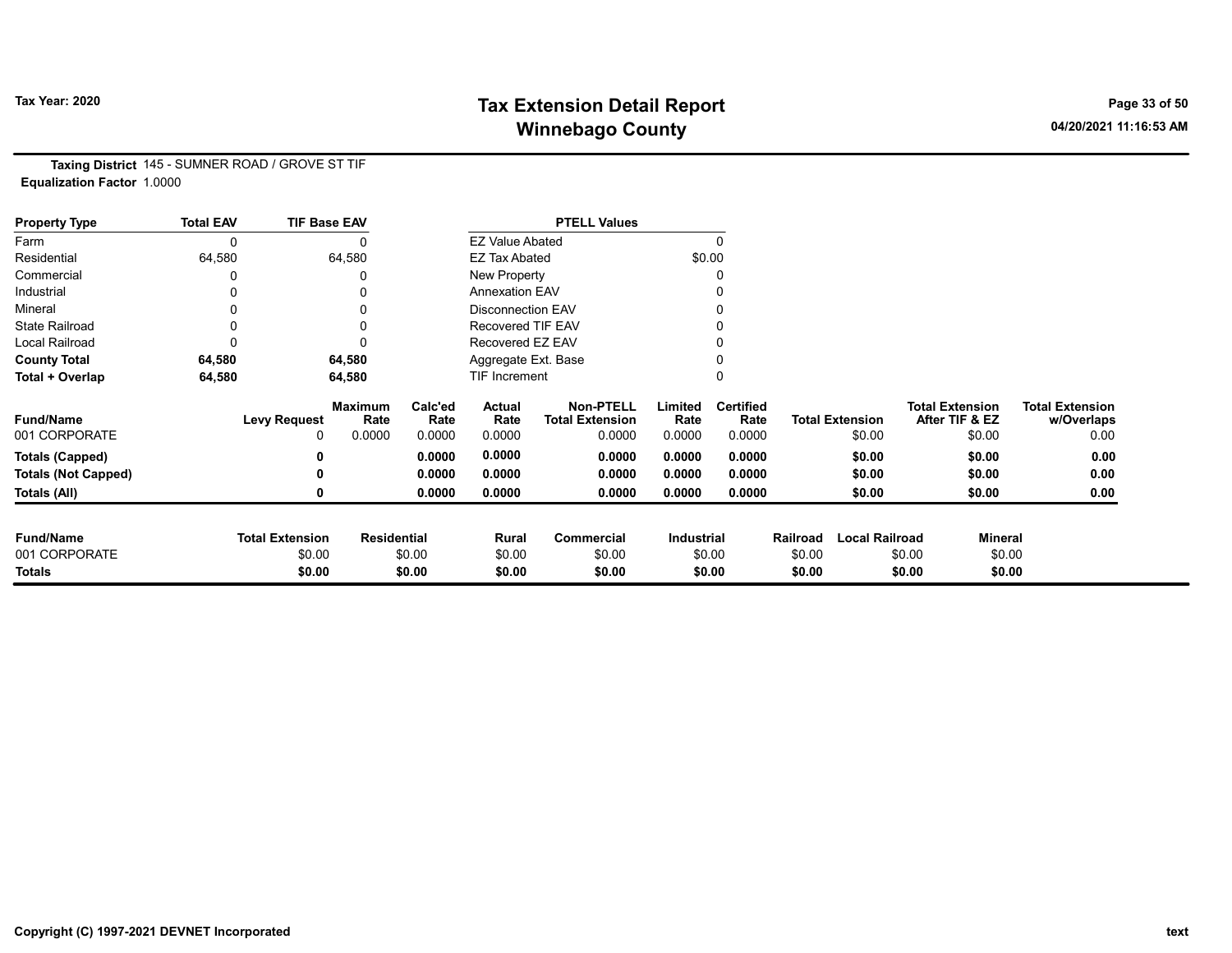# Tax Year: 2020 Page 34 of 50 Winnebago County and the County of the County of the County of the County of the County of the County of the County of the County of the County of the County of the County of the County of the County of the County of the C

Taxing District 146 - LOVES PARK CORP CENTER TIF Equalization Factor 1.0000

| <b>Property Type</b>       | <b>Total EAV</b> | <b>TIF Base EAV</b>    |                        |                 |                          | <b>PTELL Values</b>                        |                   |                          |          |                        |        |                                          |                                      |
|----------------------------|------------------|------------------------|------------------------|-----------------|--------------------------|--------------------------------------------|-------------------|--------------------------|----------|------------------------|--------|------------------------------------------|--------------------------------------|
| Farm                       | 32,006           |                        | 16,110                 |                 | <b>EZ Value Abated</b>   |                                            |                   |                          |          |                        |        |                                          |                                      |
| Residential                | 258,163          |                        | 9,675                  |                 | <b>EZ Tax Abated</b>     |                                            | \$0.00            |                          |          |                        |        |                                          |                                      |
| Commercial                 | 1,198,923        |                        | 482,744                |                 | New Property             |                                            |                   |                          |          |                        |        |                                          |                                      |
| Industrial                 | 8,017,464        |                        | 3,628,413              |                 | <b>Annexation EAV</b>    |                                            |                   |                          |          |                        |        |                                          |                                      |
| Mineral                    |                  |                        |                        |                 | <b>Disconnection EAV</b> |                                            |                   |                          |          |                        |        |                                          |                                      |
| <b>State Railroad</b>      | 0                |                        |                        |                 | <b>Recovered TIF EAV</b> |                                            |                   |                          |          |                        |        |                                          |                                      |
| Local Railroad             | 0                |                        |                        |                 | Recovered EZ EAV         |                                            |                   |                          |          |                        |        |                                          |                                      |
| <b>County Total</b>        | 9,506,556        |                        | 4,136,942              |                 | Aggregate Ext. Base      |                                            |                   |                          |          |                        |        |                                          |                                      |
| Total + Overlap            | 9,506,556        |                        | 4,136,942              |                 | TIF Increment            |                                            | 5,369,614         |                          |          |                        |        |                                          |                                      |
| <b>Fund/Name</b>           |                  | <b>Levy Request</b>    | <b>Maximum</b><br>Rate | Calc'ed<br>Rate | Actual<br>Rate           | <b>Non-PTELL</b><br><b>Total Extension</b> | Limited<br>Rate   | <b>Certified</b><br>Rate |          | <b>Total Extension</b> |        | <b>Total Extension</b><br>After TIF & EZ | <b>Total Extension</b><br>w/Overlaps |
| 001 CORPORATE              |                  | 0                      | 0.0025                 | 0.0000          | 0.0000                   | 0.0000                                     | 0.0000            | 0.0000                   |          | \$0.00                 |        | \$528,602.00                             | 528602.00                            |
| <b>Totals (Capped)</b>     |                  | 0                      |                        | 0.0000          | 0.0000                   | 0.0000                                     | 0.0000            | 0.0000                   |          | \$0.00                 |        | \$0.00                                   | 0.00                                 |
| <b>Totals (Not Capped)</b> |                  | 0                      |                        | 0.0000          | 0.0000                   | 0.0000                                     | 0.0000            | 0.0000                   |          | \$0.00                 |        | \$528,602.00                             | 528602.00                            |
| Totals (All)               |                  | 0                      |                        | 0.0000          | 0.0000                   | 0.0000                                     | 0.0000            | 0.0000                   |          | \$0.00                 |        | \$528,602.00                             | 528602.00                            |
|                            |                  |                        |                        |                 |                          |                                            |                   |                          |          |                        |        |                                          |                                      |
| <b>Fund/Name</b>           |                  | <b>Total Extension</b> | <b>Residential</b>     |                 | Rural                    | Commercial                                 | <b>Industrial</b> |                          | Railroad | <b>Local Railroad</b>  |        | Mineral                                  |                                      |
| 001 CORPORATE              |                  | \$528,602.00           |                        | \$0.00          | \$0.00                   | \$0.00                                     | \$0.00            |                          | \$0.00   |                        | \$0.00 | \$0.00                                   |                                      |
| <b>Totals</b>              |                  | \$528,602.00           |                        | \$0.00          | \$0.00                   | \$0.00                                     |                   | \$0.00                   | \$0.00   |                        | \$0.00 | \$0.00                                   |                                      |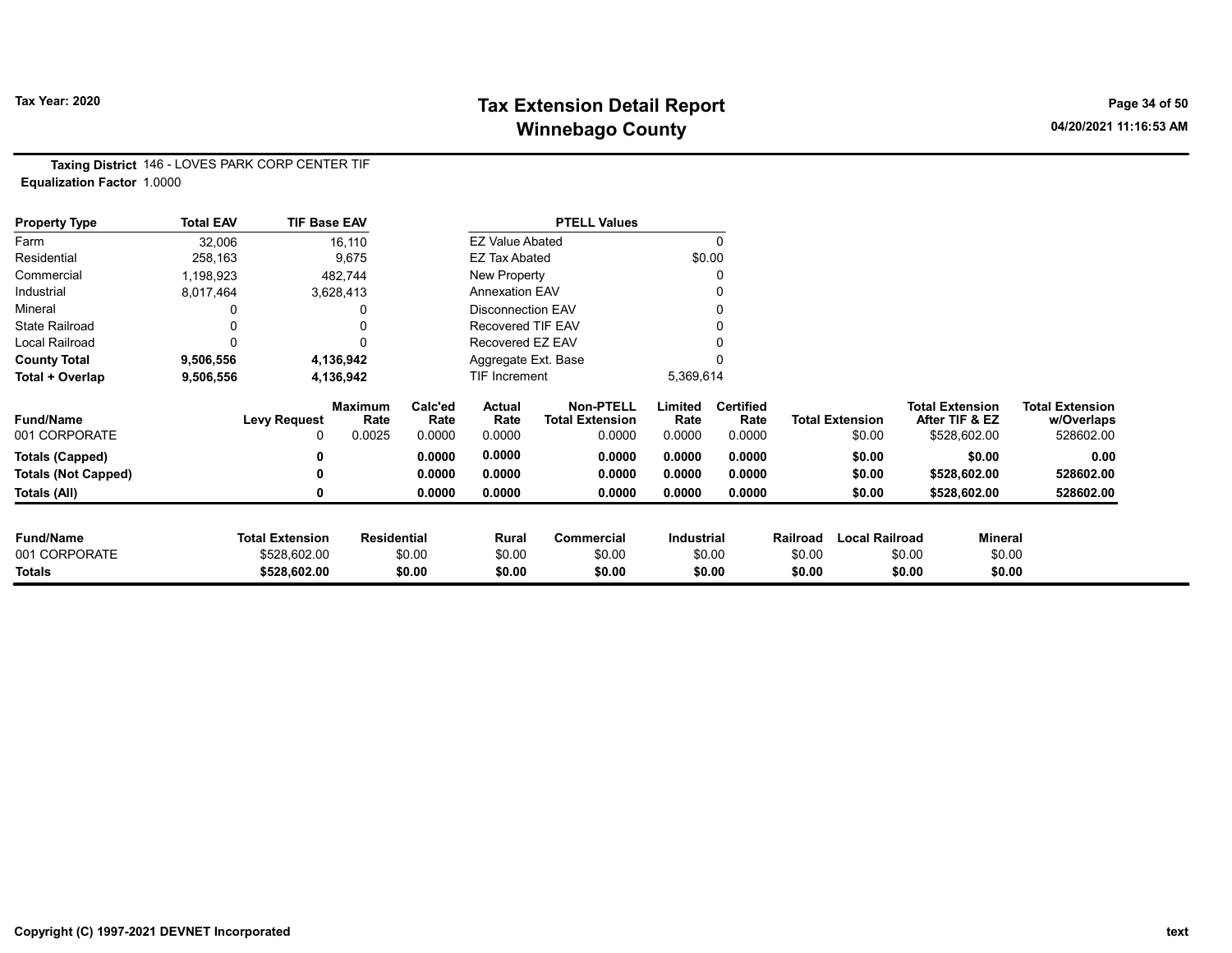# Tax Year: 2020 Page 35 of 50 Winnebago County and the County of the County of the County of the County of the County of the County of the County of the County of the County of the County of the County of the County of the County of the County of the C

Taxing District 147 - WESTSTONE TIF Equalization Factor 1.0000

| <b>Property Type</b>       | <b>Total EAV</b> | <b>TIF Base EAV</b>    |                        |                 |                          | <b>PTELL Values</b>                        |                 |                          |          |                        |                        |                |                                      |
|----------------------------|------------------|------------------------|------------------------|-----------------|--------------------------|--------------------------------------------|-----------------|--------------------------|----------|------------------------|------------------------|----------------|--------------------------------------|
| Farm                       | 88,089           |                        | 56,157                 |                 | <b>EZ Value Abated</b>   |                                            |                 |                          |          |                        |                        |                |                                      |
| Residential                | 17,709           |                        | 3,049                  |                 | <b>EZ Tax Abated</b>     |                                            | \$0.00          |                          |          |                        |                        |                |                                      |
| Commercial                 | 16,391           |                        | 16,391                 |                 | New Property             |                                            |                 |                          |          |                        |                        |                |                                      |
| Industrial                 | 7,243,929        |                        | 76,035                 |                 | <b>Annexation EAV</b>    |                                            |                 |                          |          |                        |                        |                |                                      |
| Mineral                    |                  |                        | 0                      |                 | <b>Disconnection EAV</b> |                                            |                 |                          |          |                        |                        |                |                                      |
| <b>State Railroad</b>      |                  |                        | 0                      |                 | Recovered TIF EAV        |                                            |                 |                          |          |                        |                        |                |                                      |
| <b>Local Railroad</b>      |                  |                        | 0                      |                 | Recovered EZ EAV         |                                            |                 |                          |          |                        |                        |                |                                      |
| <b>County Total</b>        | 7,366,118        |                        | 151,632                |                 | Aggregate Ext. Base      |                                            |                 |                          |          |                        |                        |                |                                      |
| Total + Overlap            | 7,366,118        |                        | 151,632                |                 | <b>TIF Increment</b>     |                                            | 7,214,486       |                          |          |                        |                        |                |                                      |
| <b>Fund/Name</b>           |                  | <b>Levy Request</b>    | <b>Maximum</b><br>Rate | Calc'ed<br>Rate | Actual<br>Rate           | <b>Non-PTELL</b><br><b>Total Extension</b> | Limited<br>Rate | <b>Certified</b><br>Rate |          | <b>Total Extension</b> | <b>Total Extension</b> | After TIF & EZ | <b>Total Extension</b><br>w/Overlaps |
| 001 CORPORATE              |                  |                        | 0.0000                 | 0.0000          | 0.0000                   | 0.0000                                     | 0.0000          | 0.0000                   |          | \$0.00                 |                        | \$687,907.30   | 687907.30                            |
| Totals (Capped)            |                  |                        |                        | 0.0000          | 0.0000                   | 0.0000                                     | 0.0000          | 0.0000                   |          | \$0.00                 |                        | \$0.00         | 0.00                                 |
| <b>Totals (Not Capped)</b> |                  |                        |                        | 0.0000          | 0.0000                   | 0.0000                                     | 0.0000          | 0.0000                   |          | \$0.00                 |                        | \$687,907.30   | 687907.30                            |
| Totals (All)               |                  |                        |                        | 0.0000          | 0.0000                   | 0.0000                                     | 0.0000          | 0.0000                   |          | \$0.00                 |                        | \$687,907.30   | 687907.30                            |
| <b>Fund/Name</b>           |                  | <b>Total Extension</b> | <b>Residential</b>     |                 | Rural                    | <b>Commercial</b>                          | Industrial      |                          | Railroad | <b>Local Railroad</b>  |                        | Mineral        |                                      |
| 001 CORPORATE              |                  | \$687,907.30           |                        | \$0.00          | \$0.00                   | \$0.00                                     |                 | \$0.00                   | \$0.00   |                        | \$0.00                 | \$0.00         |                                      |
| Totals                     |                  | \$687,907.30           |                        | \$0.00          | \$0.00                   | \$0.00                                     |                 | \$0.00                   | \$0.00   |                        | \$0.00                 | \$0.00         |                                      |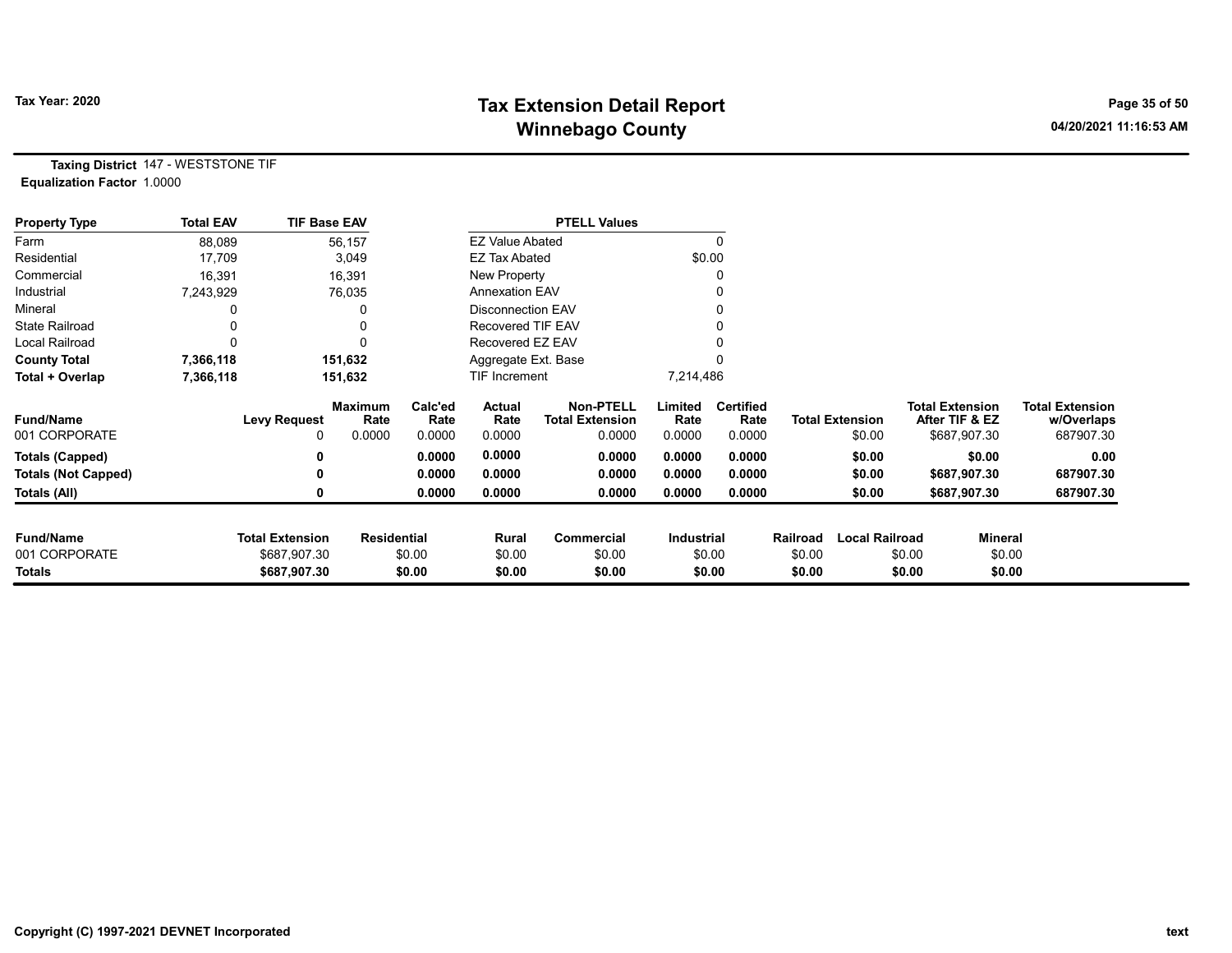# Tax Year: 2020 Page 36 of 50 Winnebago County and the County of the County of the County of the County of the County of the County of the County of the County of the County of the County of the County of the County of the County of the County of the C

Taxing District 148 - NORTH WILLOW CREEK TIF Equalization Factor 1.0000

| <b>Property Type</b>       | <b>Total EAV</b> | <b>TIF Base EAV</b>    |                        |                 |                          | <b>PTELL Values</b>                        |                   |                          |          |                        |        |                                          |                                      |
|----------------------------|------------------|------------------------|------------------------|-----------------|--------------------------|--------------------------------------------|-------------------|--------------------------|----------|------------------------|--------|------------------------------------------|--------------------------------------|
| Farm                       | 2,750            |                        | 627                    |                 | <b>EZ Value Abated</b>   |                                            |                   | $\Omega$                 |          |                        |        |                                          |                                      |
| Residential                |                  |                        | 0                      |                 | EZ Tax Abated            |                                            |                   | \$0.00                   |          |                        |        |                                          |                                      |
| Commercial                 | 0                |                        | 0                      |                 | New Property             |                                            |                   |                          |          |                        |        |                                          |                                      |
| Industrial                 | 1,642,638        |                        | 1,440,567              |                 | <b>Annexation EAV</b>    |                                            |                   |                          |          |                        |        |                                          |                                      |
| Mineral                    |                  |                        |                        |                 | <b>Disconnection EAV</b> |                                            |                   |                          |          |                        |        |                                          |                                      |
| <b>State Railroad</b>      |                  |                        |                        |                 | Recovered TIF EAV        |                                            |                   |                          |          |                        |        |                                          |                                      |
| <b>Local Railroad</b>      |                  |                        |                        |                 | Recovered EZ EAV         |                                            |                   |                          |          |                        |        |                                          |                                      |
| <b>County Total</b>        | 1,645,388        |                        | 1,441,194              |                 | Aggregate Ext. Base      |                                            |                   |                          |          |                        |        |                                          |                                      |
| Total + Overlap            | 1,645,388        |                        | 1,441,194              |                 | <b>TIF Increment</b>     |                                            | 204,194           |                          |          |                        |        |                                          |                                      |
| <b>Fund/Name</b>           |                  | <b>Levy Request</b>    | <b>Maximum</b><br>Rate | Calc'ed<br>Rate | Actual<br>Rate           | <b>Non-PTELL</b><br><b>Total Extension</b> | Limited<br>Rate   | <b>Certified</b><br>Rate |          | <b>Total Extension</b> |        | <b>Total Extension</b><br>After TIF & EZ | <b>Total Extension</b><br>w/Overlaps |
| 001 CORPORATE              |                  |                        | 0.0000                 | 0.0000          | 0.0000                   | 0.0000                                     | 0.0000            | 0.0000                   |          | \$0.00                 |        | \$19,264.50                              | 19264.50                             |
| <b>Totals (Capped)</b>     |                  |                        |                        | 0.0000          | 0.0000                   | 0.0000                                     | 0.0000            | 0.0000                   |          | \$0.00                 |        | \$0.00                                   | 0.00                                 |
| <b>Totals (Not Capped)</b> |                  |                        |                        | 0.0000          | 0.0000                   | 0.0000                                     | 0.0000            | 0.0000                   |          | \$0.00                 |        | \$19,264.50                              | 19264.50                             |
| Totals (All)               |                  |                        |                        | 0.0000          | 0.0000                   | 0.0000                                     | 0.0000            | 0.0000                   |          | \$0.00                 |        | \$19,264.50                              | 19264.50                             |
| <b>Fund/Name</b>           |                  | <b>Total Extension</b> | <b>Residential</b>     |                 | Rural                    | <b>Commercial</b>                          | <b>Industrial</b> |                          | Railroad | <b>Local Railroad</b>  |        | <b>Mineral</b>                           |                                      |
| 001 CORPORATE              |                  | \$19,264.50            |                        | \$0.00          | \$0.00                   | \$0.00                                     |                   | \$0.00                   | \$0.00   |                        | \$0.00 | \$0.00                                   |                                      |
| Totals                     |                  | \$19,264.50            |                        | \$0.00          | \$0.00                   | \$0.00                                     |                   | \$0.00                   | \$0.00   |                        | \$0.00 | \$0.00                                   |                                      |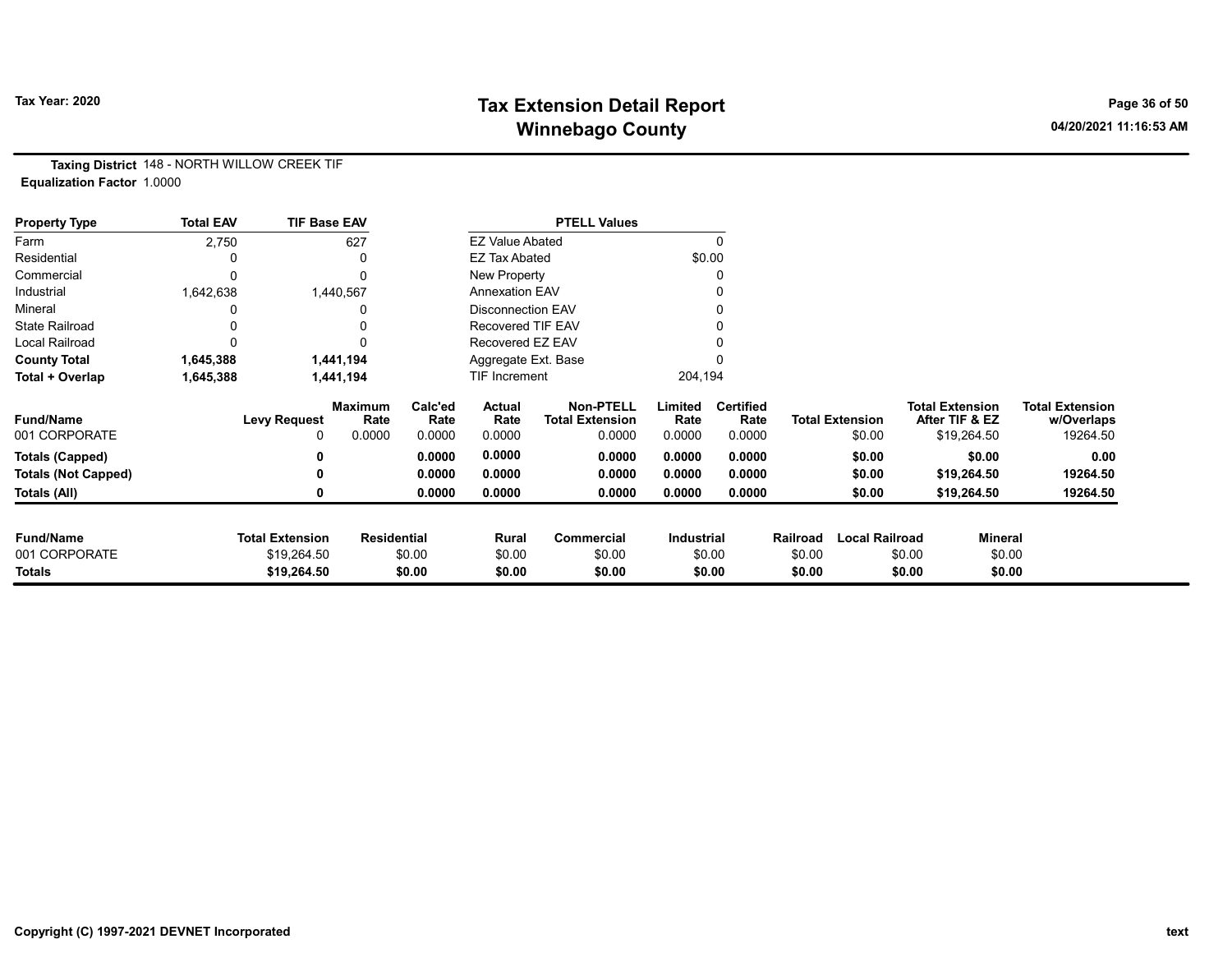# Tax Year: 2020 Page 37 of 50 Winnebago County and the County of the County of the County of the County of the County of the County of the County of the County of the County of the County of the County of the County of the County of the County of the C

Taxing District 149 - SOUTH WILLOW CREEK TIF Equalization Factor 1.0000

| <b>Property Type</b>              | <b>Total EAV</b> | <b>TIF Base EAV</b>                    |                        |                  |                        | <b>PTELL Values</b>                        |                 |                          |                  |                        |                                          |                  |                                      |
|-----------------------------------|------------------|----------------------------------------|------------------------|------------------|------------------------|--------------------------------------------|-----------------|--------------------------|------------------|------------------------|------------------------------------------|------------------|--------------------------------------|
| Farm                              | 3,059            |                                        | 3,059                  |                  | <b>EZ Value Abated</b> |                                            |                 | 0                        |                  |                        |                                          |                  |                                      |
| Residential                       |                  |                                        |                        |                  | <b>EZ Tax Abated</b>   |                                            |                 | \$0.00                   |                  |                        |                                          |                  |                                      |
| Commercial                        | 1,752,380        |                                        | 1,098,652              |                  | New Property           |                                            |                 |                          |                  |                        |                                          |                  |                                      |
| Industrial                        | 10,163,180       |                                        | 5,512,937              |                  | <b>Annexation EAV</b>  |                                            |                 |                          |                  |                        |                                          |                  |                                      |
| Mineral                           |                  |                                        |                        |                  | Disconnection EAV      |                                            |                 | ი                        |                  |                        |                                          |                  |                                      |
| <b>State Railroad</b>             |                  |                                        |                        |                  | Recovered TIF EAV      |                                            |                 |                          |                  |                        |                                          |                  |                                      |
| Local Railroad                    |                  |                                        |                        |                  | Recovered EZ EAV       |                                            |                 |                          |                  |                        |                                          |                  |                                      |
| <b>County Total</b>               | 11,918,619       |                                        | 6,614,648              |                  | Aggregate Ext. Base    |                                            |                 |                          |                  |                        |                                          |                  |                                      |
| Total + Overlap                   | 11,918,619       |                                        | 6,614,648              |                  | <b>TIF Increment</b>   |                                            | 5,303,971       |                          |                  |                        |                                          |                  |                                      |
| <b>Fund/Name</b>                  |                  | <b>Levy Request</b>                    | <b>Maximum</b><br>Rate | Calc'ed<br>Rate  | Actual<br>Rate         | <b>Non-PTELL</b><br><b>Total Extension</b> | Limited<br>Rate | <b>Certified</b><br>Rate |                  | <b>Total Extension</b> | <b>Total Extension</b><br>After TIF & EZ |                  | <b>Total Extension</b><br>w/Overlaps |
| 001 CORPORATE                     |                  | 0                                      | 0.0000                 | 0.0000           | 0.0000                 | 0.0000                                     | 0.0000          | 0.0000                   |                  | \$0.00                 | \$500,397.90                             |                  | 500397.90                            |
| <b>Totals (Capped)</b>            |                  |                                        |                        | 0.0000           | 0.0000                 | 0.0000                                     | 0.0000          | 0.0000                   |                  | \$0.00                 |                                          | \$0.00           | 0.00                                 |
| <b>Totals (Not Capped)</b>        |                  | ŋ                                      |                        | 0.0000           | 0.0000                 | 0.0000                                     | 0.0000          | 0.0000                   |                  | \$0.00                 | \$500,397.90                             |                  | 500397.90                            |
| Totals (All)                      |                  |                                        |                        | 0.0000           | 0.0000                 | 0.0000                                     | 0.0000          | 0.0000                   |                  | \$0.00                 | \$500,397.90                             |                  | 500397.90                            |
|                                   |                  |                                        |                        |                  |                        |                                            |                 |                          |                  |                        |                                          |                  |                                      |
| <b>Fund/Name</b><br>001 CORPORATE |                  | <b>Total Extension</b><br>\$500,397.90 | <b>Residential</b>     |                  | Rural                  | <b>Commercial</b>                          | Industrial      |                          | Railroad         | <b>Local Railroad</b>  |                                          | Mineral          |                                      |
| <b>Totals</b>                     |                  | \$500,397.90                           |                        | \$0.00<br>\$0.00 | \$0.00<br>\$0.00       | \$0.00<br>\$0.00                           |                 | \$0.00<br>\$0.00         | \$0.00<br>\$0.00 |                        | \$0.00<br>\$0.00                         | \$0.00<br>\$0.00 |                                      |
|                                   |                  |                                        |                        |                  |                        |                                            |                 |                          |                  |                        |                                          |                  |                                      |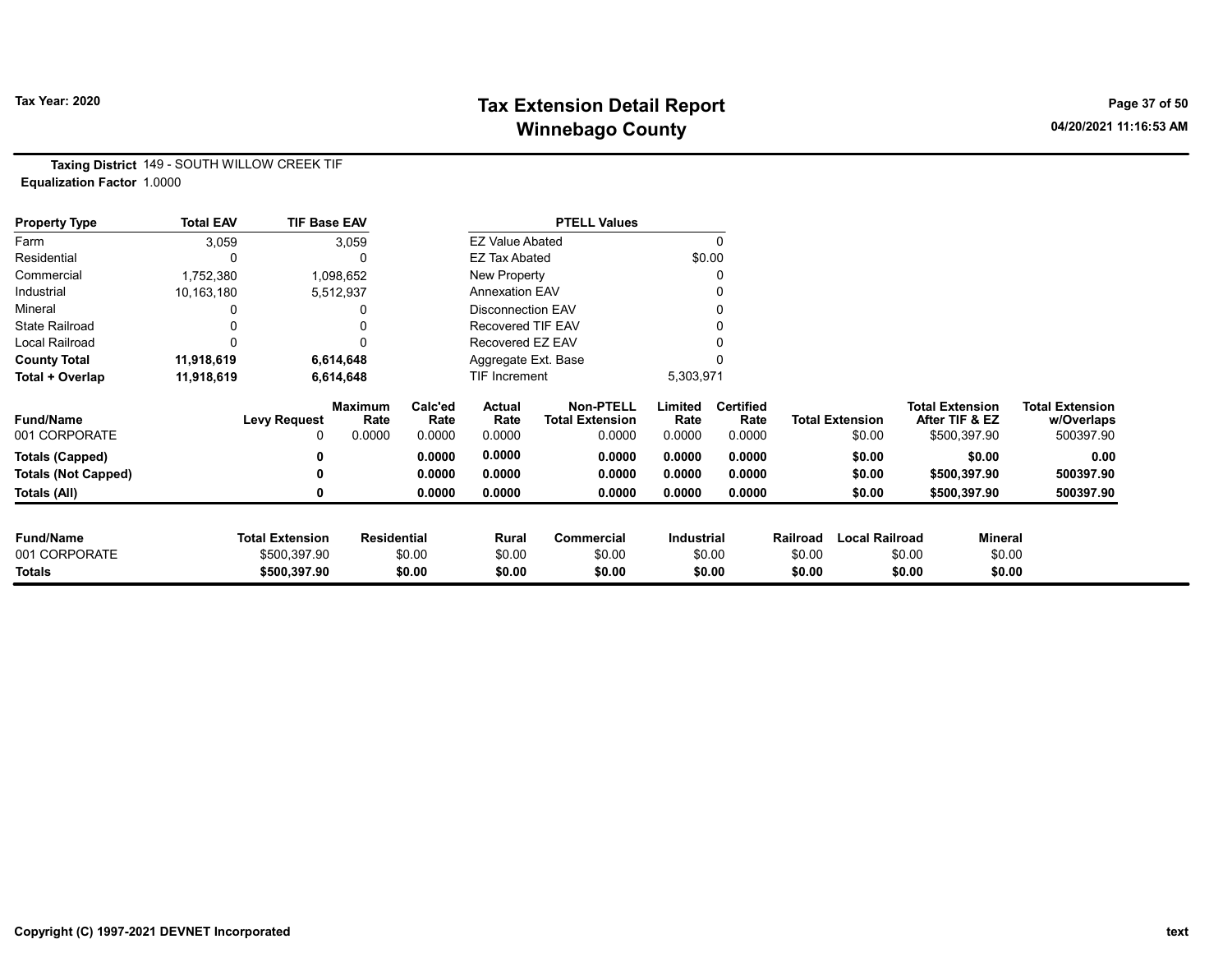# Tax Year: 2020 Page 38 of 50 Winnebago County and the County of the County of the County of the County of the County of the County of the County of the County of the County of the County of the County of the County of the County of the County of the C

Taxing District 150 - GLOBAL TRADEPARK SOUTH TIF Equalization Factor 1.0000

| <b>Property Type</b>       | <b>Total EAV</b> | <b>TIF Base EAV</b>    |                        |                 |                          | <b>PTELL Values</b>                        |                   |                          |          |                        |        |                                          |                                      |
|----------------------------|------------------|------------------------|------------------------|-----------------|--------------------------|--------------------------------------------|-------------------|--------------------------|----------|------------------------|--------|------------------------------------------|--------------------------------------|
| Farm                       | 430,401          |                        | 175,446                |                 | <b>EZ Value Abated</b>   |                                            |                   | $\Omega$                 |          |                        |        |                                          |                                      |
| Residential                |                  |                        |                        |                 | <b>EZ Tax Abated</b>     |                                            |                   | \$0.00                   |          |                        |        |                                          |                                      |
| Commercial                 |                  |                        |                        |                 | New Property             |                                            |                   |                          |          |                        |        |                                          |                                      |
| Industrial                 |                  |                        |                        |                 | <b>Annexation EAV</b>    |                                            |                   |                          |          |                        |        |                                          |                                      |
| Mineral                    |                  |                        |                        |                 | <b>Disconnection EAV</b> |                                            |                   |                          |          |                        |        |                                          |                                      |
| <b>State Railroad</b>      |                  |                        |                        |                 | <b>Recovered TIF EAV</b> |                                            |                   |                          |          |                        |        |                                          |                                      |
| Local Railroad             |                  |                        |                        |                 | Recovered EZ EAV         |                                            |                   |                          |          |                        |        |                                          |                                      |
| <b>County Total</b>        | 430,401          |                        | 175,446                |                 | Aggregate Ext. Base      |                                            |                   |                          |          |                        |        |                                          |                                      |
| Total + Overlap            | 430,401          |                        | 175,446                |                 | <b>TIF Increment</b>     |                                            | 254,955           |                          |          |                        |        |                                          |                                      |
| <b>Fund/Name</b>           |                  | <b>Levy Request</b>    | <b>Maximum</b><br>Rate | Calc'ed<br>Rate | Actual<br>Rate           | <b>Non-PTELL</b><br><b>Total Extension</b> | Limited<br>Rate   | <b>Certified</b><br>Rate |          | <b>Total Extension</b> |        | <b>Total Extension</b><br>After TIF & EZ | <b>Total Extension</b><br>w/Overlaps |
| 001 CORPORATE              |                  | 0                      | 0.0000                 | 0.0000          | 0.0000                   | 0.0000                                     | 0.0000            | 0.0000                   |          | \$0.00                 |        | \$30,101.10                              | 30101.10                             |
| <b>Totals (Capped)</b>     |                  |                        |                        | 0.0000          | 0.0000                   | 0.0000                                     | 0.0000            | 0.0000                   |          | \$0.00                 |        | \$0.00                                   | 0.00                                 |
| <b>Totals (Not Capped)</b> |                  |                        |                        | 0.0000          | 0.0000                   | 0.0000                                     | 0.0000            | 0.0000                   |          | \$0.00                 |        | \$30,101.10                              | 30101.10                             |
| Totals (All)               |                  |                        |                        | 0.0000          | 0.0000                   | 0.0000                                     | 0.0000            | 0.0000                   |          | \$0.00                 |        | \$30,101.10                              | 30101.10                             |
| <b>Fund/Name</b>           |                  | <b>Total Extension</b> | <b>Residential</b>     |                 | Rural                    | Commercial                                 | <b>Industrial</b> |                          | Railroad | <b>Local Railroad</b>  |        | <b>Mineral</b>                           |                                      |
| 001 CORPORATE              |                  | \$30,101.10            |                        | \$0.00          | \$0.00                   | \$0.00                                     |                   | \$0.00                   | \$0.00   |                        | \$0.00 | \$0.00                                   |                                      |
| <b>Totals</b>              |                  | \$30,101.10            |                        | \$0.00          | \$0.00                   | \$0.00                                     |                   | \$0.00                   | \$0.00   |                        | \$0.00 | \$0.00                                   |                                      |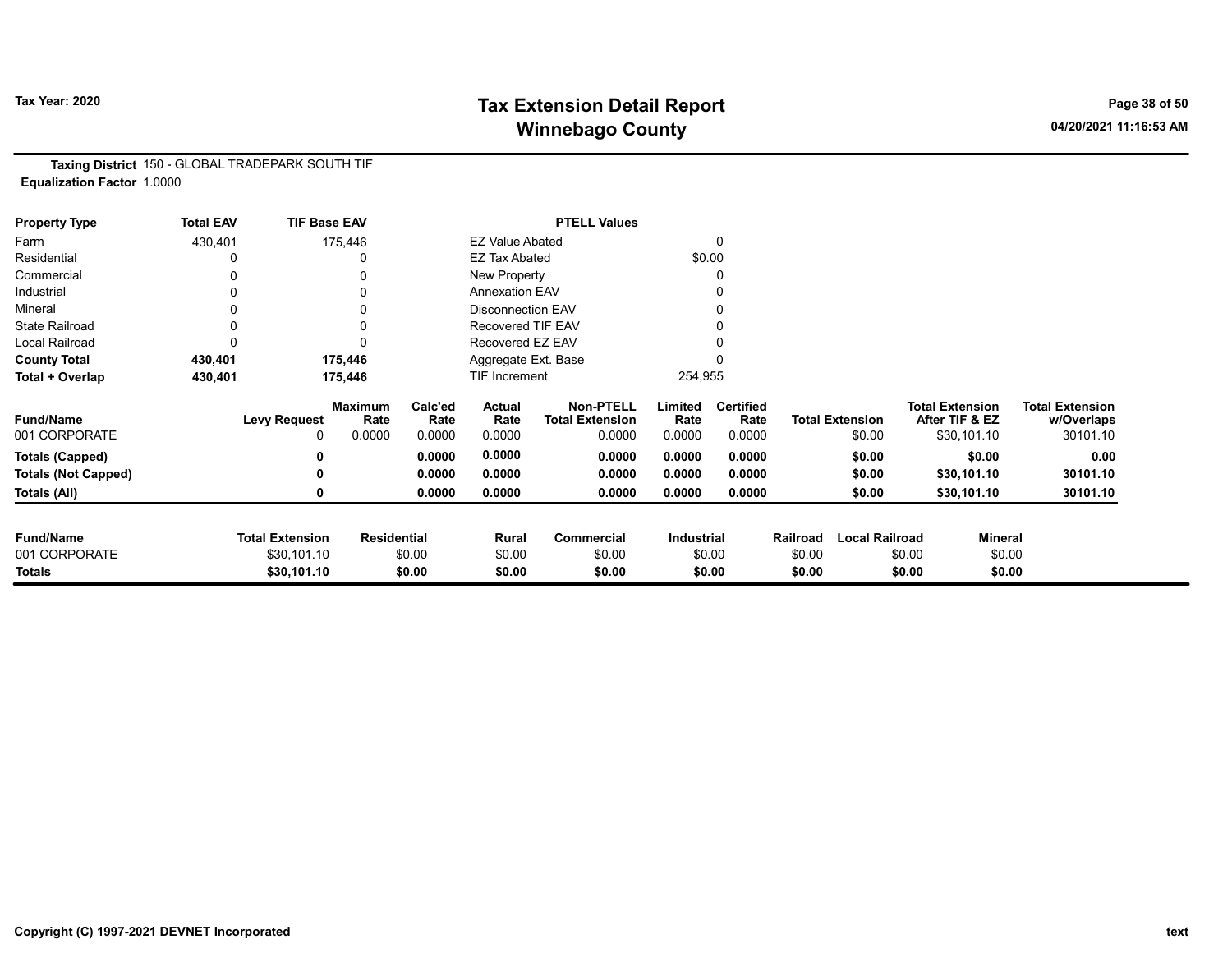# Tax Year: 2020 Page 39 of 50 Winnebago County and the County of the County of the County of the County of the County of the County of the County of the County of the County of the County of the County of the County of the County of the County of the C

Taxing District 151 - I-39 / BAXTER ROAD TIF Equalization Factor 1.0000

| <b>Property Type</b>       | <b>Total EAV</b> | <b>TIF Base EAV</b>    |                        |                 |                          | <b>PTELL Values</b>                 |                   |                          |          |                        |                                          |         |                                      |
|----------------------------|------------------|------------------------|------------------------|-----------------|--------------------------|-------------------------------------|-------------------|--------------------------|----------|------------------------|------------------------------------------|---------|--------------------------------------|
| Farm                       | 358,354          |                        | 190,882                |                 | <b>EZ Value Abated</b>   |                                     |                   | 0                        |          |                        |                                          |         |                                      |
| Residential                | 198,859          |                        | 184,144                |                 | <b>EZ Tax Abated</b>     |                                     | \$0.00            |                          |          |                        |                                          |         |                                      |
| Commercial                 | 557,445          |                        | 538,937                |                 | New Property             |                                     |                   | 0                        |          |                        |                                          |         |                                      |
| Industrial                 | 11,991,460       |                        | 643,220                |                 | <b>Annexation EAV</b>    |                                     |                   | 0                        |          |                        |                                          |         |                                      |
| Mineral                    |                  |                        |                        |                 | <b>Disconnection EAV</b> |                                     |                   | 0                        |          |                        |                                          |         |                                      |
| <b>State Railroad</b>      |                  |                        |                        |                 | Recovered TIF EAV        |                                     |                   |                          |          |                        |                                          |         |                                      |
| <b>Local Railroad</b>      |                  |                        |                        |                 | Recovered EZ EAV         |                                     |                   |                          |          |                        |                                          |         |                                      |
| <b>County Total</b>        | 13,106,118       |                        | 1,557,183              |                 | Aggregate Ext. Base      |                                     |                   |                          |          |                        |                                          |         |                                      |
| Total + Overlap            | 13,106,118       |                        | 1,557,183              |                 | TIF Increment            |                                     | 11,548,935        |                          |          |                        |                                          |         |                                      |
| <b>Fund/Name</b>           |                  | <b>Levy Request</b>    | <b>Maximum</b><br>Rate | Calc'ed<br>Rate | Actual<br>Rate           | <b>Non-PTELL</b><br>Total Extension | Limited<br>Rate   | <b>Certified</b><br>Rate |          | <b>Total Extension</b> | <b>Total Extension</b><br>After TIF & EZ |         | <b>Total Extension</b><br>w/Overlaps |
| 001 CORPORATE              |                  | 0                      | 0.0000                 | 0.0000          | 0.0000                   | 0.0000                              | 0.0000            | 0.0000                   |          | \$0.00                 | \$1,150,777.90                           |         | 1150777.90                           |
| <b>Totals (Capped)</b>     |                  |                        |                        | 0.0000          | 0.0000                   | 0.0000                              | 0.0000            | 0.0000                   |          | \$0.00                 |                                          | \$0.00  | 0.00                                 |
| <b>Totals (Not Capped)</b> |                  |                        |                        | 0.0000          | 0.0000                   | 0.0000                              | 0.0000            | 0.0000                   |          | \$0.00                 | \$1,150,777.90                           |         | 1150777.90                           |
| Totals (All)               |                  |                        |                        | 0.0000          | 0.0000                   | 0.0000                              | 0.0000            | 0.0000                   |          | \$0.00                 | \$1,150,777.90                           |         | 1150777.90                           |
| <b>Fund/Name</b>           |                  | <b>Total Extension</b> | <b>Residential</b>     |                 | Rural                    | Commercial                          | <b>Industrial</b> |                          | Railroad | <b>Local Railroad</b>  |                                          | Mineral |                                      |
| 001 CORPORATE              |                  | \$1,150,777.90         |                        | \$0.00          | \$0.00                   | \$0.00                              |                   | \$0.00                   | \$0.00   |                        | \$0.00                                   | \$0.00  |                                      |
| <b>Totals</b>              |                  | \$1,150,777.90         |                        | \$0.00          | \$0.00                   | \$0.00                              |                   | \$0.00                   | \$0.00   |                        | \$0.00                                   | \$0.00  |                                      |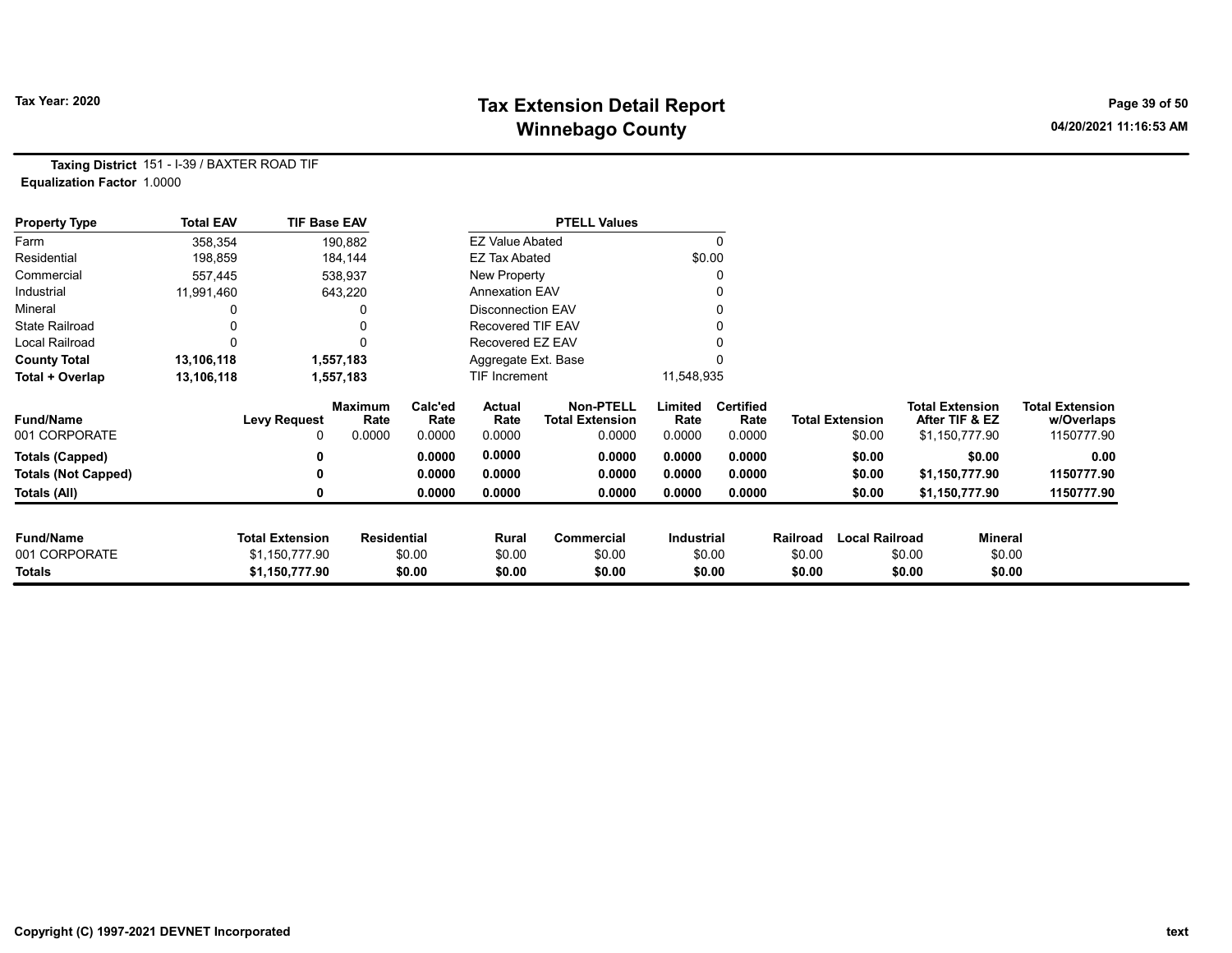# Tax Year: 2020 Page 40 of 50 Winnebago County and the County of the County of the County of the County of the County of the County of the County of the County of the County of the County of the County of the County of the County of the County of the C

Taxing District 152 - ZENITH CUTTER TIF Equalization Factor 1.0000

| <b>Property Type</b>       | <b>Total EAV</b> | <b>TIF Base EAV</b>    |                        |                 |                          | <b>PTELL Values</b>                        |                   |                          |          |                        |                                          |                                      |
|----------------------------|------------------|------------------------|------------------------|-----------------|--------------------------|--------------------------------------------|-------------------|--------------------------|----------|------------------------|------------------------------------------|--------------------------------------|
| Farm                       |                  |                        |                        |                 | <b>EZ Value Abated</b>   |                                            |                   |                          |          |                        |                                          |                                      |
| Residential                |                  |                        |                        |                 | <b>EZ Tax Abated</b>     |                                            |                   | \$0.00                   |          |                        |                                          |                                      |
| Commercial                 | 0                |                        |                        |                 | New Property             |                                            |                   |                          |          |                        |                                          |                                      |
| Industrial                 | 12,006,685       |                        | 1,018,079              |                 | <b>Annexation EAV</b>    |                                            |                   |                          |          |                        |                                          |                                      |
| Mineral                    |                  |                        |                        |                 | <b>Disconnection EAV</b> |                                            |                   |                          |          |                        |                                          |                                      |
| <b>State Railroad</b>      |                  |                        |                        |                 | <b>Recovered TIF EAV</b> |                                            |                   |                          |          |                        |                                          |                                      |
| <b>Local Railroad</b>      |                  |                        |                        |                 | Recovered EZ EAV         |                                            |                   |                          |          |                        |                                          |                                      |
| <b>County Total</b>        | 12,006,685       |                        | 1,018,079              |                 | Aggregate Ext. Base      |                                            |                   |                          |          |                        |                                          |                                      |
| Total + Overlap            | 12,006,685       |                        | 1,018,079              |                 | TIF Increment            |                                            | 10,988,606        |                          |          |                        |                                          |                                      |
| <b>Fund/Name</b>           |                  | <b>Levy Request</b>    | <b>Maximum</b><br>Rate | Calc'ed<br>Rate | Actual<br>Rate           | <b>Non-PTELL</b><br><b>Total Extension</b> | Limited<br>Rate   | <b>Certified</b><br>Rate |          | <b>Total Extension</b> | <b>Total Extension</b><br>After TIF & EZ | <b>Total Extension</b><br>w/Overlaps |
| 001 CORPORATE              |                  | 0                      | 0.0000                 | 0.0000          | 0.0000                   | 0.0000                                     | 0.0000            | 0.0000                   |          | \$0.00                 | \$1,067,488.14                           | 1067488.14                           |
| <b>Totals (Capped)</b>     |                  |                        |                        | 0.0000          | 0.0000                   | 0.0000                                     | 0.0000            | 0.0000                   |          | \$0.00                 | \$0.00                                   | 0.00                                 |
| <b>Totals (Not Capped)</b> |                  | ŋ                      |                        | 0.0000          | 0.0000                   | 0.0000                                     | 0.0000            | 0.0000                   |          | \$0.00                 | \$1,067,488.14                           | 1067488.14                           |
| Totals (All)               |                  | 0                      |                        | 0.0000          | 0.0000                   | 0.0000                                     | 0.0000            | 0.0000                   |          | \$0.00                 | \$1,067,488.14                           | 1067488.14                           |
| <b>Fund/Name</b>           |                  | <b>Total Extension</b> | <b>Residential</b>     |                 | Rural                    | <b>Commercial</b>                          | <b>Industrial</b> |                          | Railroad | <b>Local Railroad</b>  | <b>Mineral</b>                           |                                      |
| 001 CORPORATE              |                  | \$1,067,488.14         |                        | \$0.00          | \$0.00                   | \$0.00                                     |                   | \$0.00                   | \$0.00   |                        | \$0.00                                   | \$0.00                               |
| <b>Totals</b>              |                  | \$1,067,488.14         |                        | \$0.00          | \$0.00                   | \$0.00                                     |                   | \$0.00                   | \$0.00   |                        | \$0.00                                   | \$0.00                               |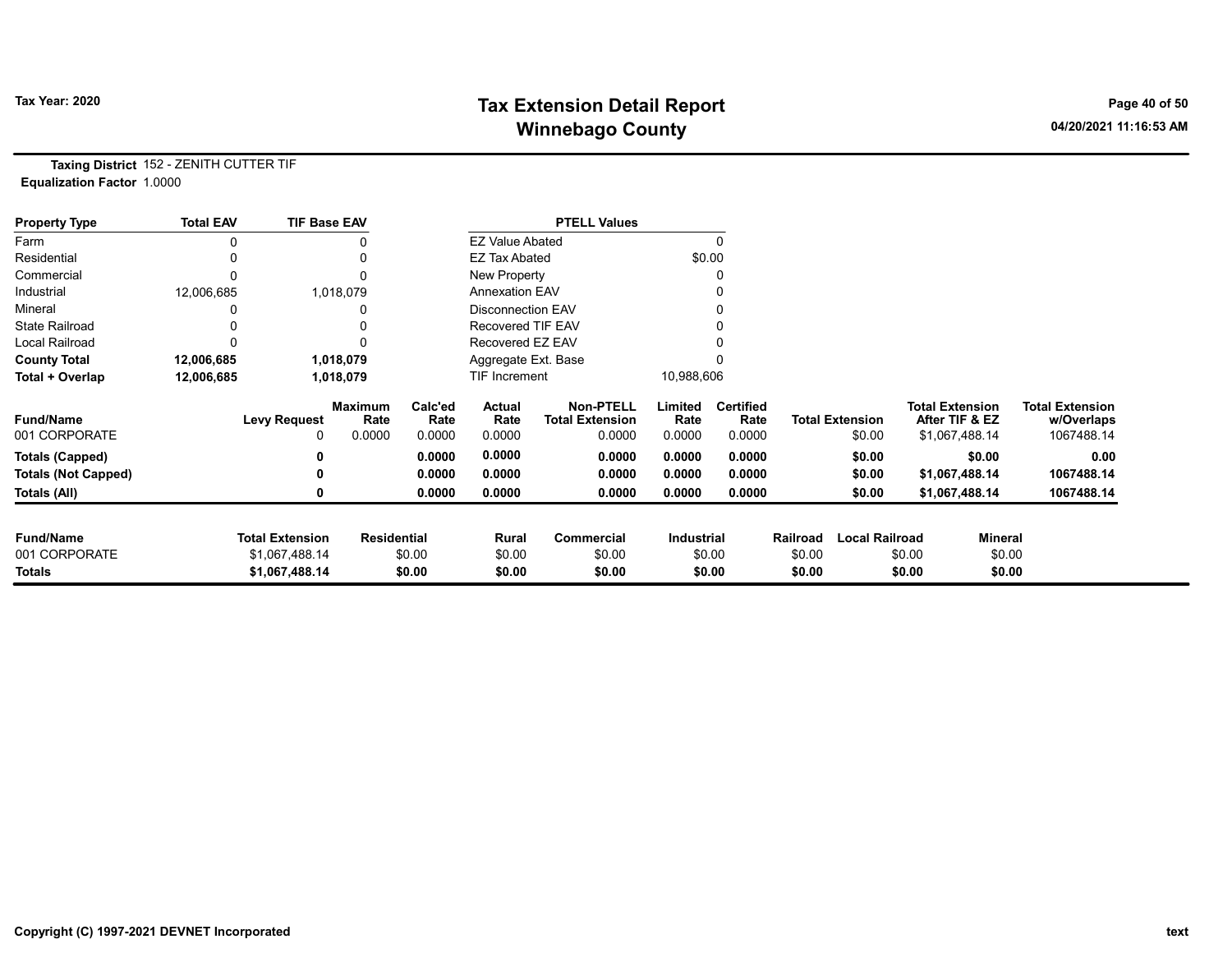# Tax Year: 2020 Page 41 of 50 Winnebago County and the County of the County of the County of the County of the County of the County of the County of the County of the County of the County of the County of the County of the County of the County of the C

Taxing District 153 - SPRING CREEK LAKES TIF Equalization Factor 1.0000

| <b>Property Type</b>       | <b>Total EAV</b> | <b>TIF Base EAV</b>    |                        |                 |                          | <b>PTELL Values</b>                        |                   |                          |          |                        |                                          |                                      |
|----------------------------|------------------|------------------------|------------------------|-----------------|--------------------------|--------------------------------------------|-------------------|--------------------------|----------|------------------------|------------------------------------------|--------------------------------------|
| Farm                       | 170,986          |                        | 82,597                 |                 | <b>EZ Value Abated</b>   |                                            |                   |                          |          |                        |                                          |                                      |
| Residential                | 5,022            |                        | 5,022                  |                 | <b>EZ Tax Abated</b>     |                                            | \$0.00            |                          |          |                        |                                          |                                      |
| Commercial                 | 0                |                        | 0                      |                 | New Property             |                                            |                   |                          |          |                        |                                          |                                      |
| Industrial                 | 10,987,477       |                        | 22,345                 |                 | <b>Annexation EAV</b>    |                                            |                   |                          |          |                        |                                          |                                      |
| Mineral                    |                  |                        |                        |                 | <b>Disconnection EAV</b> |                                            |                   |                          |          |                        |                                          |                                      |
| <b>State Railroad</b>      |                  |                        |                        |                 | <b>Recovered TIF EAV</b> |                                            |                   |                          |          |                        |                                          |                                      |
| Local Railroad             |                  |                        |                        |                 | Recovered EZ EAV         |                                            |                   |                          |          |                        |                                          |                                      |
| <b>County Total</b>        | 11,163,485       |                        | 109,964                |                 | Aggregate Ext. Base      |                                            |                   |                          |          |                        |                                          |                                      |
| Total + Overlap            | 11,163,485       |                        | 109,964                |                 | TIF Increment            |                                            | 11,053,521        |                          |          |                        |                                          |                                      |
| <b>Fund/Name</b>           |                  | <b>Levy Request</b>    | <b>Maximum</b><br>Rate | Calc'ed<br>Rate | Actual<br>Rate           | <b>Non-PTELL</b><br><b>Total Extension</b> | Limited<br>Rate   | <b>Certified</b><br>Rate |          | <b>Total Extension</b> | <b>Total Extension</b><br>After TIF & EZ | <b>Total Extension</b><br>w/Overlaps |
| 001 CORPORATE              |                  | 0                      | 0.0000                 | 0.0000          | 0.0000                   | 0.0000                                     | 0.0000            | 0.0000                   |          | \$0.00                 | \$1,068,986.28                           | 1068986.28                           |
| <b>Totals (Capped)</b>     |                  | 0                      |                        | 0.0000          | 0.0000                   | 0.0000                                     | 0.0000            | 0.0000                   |          | \$0.00                 | \$0.00                                   | 0.00                                 |
| <b>Totals (Not Capped)</b> |                  | 0                      |                        | 0.0000          | 0.0000                   | 0.0000                                     | 0.0000            | 0.0000                   |          | \$0.00                 | \$1,068,986.28                           | 1068986.28                           |
| Totals (All)               |                  | 0                      |                        | 0.0000          | 0.0000                   | 0.0000                                     | 0.0000            | 0.0000                   |          | \$0.00                 | \$1,068,986.28                           | 1068986.28                           |
|                            |                  |                        |                        |                 |                          |                                            |                   |                          |          |                        |                                          |                                      |
| <b>Fund/Name</b>           |                  | <b>Total Extension</b> | <b>Residential</b>     |                 | Rural                    | Commercial                                 | <b>Industrial</b> |                          | Railroad | <b>Local Railroad</b>  |                                          | <b>Mineral</b>                       |
| 001 CORPORATE              |                  | \$1,068,986.28         |                        | \$0.00          | \$0.00                   | \$0.00                                     |                   | \$0.00                   | \$0.00   |                        | \$0.00                                   | \$0.00                               |
| <b>Totals</b>              |                  | \$1,068,986.28         |                        | \$0.00          | \$0.00                   | \$0.00                                     |                   | \$0.00                   | \$0.00   |                        | \$0.00                                   | \$0.00                               |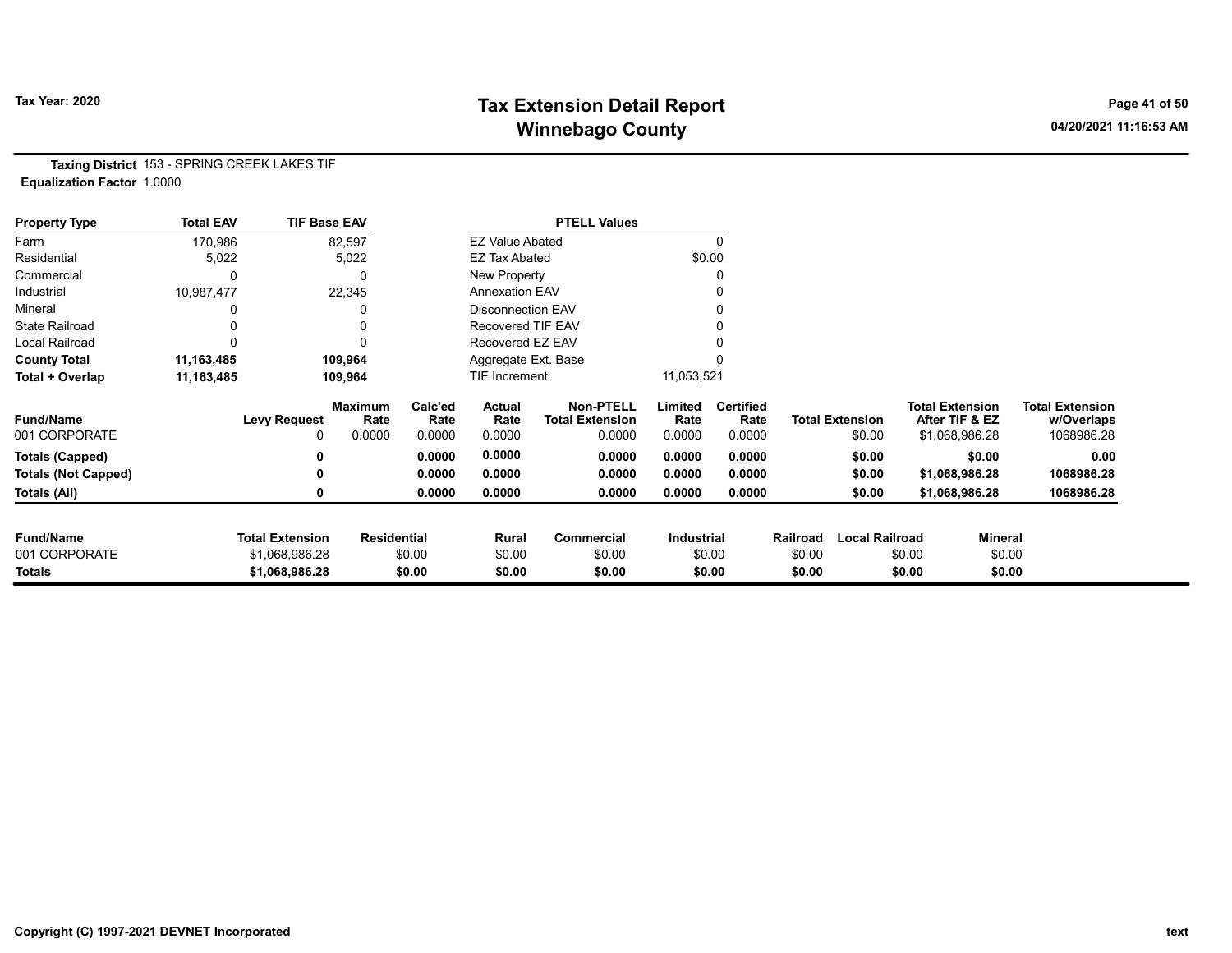# Tax Year: 2020 Page 42 of 50 Winnebago County and the County of the County of the County of the County of the County of the County of the County of the County of the County of the County of the County of the County of the County of the County of the C

Taxing District 154 - FORMER WARNER ELECTRIC TIF Equalization Factor 1.0000

| <b>Property Type</b>       | <b>Total EAV</b> | <b>TIF Base EAV</b>    |                        |                 |                          | <b>PTELL Values</b>                        |                   |                          |          |                        |        |                                          |                                      |
|----------------------------|------------------|------------------------|------------------------|-----------------|--------------------------|--------------------------------------------|-------------------|--------------------------|----------|------------------------|--------|------------------------------------------|--------------------------------------|
| Farm                       | 0                |                        |                        |                 | <b>EZ Value Abated</b>   |                                            |                   | $\mathbf{0}$             |          |                        |        |                                          |                                      |
| Residential                | 0                |                        |                        |                 | <b>EZ Tax Abated</b>     |                                            |                   | \$0.00                   |          |                        |        |                                          |                                      |
| Commercial                 | 0                |                        |                        |                 | New Property             |                                            |                   |                          |          |                        |        |                                          |                                      |
| Industrial                 | 528,479          |                        | 390,181                |                 | <b>Annexation EAV</b>    |                                            |                   |                          |          |                        |        |                                          |                                      |
| Mineral                    |                  |                        |                        |                 | <b>Disconnection EAV</b> |                                            |                   |                          |          |                        |        |                                          |                                      |
| <b>State Railroad</b>      |                  |                        |                        |                 | Recovered TIF EAV        |                                            |                   |                          |          |                        |        |                                          |                                      |
| Local Railroad             |                  |                        |                        |                 | Recovered EZ EAV         |                                            |                   |                          |          |                        |        |                                          |                                      |
| <b>County Total</b>        | 528,479          |                        | 390,181                |                 | Aggregate Ext. Base      |                                            |                   |                          |          |                        |        |                                          |                                      |
| Total + Overlap            | 528,479          |                        | 390,181                |                 | TIF Increment            |                                            | 138,298           |                          |          |                        |        |                                          |                                      |
| <b>Fund/Name</b>           |                  | <b>Levy Request</b>    | <b>Maximum</b><br>Rate | Calc'ed<br>Rate | Actual<br>Rate           | <b>Non-PTELL</b><br><b>Total Extension</b> | Limited<br>Rate   | <b>Certified</b><br>Rate |          | <b>Total Extension</b> |        | <b>Total Extension</b><br>After TIF & EZ | <b>Total Extension</b><br>w/Overlaps |
| 001 CORPORATE              |                  | 0                      | 0.0000                 | 0.0000          | 0.0000                   | 0.0000                                     | 0.0000            | 0.0000                   |          | \$0.00                 |        | \$13,889.00                              | 13889.00                             |
| <b>Totals (Capped)</b>     |                  | 0                      |                        | 0.0000          | 0.0000                   | 0.0000                                     | 0.0000            | 0.0000                   |          | \$0.00                 |        | \$0.00                                   | 0.00                                 |
| <b>Totals (Not Capped)</b> |                  | 0                      |                        | 0.0000          | 0.0000                   | 0.0000                                     | 0.0000            | 0.0000                   |          | \$0.00                 |        | \$13,889.00                              | 13889.00                             |
| Totals (All)               |                  | 0                      |                        | 0.0000          | 0.0000                   | 0.0000                                     | 0.0000            | 0.0000                   |          | \$0.00                 |        | \$13,889.00                              | 13889.00                             |
|                            |                  |                        |                        |                 |                          |                                            |                   |                          |          |                        |        |                                          |                                      |
| <b>Fund/Name</b>           |                  | <b>Total Extension</b> | <b>Residential</b>     |                 | Rural                    | Commercial                                 | <b>Industrial</b> |                          | Railroad | <b>Local Railroad</b>  |        | <b>Mineral</b>                           |                                      |
| 001 CORPORATE              |                  | \$13,889.00            |                        | \$0.00          | \$0.00                   | \$0.00                                     |                   | \$0.00                   | \$0.00   |                        | \$0.00 | \$0.00                                   |                                      |
| <b>Totals</b>              |                  | \$13,889.00            |                        | \$0.00          | \$0.00                   | \$0.00                                     |                   | \$0.00                   | \$0.00   |                        | \$0.00 | \$0.00                                   |                                      |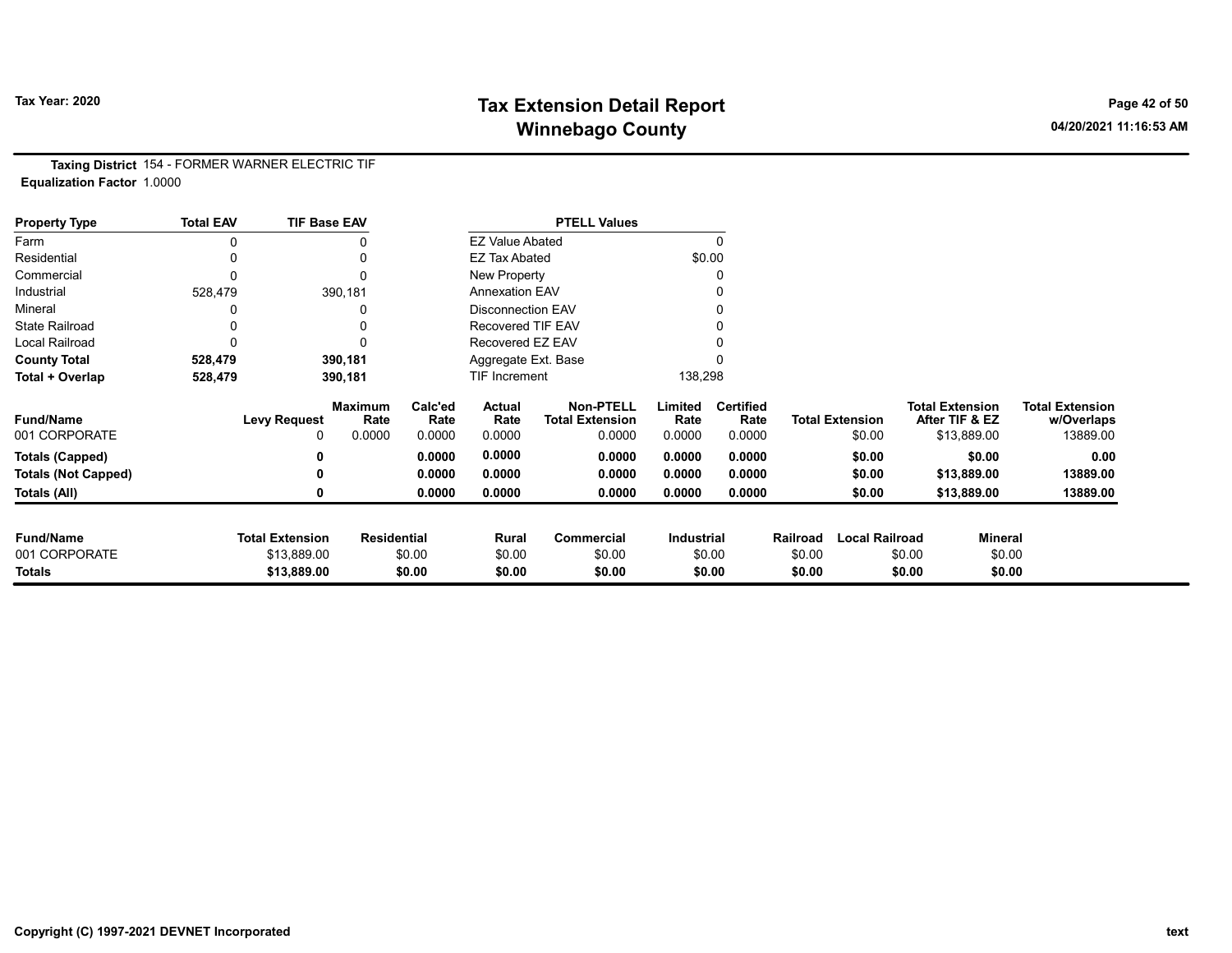# Tax Year: 2020 Page 43 of 50 Winnebago County and the County of the County of the County of the County of the County of the County of the County of the County of the County of the County of the County of the County of the County of the County of the C

Taxing District 157 - JEFFERSON / NORTH 3RD ST TIF Equalization Factor 1.0000

| <b>Property Type</b>       | <b>Total EAV</b> | <b>TIF Base EAV</b>    |                        |                 |                          | <b>PTELL Values</b>                        |                   |                          |          |                        |                                          |         |                                      |
|----------------------------|------------------|------------------------|------------------------|-----------------|--------------------------|--------------------------------------------|-------------------|--------------------------|----------|------------------------|------------------------------------------|---------|--------------------------------------|
| Farm                       | 0                |                        |                        |                 | <b>EZ Value Abated</b>   |                                            |                   | $\Omega$                 |          |                        |                                          |         |                                      |
| Residential                | 29,077           |                        | 26,479                 |                 | <b>EZ Tax Abated</b>     |                                            | \$0.00            |                          |          |                        |                                          |         |                                      |
| Commercial                 | 553,139          |                        | 151,712                |                 | New Property             |                                            |                   |                          |          |                        |                                          |         |                                      |
| Industrial                 | 37,840           |                        | 37,840                 |                 | <b>Annexation EAV</b>    |                                            |                   |                          |          |                        |                                          |         |                                      |
| Mineral                    |                  |                        |                        |                 | <b>Disconnection EAV</b> |                                            |                   |                          |          |                        |                                          |         |                                      |
| <b>State Railroad</b>      |                  |                        |                        |                 | <b>Recovered TIF EAV</b> |                                            |                   |                          |          |                        |                                          |         |                                      |
| Local Railroad             | 0                |                        |                        |                 | Recovered EZ EAV         |                                            |                   |                          |          |                        |                                          |         |                                      |
| <b>County Total</b>        | 620,056          |                        | 216,031                |                 | Aggregate Ext. Base      |                                            |                   |                          |          |                        |                                          |         |                                      |
| Total + Overlap            | 620,056          |                        | 216,031                |                 | TIF Increment            |                                            | 404,025           |                          |          |                        |                                          |         |                                      |
| <b>Fund/Name</b>           |                  | <b>Levy Request</b>    | <b>Maximum</b><br>Rate | Calc'ed<br>Rate | Actual<br>Rate           | <b>Non-PTELL</b><br><b>Total Extension</b> | Limited<br>Rate   | <b>Certified</b><br>Rate |          | <b>Total Extension</b> | <b>Total Extension</b><br>After TIF & EZ |         | <b>Total Extension</b><br>w/Overlaps |
| 001 CORPORATE              |                  | 0                      | 0.0000                 | 0.0000          | 0.0000                   | 0.0000                                     | 0.0000            | 0.0000                   |          | \$0.00                 | \$51,951.16                              |         | 51951.16                             |
| <b>Totals (Capped)</b>     |                  |                        |                        | 0.0000          | 0.0000                   | 0.0000                                     | 0.0000            | 0.0000                   |          | \$0.00                 |                                          | \$0.00  | 0.00                                 |
| <b>Totals (Not Capped)</b> |                  |                        |                        | 0.0000          | 0.0000                   | 0.0000                                     | 0.0000            | 0.0000                   |          | \$0.00                 | \$51,951.16                              |         | 51951.16                             |
| Totals (All)               |                  |                        |                        | 0.0000          | 0.0000                   | 0.0000                                     | 0.0000            | 0.0000                   |          | \$0.00                 | \$51,951.16                              |         | 51951.16                             |
|                            |                  |                        |                        |                 |                          |                                            |                   |                          |          |                        |                                          |         |                                      |
| <b>Fund/Name</b>           |                  | <b>Total Extension</b> | <b>Residential</b>     |                 | Rural                    | <b>Commercial</b>                          | <b>Industrial</b> |                          | Railroad | <b>Local Railroad</b>  |                                          | Mineral |                                      |
| 001 CORPORATE              |                  | \$51,951.16            |                        | \$0.00          | \$0.00                   | \$0.00                                     |                   | \$0.00                   | \$0.00   |                        | \$0.00                                   | \$0.00  |                                      |
| <b>Totals</b>              |                  | \$51,951.16            |                        | \$0.00          | \$0.00                   | \$0.00                                     |                   | \$0.00                   | \$0.00   |                        | \$0.00                                   | \$0.00  |                                      |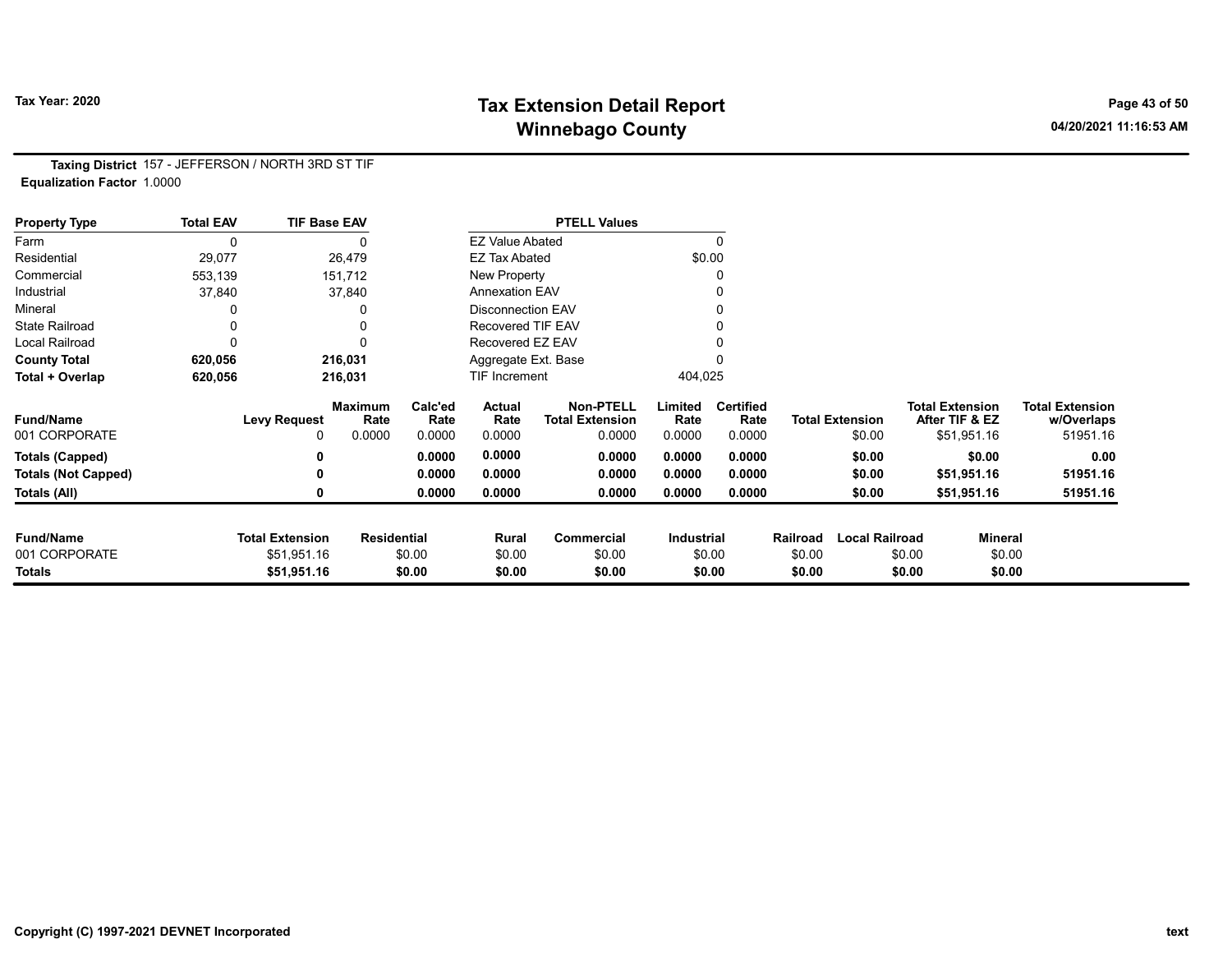# Tax Year: 2020 Page 44 of 50 Winnebago County and the County of the County of the County of the County of the County of the County of the County of the County of the County of the County of the County of the County of the County of the County of the C

Taxing District 159 - MULFORD & EAST STATE STREET TIF Equalization Factor 1.0000

| <b>Property Type</b>       | <b>Total EAV</b> | <b>TIF Base EAV</b>    |                        |                 |                          | <b>PTELL Values</b>                        |                   |                          |          |                        |                                          |                |                                      |
|----------------------------|------------------|------------------------|------------------------|-----------------|--------------------------|--------------------------------------------|-------------------|--------------------------|----------|------------------------|------------------------------------------|----------------|--------------------------------------|
| Farm                       | 3,273            |                        | 3,273                  |                 | <b>EZ Value Abated</b>   |                                            |                   |                          |          |                        |                                          |                |                                      |
| Residential                | 5,515,151        |                        | 5,293,162              |                 | <b>EZ Tax Abated</b>     |                                            |                   | \$0.00                   |          |                        |                                          |                |                                      |
| Commercial                 | 41,319,827       |                        | 36,926,583             |                 | New Property             |                                            |                   |                          |          |                        |                                          |                |                                      |
| Industrial                 |                  |                        | 0                      |                 | <b>Annexation EAV</b>    |                                            |                   |                          |          |                        |                                          |                |                                      |
| Mineral                    |                  |                        |                        |                 | Disconnection EAV        |                                            |                   |                          |          |                        |                                          |                |                                      |
| <b>State Railroad</b>      | 0                |                        |                        |                 | <b>Recovered TIF EAV</b> |                                            |                   |                          |          |                        |                                          |                |                                      |
| Local Railroad             |                  |                        |                        |                 | Recovered EZ EAV         |                                            |                   |                          |          |                        |                                          |                |                                      |
| <b>County Total</b>        | 46,838,251       |                        | 42,223,018             |                 | Aggregate Ext. Base      |                                            |                   |                          |          |                        |                                          |                |                                      |
| Total + Overlap            | 46,838,251       |                        | 42,223,018             |                 | TIF Increment            |                                            | 4,615,233         |                          |          |                        |                                          |                |                                      |
| <b>Fund/Name</b>           |                  | <b>Levy Request</b>    | <b>Maximum</b><br>Rate | Calc'ed<br>Rate | Actual<br>Rate           | <b>Non-PTELL</b><br><b>Total Extension</b> | Limited<br>Rate   | <b>Certified</b><br>Rate |          | <b>Total Extension</b> | <b>Total Extension</b><br>After TIF & EZ |                | <b>Total Extension</b><br>w/Overlaps |
| 001 CORPORATE              |                  |                        | 0.0000                 | 0.0000          | 0.0000                   | 0.0000                                     | 0.0000            | 0.0000                   |          | \$0.00                 |                                          | \$593,445.42   | 593445.42                            |
| <b>Totals (Capped)</b>     |                  |                        |                        | 0.0000          | 0.0000                   | 0.0000                                     | 0.0000            | 0.0000                   |          | \$0.00                 |                                          | \$0.00         | 0.00                                 |
| <b>Totals (Not Capped)</b> |                  | 0                      |                        | 0.0000          | 0.0000                   | 0.0000                                     | 0.0000            | 0.0000                   |          | \$0.00                 |                                          | \$593,445.42   | 593445.42                            |
| Totals (All)               |                  | 0                      |                        | 0.0000          | 0.0000                   | 0.0000                                     | 0.0000            | 0.0000                   |          | \$0.00                 |                                          | \$593,445.42   | 593445.42                            |
|                            |                  |                        |                        |                 |                          |                                            |                   |                          |          |                        |                                          |                |                                      |
| <b>Fund/Name</b>           |                  | <b>Total Extension</b> | <b>Residential</b>     |                 | Rural                    | Commercial                                 | <b>Industrial</b> |                          | Railroad | <b>Local Railroad</b>  |                                          | <b>Mineral</b> |                                      |
| 001 CORPORATE              |                  | \$593,445.42           |                        | \$0.00          | \$0.00                   | \$0.00                                     |                   | \$0.00                   | \$0.00   |                        | \$0.00                                   | \$0.00         |                                      |
| Totals                     |                  | \$593,445.42           |                        | \$0.00          | \$0.00                   | \$0.00                                     |                   | \$0.00                   | \$0.00   |                        | \$0.00                                   | \$0.00         |                                      |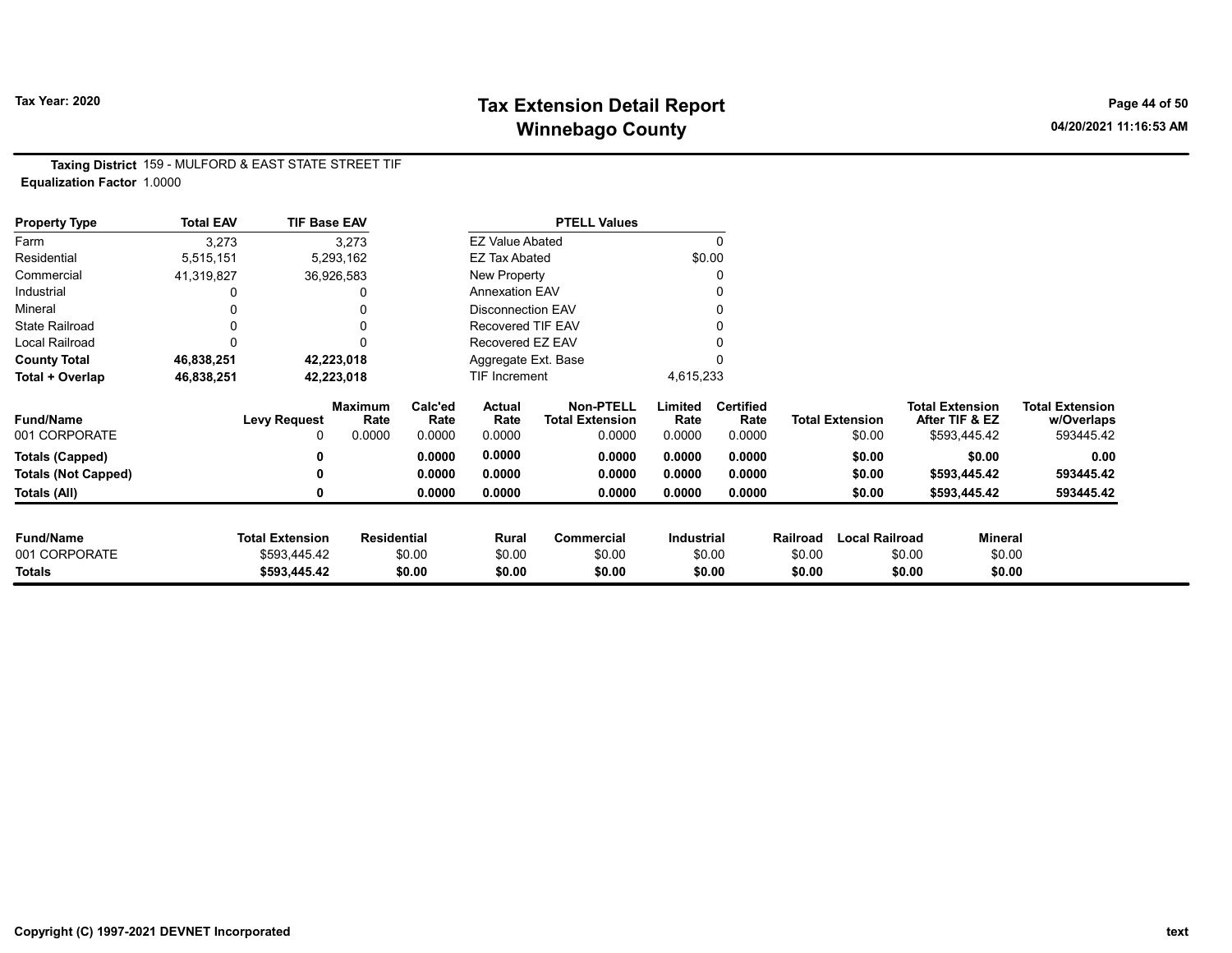# Tax Year: 2020 Page 45 of 50 Winnebago County and the County of the County of the County of the County of the County of the County of the County of the County of the County of the County of the County of the County of the County of the County of the C

Taxing District 164 - AUBURN STREET TIF Equalization Factor 1.0000

| <b>Property Type</b>       | <b>Total EAV</b> | <b>TIF Base EAV</b>    |                        |                 |                          | <b>PTELL Values</b>                        |                 |                          |          |                        |                                          |                                      |
|----------------------------|------------------|------------------------|------------------------|-----------------|--------------------------|--------------------------------------------|-----------------|--------------------------|----------|------------------------|------------------------------------------|--------------------------------------|
| Farm                       |                  |                        |                        |                 | <b>EZ Value Abated</b>   |                                            |                 | $\Omega$                 |          |                        |                                          |                                      |
| Residential                | 55,932           |                        | 51,209                 |                 | <b>EZ Tax Abated</b>     |                                            | \$0.00          |                          |          |                        |                                          |                                      |
| Commercial                 | 4,994,388        |                        | 4,279,856              |                 | New Property             |                                            |                 |                          |          |                        |                                          |                                      |
| Industrial                 | 2,707,038        |                        | 2,186,307              |                 | <b>Annexation EAV</b>    |                                            |                 |                          |          |                        |                                          |                                      |
| Mineral                    |                  |                        | 0                      |                 | <b>Disconnection EAV</b> |                                            |                 |                          |          |                        |                                          |                                      |
| <b>State Railroad</b>      |                  |                        |                        |                 | Recovered TIF EAV        |                                            |                 |                          |          |                        |                                          |                                      |
| <b>Local Railroad</b>      |                  |                        |                        |                 | Recovered EZ EAV         |                                            |                 |                          |          |                        |                                          |                                      |
| <b>County Total</b>        | 7,757,358        |                        | 6,517,372              |                 | Aggregate Ext. Base      |                                            |                 |                          |          |                        |                                          |                                      |
| Total + Overlap            | 7,757,358        |                        | 6,517,372              |                 | <b>TIF Increment</b>     |                                            | 1,239,986       |                          |          |                        |                                          |                                      |
| <b>Fund/Name</b>           |                  | <b>Levy Request</b>    | <b>Maximum</b><br>Rate | Calc'ed<br>Rate | Actual<br>Rate           | <b>Non-PTELL</b><br><b>Total Extension</b> | Limited<br>Rate | <b>Certified</b><br>Rate |          | <b>Total Extension</b> | <b>Total Extension</b><br>After TIF & EZ | <b>Total Extension</b><br>w/Overlaps |
| 001 CORPORATE              |                  | 0                      | 0.0000                 | 0.0000          | 0.0000                   | 0.0000                                     | 0.0000          | 0.0000                   |          | \$0.00                 | \$159,443.22                             | 159443.22                            |
| Totals (Capped)            |                  |                        |                        | 0.0000          | 0.0000                   | 0.0000                                     | 0.0000          | 0.0000                   |          | \$0.00                 | \$0.00                                   | 0.00                                 |
| <b>Totals (Not Capped)</b> |                  |                        |                        | 0.0000          | 0.0000                   | 0.0000                                     | 0.0000          | 0.0000                   |          | \$0.00                 | \$159,443.22                             | 159443.22                            |
| Totals (All)               |                  |                        |                        | 0.0000          | 0.0000                   | 0.0000                                     | 0.0000          | 0.0000                   |          | \$0.00                 | \$159,443.22                             | 159443.22                            |
| <b>Fund/Name</b>           |                  | <b>Total Extension</b> | <b>Residential</b>     |                 | Rural                    | <b>Commercial</b>                          | Industrial      |                          | Railroad | <b>Local Railroad</b>  |                                          | <b>Mineral</b>                       |
| 001 CORPORATE              |                  | \$159,443.22           |                        | \$0.00          | \$0.00                   | \$0.00                                     |                 | \$0.00                   | \$0.00   |                        | \$0.00                                   | \$0.00                               |
| Totals                     |                  | \$159,443.22           |                        | \$0.00          | \$0.00                   | \$0.00                                     |                 | \$0.00                   | \$0.00   |                        | \$0.00                                   | \$0.00                               |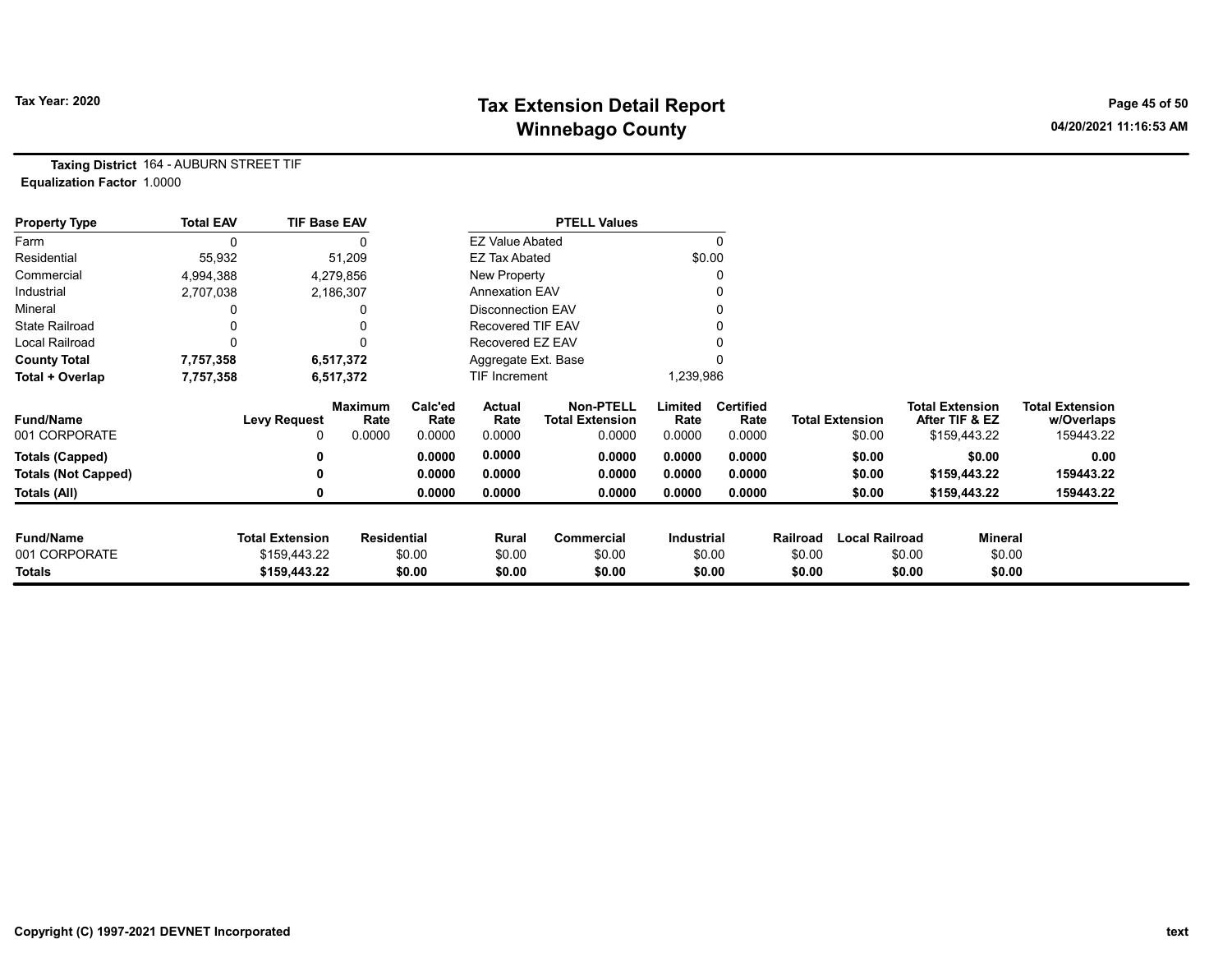# Tax Year: 2020 Page 46 of 50 Winnebago County and the County of the County of the County of the County of the County of the County of the County of the County of the County of the County of the County of the County of the County of the County of the C

Taxing District 165 - FOREST HILLS ROAD TIF Equalization Factor 1.0000

| <b>Property Type</b>       | <b>Total EAV</b> | <b>TIF Base EAV</b>    |                        |                 |                          | <b>PTELL Values</b>                        |                   |                          |          |                        |                                          |                |                                      |
|----------------------------|------------------|------------------------|------------------------|-----------------|--------------------------|--------------------------------------------|-------------------|--------------------------|----------|------------------------|------------------------------------------|----------------|--------------------------------------|
| Farm                       |                  |                        |                        |                 | <b>EZ Value Abated</b>   |                                            |                   | $\mathbf{0}$             |          |                        |                                          |                |                                      |
| Residential                | 115,271          |                        | 95,080                 |                 | <b>EZ Tax Abated</b>     |                                            |                   | \$0.00                   |          |                        |                                          |                |                                      |
| Commercial                 | 3,254,029        |                        | 1,881,787              |                 | New Property             |                                            |                   |                          |          |                        |                                          |                |                                      |
| Industrial                 | 2,784,929        |                        | 2,254,555              |                 | <b>Annexation EAV</b>    |                                            |                   |                          |          |                        |                                          |                |                                      |
| Mineral                    |                  |                        |                        |                 | <b>Disconnection EAV</b> |                                            |                   |                          |          |                        |                                          |                |                                      |
| <b>State Railroad</b>      |                  |                        |                        |                 | Recovered TIF EAV        |                                            |                   |                          |          |                        |                                          |                |                                      |
| <b>Local Railroad</b>      |                  |                        |                        |                 | Recovered EZ EAV         |                                            |                   |                          |          |                        |                                          |                |                                      |
| <b>County Total</b>        | 6,154,229        |                        | 4,231,422              |                 | Aggregate Ext. Base      |                                            |                   |                          |          |                        |                                          |                |                                      |
| Total + Overlap            | 6,154,229        |                        | 4,231,422              |                 | TIF Increment            |                                            | 1,922,807         |                          |          |                        |                                          |                |                                      |
| <b>Fund/Name</b>           |                  | <b>Levy Request</b>    | <b>Maximum</b><br>Rate | Calc'ed<br>Rate | <b>Actual</b><br>Rate    | <b>Non-PTELL</b><br><b>Total Extension</b> | Limited<br>Rate   | <b>Certified</b><br>Rate |          | <b>Total Extension</b> | <b>Total Extension</b><br>After TIF & EZ |                | <b>Total Extension</b><br>w/Overlaps |
| 001 CORPORATE              |                  | 0                      | 0.0000                 | 0.0000          | 0.0000                   | 0.0000                                     | 0.0000            | 0.0000                   |          | \$0.00                 | \$188,687.18                             |                | 188687.18                            |
| <b>Totals (Capped)</b>     |                  |                        |                        | 0.0000          | 0.0000                   | 0.0000                                     | 0.0000            | 0.0000                   |          | \$0.00                 |                                          | \$0.00         | 0.00                                 |
| <b>Totals (Not Capped)</b> |                  |                        |                        | 0.0000          | 0.0000                   | 0.0000                                     | 0.0000            | 0.0000                   |          | \$0.00                 | \$188,687.18                             |                | 188687.18                            |
| Totals (All)               |                  |                        |                        | 0.0000          | 0.0000                   | 0.0000                                     | 0.0000            | 0.0000                   |          | \$0.00                 | \$188,687.18                             |                | 188687.18                            |
| <b>Fund/Name</b>           |                  | <b>Total Extension</b> | <b>Residential</b>     |                 | Rural                    | Commercial                                 | <b>Industrial</b> |                          | Railroad | <b>Local Railroad</b>  |                                          | <b>Mineral</b> |                                      |
| 001 CORPORATE              |                  | \$188,687.18           |                        | \$0.00          | \$0.00                   | \$0.00                                     |                   | \$0.00                   | \$0.00   |                        | \$0.00                                   | \$0.00         |                                      |
| <b>Totals</b>              |                  | \$188,687.18           |                        | \$0.00          | \$0.00                   | \$0.00                                     |                   | \$0.00                   | \$0.00   |                        | \$0.00                                   | \$0.00         |                                      |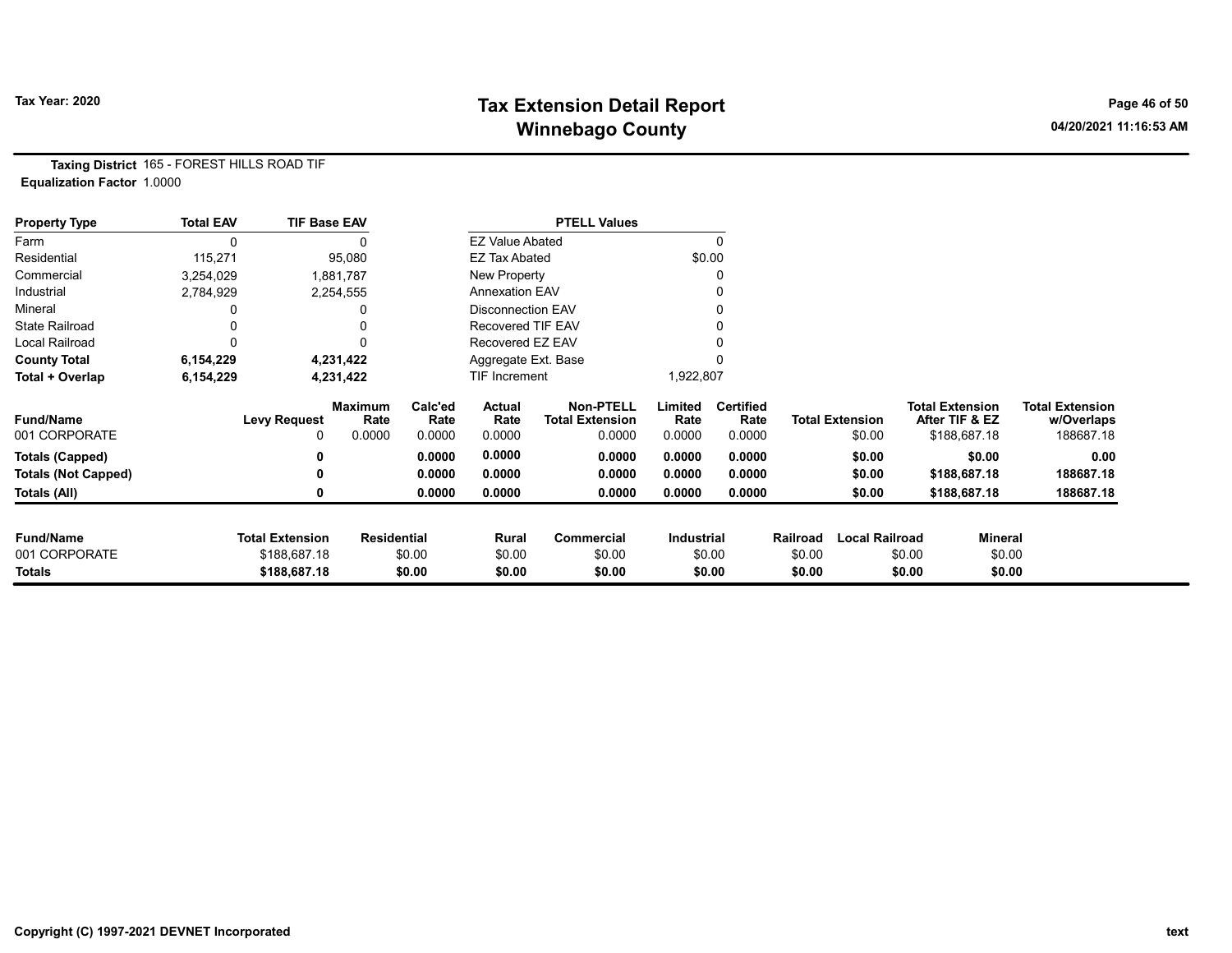# Tax Year: 2020 Page 47 of 50 Winnebago County and the County of the County of the County of the County of the County of the County of the County of the County of the County of the County of the County of the County of the County of the County of the C

Taxing District 166 - GARDNER / BLACKHAWK TIF Equalization Factor 1.0000

| <b>Property Type</b>       | <b>Total EAV</b> | <b>TIF Base EAV</b>    |                        |                 |                          | <b>PTELL Values</b>                        |                   |                          |          |                        |                                          |                                      |
|----------------------------|------------------|------------------------|------------------------|-----------------|--------------------------|--------------------------------------------|-------------------|--------------------------|----------|------------------------|------------------------------------------|--------------------------------------|
| Farm                       | 0                |                        |                        |                 | <b>EZ Value Abated</b>   |                                            |                   |                          |          |                        |                                          |                                      |
| Residential                | 556,918          |                        | 480,681                |                 | <b>EZ Tax Abated</b>     |                                            |                   | \$0.00                   |          |                        |                                          |                                      |
| Commercial                 | 4,388,299        |                        | 3,441,489              |                 | New Property             |                                            |                   |                          |          |                        |                                          |                                      |
| Industrial                 | 3,996,944        |                        | 3,181,276              |                 | <b>Annexation EAV</b>    |                                            |                   |                          |          |                        |                                          |                                      |
| Mineral                    |                  |                        |                        |                 | <b>Disconnection EAV</b> |                                            |                   |                          |          |                        |                                          |                                      |
| <b>State Railroad</b>      |                  |                        |                        |                 | <b>Recovered TIF EAV</b> |                                            |                   |                          |          |                        |                                          |                                      |
| <b>Local Railroad</b>      |                  |                        |                        |                 | Recovered EZ EAV         |                                            |                   |                          |          |                        |                                          |                                      |
| <b>County Total</b>        | 8,942,161        |                        | 7,103,446              |                 | Aggregate Ext. Base      |                                            |                   |                          |          |                        |                                          |                                      |
| Total + Overlap            | 8,942,161        |                        | 7,103,446              |                 | TIF Increment            |                                            | 1,838,715         |                          |          |                        |                                          |                                      |
| <b>Fund/Name</b>           |                  | <b>Levy Request</b>    | <b>Maximum</b><br>Rate | Calc'ed<br>Rate | Actual<br>Rate           | <b>Non-PTELL</b><br><b>Total Extension</b> | Limited<br>Rate   | <b>Certified</b><br>Rate |          | <b>Total Extension</b> | <b>Total Extension</b><br>After TIF & EZ | <b>Total Extension</b><br>w/Overlaps |
| 001 CORPORATE              |                  | 0                      | 0.0000                 | 0.0000          | 0.0000                   | 0.0000                                     | 0.0000            | 0.0000                   |          | \$0.00                 | \$166,143.40                             | 166143.40                            |
| <b>Totals (Capped)</b>     |                  |                        |                        | 0.0000          | 0.0000                   | 0.0000                                     | 0.0000            | 0.0000                   |          | \$0.00                 | \$0.00                                   | 0.00                                 |
| <b>Totals (Not Capped)</b> |                  |                        |                        | 0.0000          | 0.0000                   | 0.0000                                     | 0.0000            | 0.0000                   |          | \$0.00                 | \$166,143.40                             | 166143.40                            |
| Totals (All)               |                  |                        |                        | 0.0000          | 0.0000                   | 0.0000                                     | 0.0000            | 0.0000                   |          | \$0.00                 | \$166,143.40                             | 166143.40                            |
| <b>Fund/Name</b>           |                  | <b>Total Extension</b> | <b>Residential</b>     |                 | Rural                    | Commercial                                 | <b>Industrial</b> |                          | Railroad | <b>Local Railroad</b>  |                                          | Mineral                              |
| 001 CORPORATE              |                  | \$166,143.40           |                        | \$0.00          | \$0.00                   | \$0.00                                     |                   | \$0.00                   | \$0.00   |                        | \$0.00                                   | \$0.00                               |
| Totals                     |                  | \$166,143.40           |                        | \$0.00          | \$0.00                   | \$0.00                                     |                   | \$0.00                   | \$0.00   |                        | \$0.00                                   | \$0.00                               |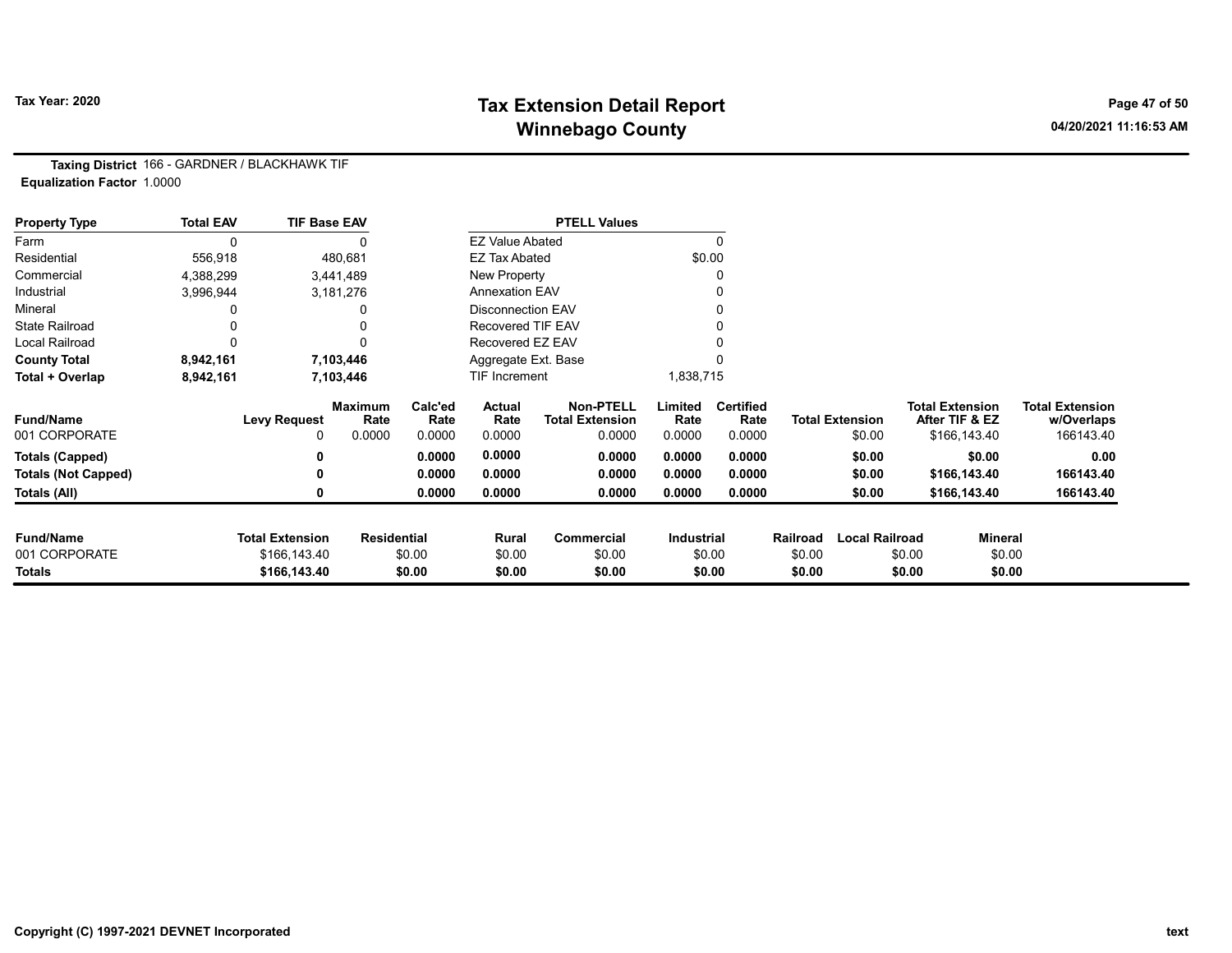# Tax Year: 2020 Page 48 of 50 Winnebago County and the County of the County of the County of the County of the County of the County of the County of the County of the County of the County of the County of the County of the County of the County of the C

Taxing District 167 - VILLAGE OF ROCKTON DOWNTOWN TIF Equalization Factor 1.0000

| <b>Property Type</b>       | <b>Total EAV</b> | <b>TIF Base EAV</b>    |                        |                 |                          | <b>PTELL Values</b>                        |                   |                          |          |                        |                                          |         |                                      |
|----------------------------|------------------|------------------------|------------------------|-----------------|--------------------------|--------------------------------------------|-------------------|--------------------------|----------|------------------------|------------------------------------------|---------|--------------------------------------|
| Farm                       | 0                |                        |                        |                 | <b>EZ Value Abated</b>   |                                            |                   | 0                        |          |                        |                                          |         |                                      |
| Residential                | 673,100          |                        | 547,962                |                 | <b>EZ Tax Abated</b>     |                                            | \$0.00            |                          |          |                        |                                          |         |                                      |
| Commercial                 | 3,985,858        |                        | 3,381,935              |                 | New Property             |                                            |                   | C                        |          |                        |                                          |         |                                      |
| Industrial                 | 52,330           |                        | 50,095                 |                 | <b>Annexation EAV</b>    |                                            |                   |                          |          |                        |                                          |         |                                      |
| Mineral                    |                  |                        |                        |                 | <b>Disconnection EAV</b> |                                            |                   |                          |          |                        |                                          |         |                                      |
| State Railroad             |                  |                        |                        |                 | Recovered TIF EAV        |                                            |                   |                          |          |                        |                                          |         |                                      |
| Local Railroad             | 0                |                        |                        |                 | Recovered EZ EAV         |                                            |                   |                          |          |                        |                                          |         |                                      |
| <b>County Total</b>        | 4,711,288        |                        | 3,979,992              |                 | Aggregate Ext. Base      |                                            |                   |                          |          |                        |                                          |         |                                      |
| Total + Overlap            | 4,711,288        |                        | 3,979,992              |                 | TIF Increment            |                                            | 731,296           |                          |          |                        |                                          |         |                                      |
| <b>Fund/Name</b>           |                  | <b>Levy Request</b>    | <b>Maximum</b><br>Rate | Calc'ed<br>Rate | Actual<br>Rate           | <b>Non-PTELL</b><br><b>Total Extension</b> | Limited<br>Rate   | <b>Certified</b><br>Rate |          | <b>Total Extension</b> | <b>Total Extension</b><br>After TIF & EZ |         | <b>Total Extension</b><br>w/Overlaps |
| 001 CORPORATE              |                  | 0                      | 0.0000                 | 0.0000          | 0.0000                   | 0.0000                                     | 0.0000            | 0.0000                   |          | \$0.00                 | \$70,125.02                              |         | 70125.02                             |
| Totals (Capped)            |                  |                        |                        | 0.0000          | 0.0000                   | 0.0000                                     | 0.0000            | 0.0000                   |          | \$0.00                 | \$0.00                                   |         | 0.00                                 |
| <b>Totals (Not Capped)</b> |                  |                        |                        | 0.0000          | 0.0000                   | 0.0000                                     | 0.0000            | 0.0000                   |          | \$0.00                 | \$70,125.02                              |         | 70125.02                             |
| Totals (All)               |                  |                        |                        | 0.0000          | 0.0000                   | 0.0000                                     | 0.0000            | 0.0000                   |          | \$0.00                 | \$70,125.02                              |         | 70125.02                             |
| <b>Fund/Name</b>           |                  | <b>Total Extension</b> | <b>Residential</b>     |                 | Rural                    | Commercial                                 | <b>Industrial</b> |                          | Railroad | <b>Local Railroad</b>  |                                          | Mineral |                                      |
| 001 CORPORATE              |                  | \$70,125.02            |                        | \$0.00          | \$0.00                   | \$0.00                                     |                   | \$0.00                   | \$0.00   |                        | \$0.00                                   | \$0.00  |                                      |
| Totals                     |                  | \$70,125.02            |                        | \$0.00          | \$0.00                   | \$0.00                                     |                   | \$0.00                   | \$0.00   |                        | \$0.00                                   | \$0.00  |                                      |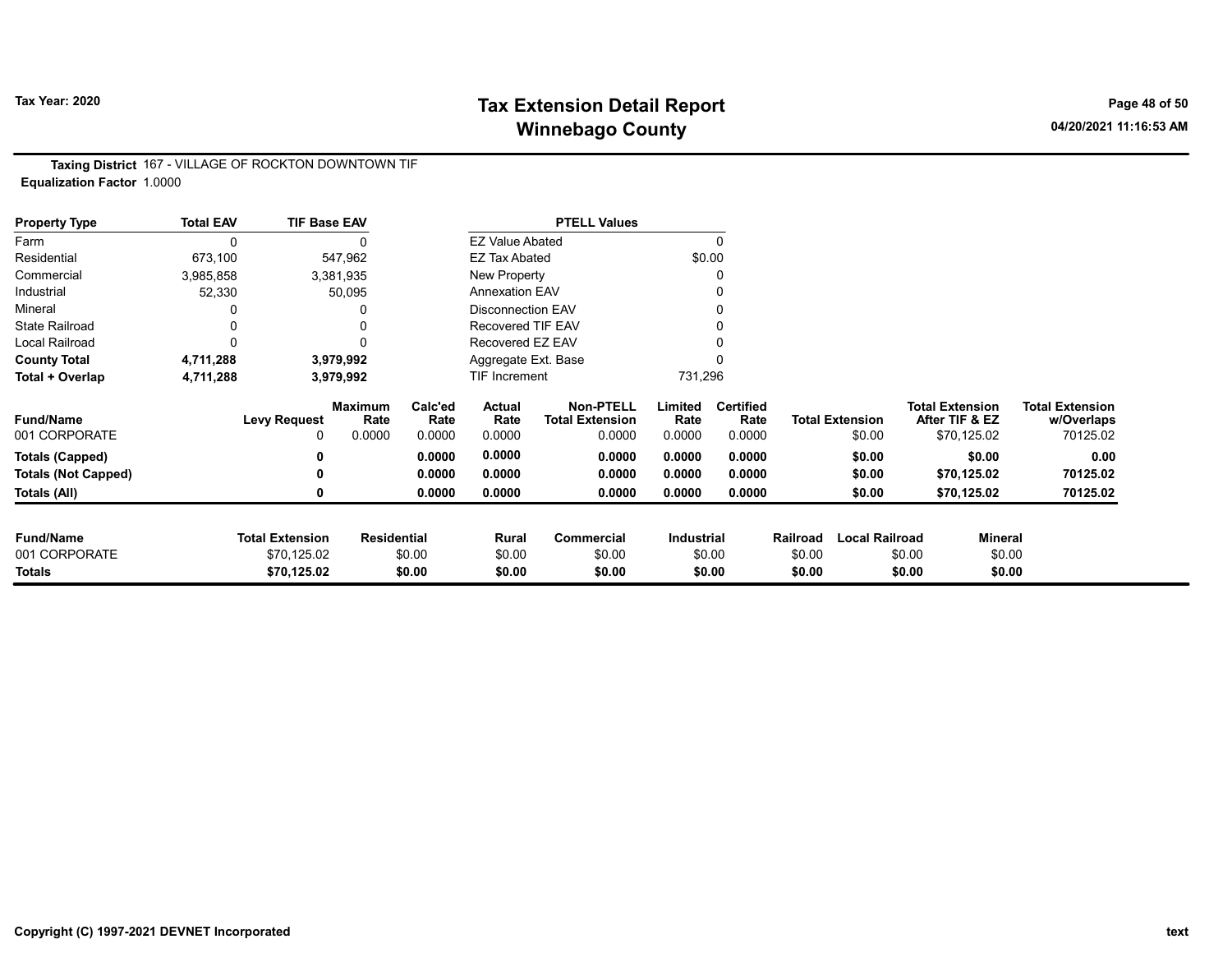# Tax Year: 2020 Page 49 of 50 Winnebago County and the County of the County of the County of the County of the County of the County of the County of the County of the County of the County of the County of the County of the County of the County of the C

Taxing District 168 - AMEROCK HOTEL TIF Equalization Factor 1.0000

| <b>Property Type</b>       | <b>Total EAV</b> | <b>TIF Base EAV</b>                          |                        |                  |                          | <b>PTELL Values</b>                        |                   |                          |          |                        |                                          |         |                                      |
|----------------------------|------------------|----------------------------------------------|------------------------|------------------|--------------------------|--------------------------------------------|-------------------|--------------------------|----------|------------------------|------------------------------------------|---------|--------------------------------------|
| Farm                       |                  |                                              |                        |                  | <b>EZ Value Abated</b>   |                                            |                   |                          |          |                        |                                          |         |                                      |
| Residential                |                  |                                              | 0                      |                  | <b>EZ Tax Abated</b>     |                                            | \$0.00            |                          |          |                        |                                          |         |                                      |
| Commercial                 | 2,778,927        |                                              | 120,212                |                  | New Property             |                                            |                   |                          |          |                        |                                          |         |                                      |
| Industrial                 |                  |                                              |                        |                  | <b>Annexation EAV</b>    |                                            | 38,134            |                          |          |                        |                                          |         |                                      |
| Mineral                    |                  |                                              | 0                      |                  | <b>Disconnection EAV</b> |                                            |                   |                          |          |                        |                                          |         |                                      |
| <b>State Railroad</b>      |                  |                                              | 0                      |                  | Recovered TIF EAV        |                                            |                   |                          |          |                        |                                          |         |                                      |
| <b>Local Railroad</b>      |                  |                                              |                        |                  | Recovered EZ EAV         |                                            |                   |                          |          |                        |                                          |         |                                      |
| <b>County Total</b>        | 2,778,927        |                                              | 120,212                |                  | Aggregate Ext. Base      |                                            |                   |                          |          |                        |                                          |         |                                      |
| Total + Overlap            | 2,778,927        | 120,212                                      |                        | TIF Increment    |                          |                                            | 2,658,715         |                          |          |                        |                                          |         |                                      |
| <b>Fund/Name</b>           |                  | <b>Levy Request</b>                          | <b>Maximum</b><br>Rate | Calc'ed<br>Rate  | Actual<br>Rate           | <b>Non-PTELL</b><br><b>Total Extension</b> | Limited<br>Rate   | <b>Certified</b><br>Rate |          | <b>Total Extension</b> | <b>Total Extension</b><br>After TIF & EZ |         | <b>Total Extension</b><br>w/Overlaps |
| 001 CORPORATE              |                  | 0                                            | 0.0000                 | 0.0000           | 0.0000                   | 0.0000                                     | 0.0000            | 0.0000                   |          | \$0.00                 | \$341,868.22                             |         | 341868.22                            |
| <b>Totals (Capped)</b>     |                  |                                              |                        | 0.0000           | 0.0000                   | 0.0000                                     | 0.0000            | 0.0000                   |          | \$0.00                 |                                          | \$0.00  | 0.00                                 |
| <b>Totals (Not Capped)</b> |                  |                                              |                        | 0.0000           | 0.0000                   | 0.0000                                     | 0.0000            | 0.0000                   |          | \$0.00                 | \$341,868.22                             |         | 341868.22                            |
| Totals (All)               |                  |                                              |                        | 0.0000           | 0.0000                   | 0.0000                                     | 0.0000            | 0.0000                   |          | \$0.00                 | \$341,868.22                             |         | 341868.22                            |
| <b>Fund/Name</b>           |                  | <b>Total Extension</b><br><b>Residential</b> |                        | Rural            |                          | Commercial                                 | <b>Industrial</b> |                          | Railroad | <b>Local Railroad</b>  |                                          | Mineral |                                      |
| 001 CORPORATE              |                  | \$341,868.22                                 |                        |                  | \$0.00                   | \$0.00                                     | \$0.00            |                          | \$0.00   |                        | \$0.00                                   | \$0.00  |                                      |
| <b>Totals</b>              |                  | \$341,868.22                                 |                        | \$0.00<br>\$0.00 | \$0.00                   | \$0.00                                     |                   | \$0.00                   | \$0.00   |                        | \$0.00                                   | \$0.00  |                                      |